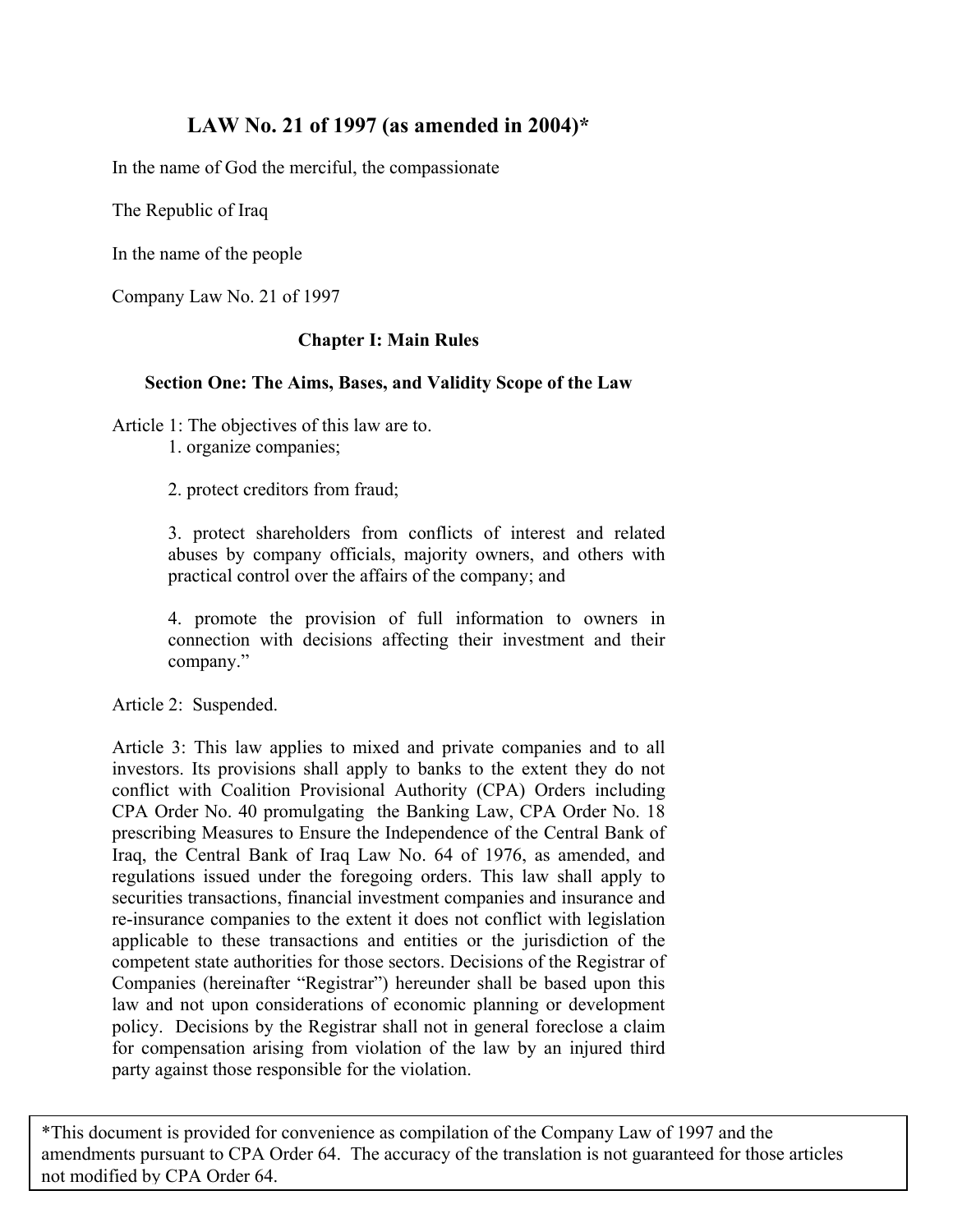### **Section Two: The Company in General Sub-Section One: The Company's Contract and Owners' Mutual Obligations**

Article 4: First: The company is a contract binding two or more persons. Each person shall subscribe to the economic project by a quota of the capital or service in order to share the resulting profit or loss.

Second: With the exception of the provisions of Paragraph First of this article:

> 1. A company may be established by one natural person in accordance with the provisions of this law. Such a company will henceforth be referred to as a "sole owner enterprise."

2. A limited liability company may be formed with one owner in accordance with the provisions of this law.

Third: Owners of capital in a company may not exercise their voting or other authority in the company to cause it to do or consent to acts that:

> 1. harm or disadvantage the company to benefit themselves or those associated with them at the expense of other owners of the company; or

2. jeopardize the rights of creditors by causing withdrawal of capital or transfer of assets when insolvency is imminent or when prohibited by law.

Article 5: The company shall acquire the corporate status in accordance with the provisions of this law.

# **Sub-Section Two: Types of Companies**

Article 6: First: The mixed or private joint-stock company shall be formed by not less than five persons, who will participate in it by owning shares through public subscription and will be responsible for the company's debts in so far as the nominal value of the shares to which they subscribed.

Second: The mixed or private limited liability company shall be formed by no more than 25 natural or juridical persons, who will subscribe to its shares and will be responsible for the company's debts in so far as the nominal value of the shares to which they subscribed.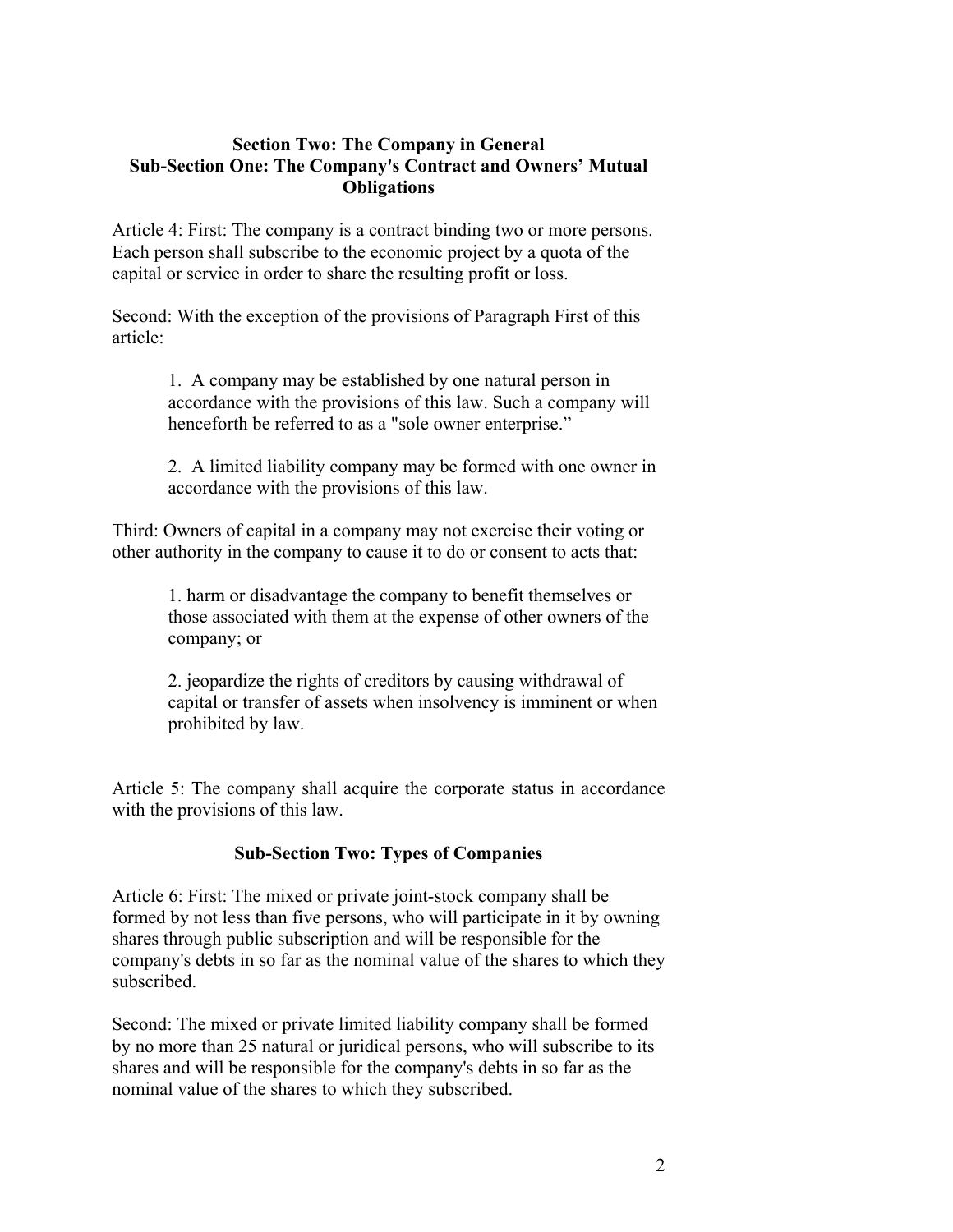Third: The joint liability company shall be formed by not less than two and not more than 25 persons, each owning a quota of its capital. They shall jointly assume personal and unlimited responsibility for all of its obligations.

Fourth: The sole owner enterprise is a company formed by one person, who owns the one quota in it and assumes personal and unlimited responsibility for all of its obligations.

Article 7: First: The mixed company shall be formed by the agreement between one or more persons from the state sector and one or more persons from outside this sector. The state sector's share in the mixed company's capital must not initially be less than 25 percent. A mixed company may also be formed by two or more persons from the mixed sector. When the state sector's share falls below 25%, the company shall be treated as a private company, as permitted in article 8, paragraph Second, point 2.

Second: The mixed sector company can be a joint-stock company or a limited liability company.

Article 8: First: The private sector company shall be formed by the agreement between two or more persons from outside the state sector with private capital.

Second: With the exception of the provisions of Paragraph First of this article, it is permissible to:

> 1. Form a sole owner enterprise of one natural person or a sole owner limited liability company of one juridical or natural person.

> 2. Include the state sector in the private joint-stock company or limited liability company with a share of less than 25 percent of the capital. Those excluded from this percentage are: Government insurance and reinsurance companies, the Labor and Social Security Department, and any other investment quarter which the cabinet may add under this sub-paragraph.

Third: The private sector company can be a joint-stock company, a limited liability company, a joint liability company, a sole owner enterprise, or a simple company.

Article 9: First: The Financial Investment Company is a company organized in Iraq whose main activity is to direct savings toward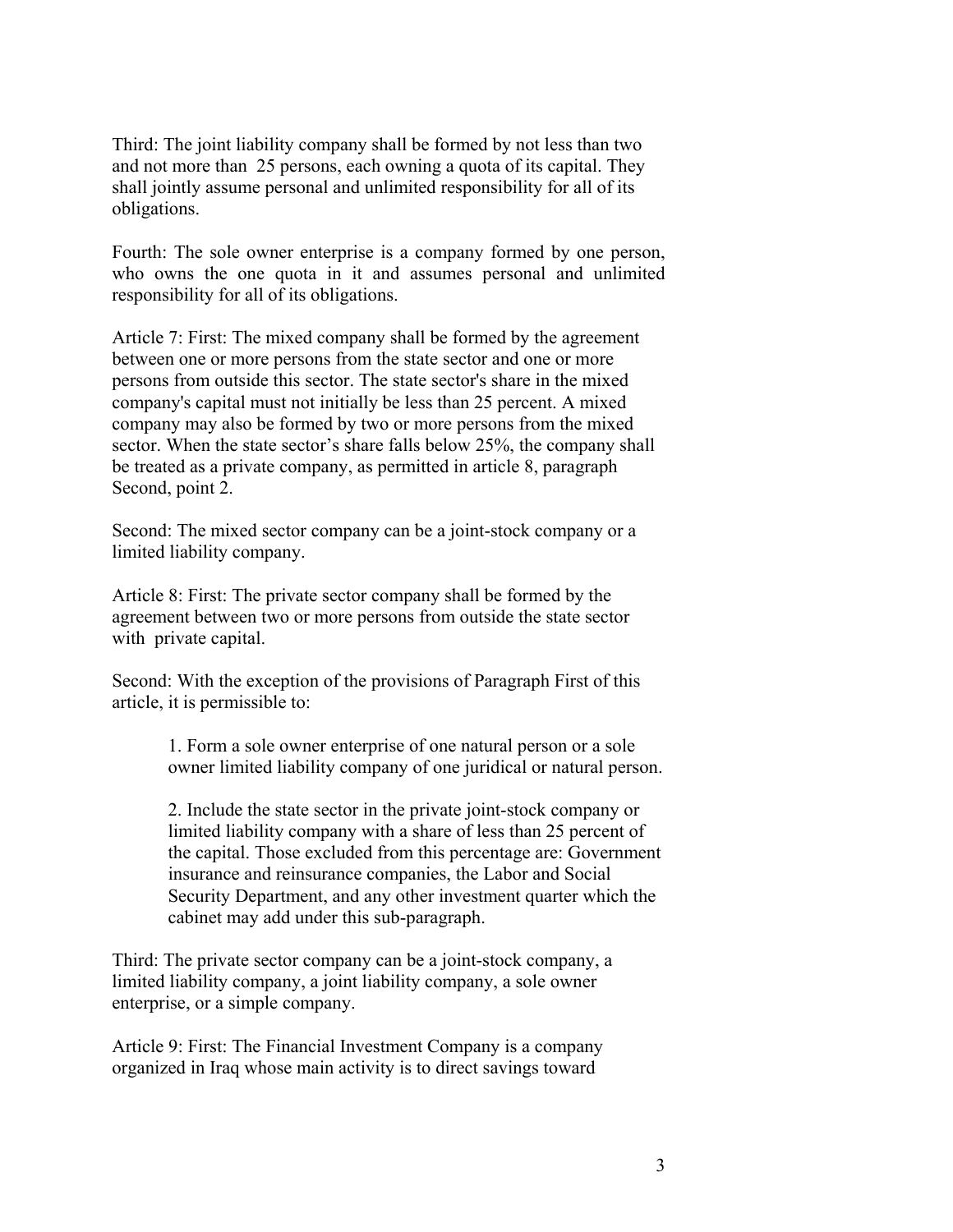investment in Iraqi financial securities, including shares, bonds, treasury bills and fixed deposits.

Second: The Financial Investment Company is considered one of the intermediary financial establishments for the purposes of Iraqi Central Bank Law No. 64 of 1976. The bank is the sectoral quarter, which will be concerned with its activity and exercise the authority of its supervision and control, in accordance with an ordinance which will be issued for this purpose within 180 days from the date of the publication of this law in the Official Gazette.

Article 10: First: Suspended.

Second: Companies engaging in any of the following activities must become joint-stock companies:

- 1. Insurance and re-insurance.
- 2. Financial investment.

Article 11: Any economic project, which is not covered under the provisions of Article 10 of this law can take the form of one of the companies stipulated in this law.

# **Section Three: Membership in the Company**

Article 12: First: A juridical or natural person, foreign or domestic, has the right to acquire membership in the companies stipulated in this law as founder, shareholder, or partner, unless such person is banned from such membership under the law, or due to a decision issued by a competent court or authorized governmental body.

Second: Suspended. Third: Suspended.

### **Chapter II: Establishment of the Company Section One: Requirements of Establishment**

Article 13: The founders shall prepare a contract for the company which is signed by them or their legal representative. The contract shall contain at a minimum:

First: The company's name and corporate form, with the word "mixed" added if it is a mixed sector company, and any other acceptable elements.

Second: The company's head office, which must be in Iraq.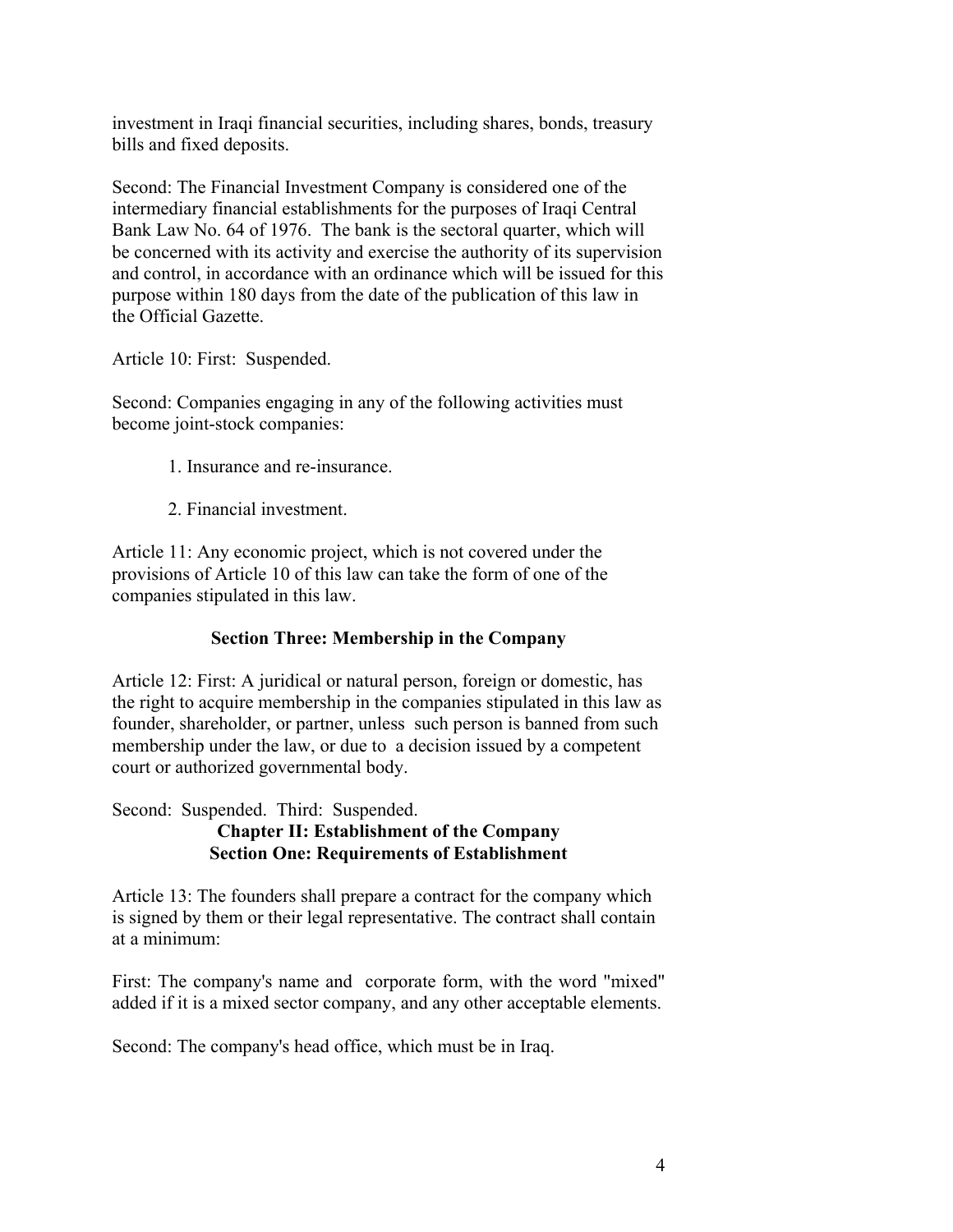Third: The purposes for which the company is established and the general nature of the business to be transacted.

Fourth: Suspended. Fifth: The company's capital divided in quotas and shares.

Sixth: The method of distributing profits and losses in the joint liability company.

Seventh: The number of elected members in the board of directors of the private joint-stock company.

Eighth: The names of the founders and their nationalities, professions, permanent addresses, and the number of shares they own as well as their percentage of the capital.

Article 14: The founder of a limited liability company when there are no other founders, or the founder of a sole owner enterprise shall prepare a statement, which shall serve the purpose of a company contract and shall be subject to the provisions that are applicable to the contract whenever they occur in this law.

Article 15: The founders of the company shall subscribe to the company's capital in accordance with their agreed to contributions.

Article 16: First: The founders shall deposit the amounts of the company's capital specified in Article 28, paragraph First of this law with one or more banks authorized to operate in Iraq. It is permissible for the company capital to include contributions in kind as stipulated in Article 29 of this law.

Second: Suspended. Third:

> 1. The joint-stock company's members, who must not be more than 100, shall elect from among themselves a committee which shall be called the "Founders Committee." The committee, which will consist of not less than three and not more than seven members, will undertake the following duties and tasks:

> > a. Conclude a contract with specialized and experience for the purpose of conducting an economic and technical feasibility study of the business to be carried out by the company.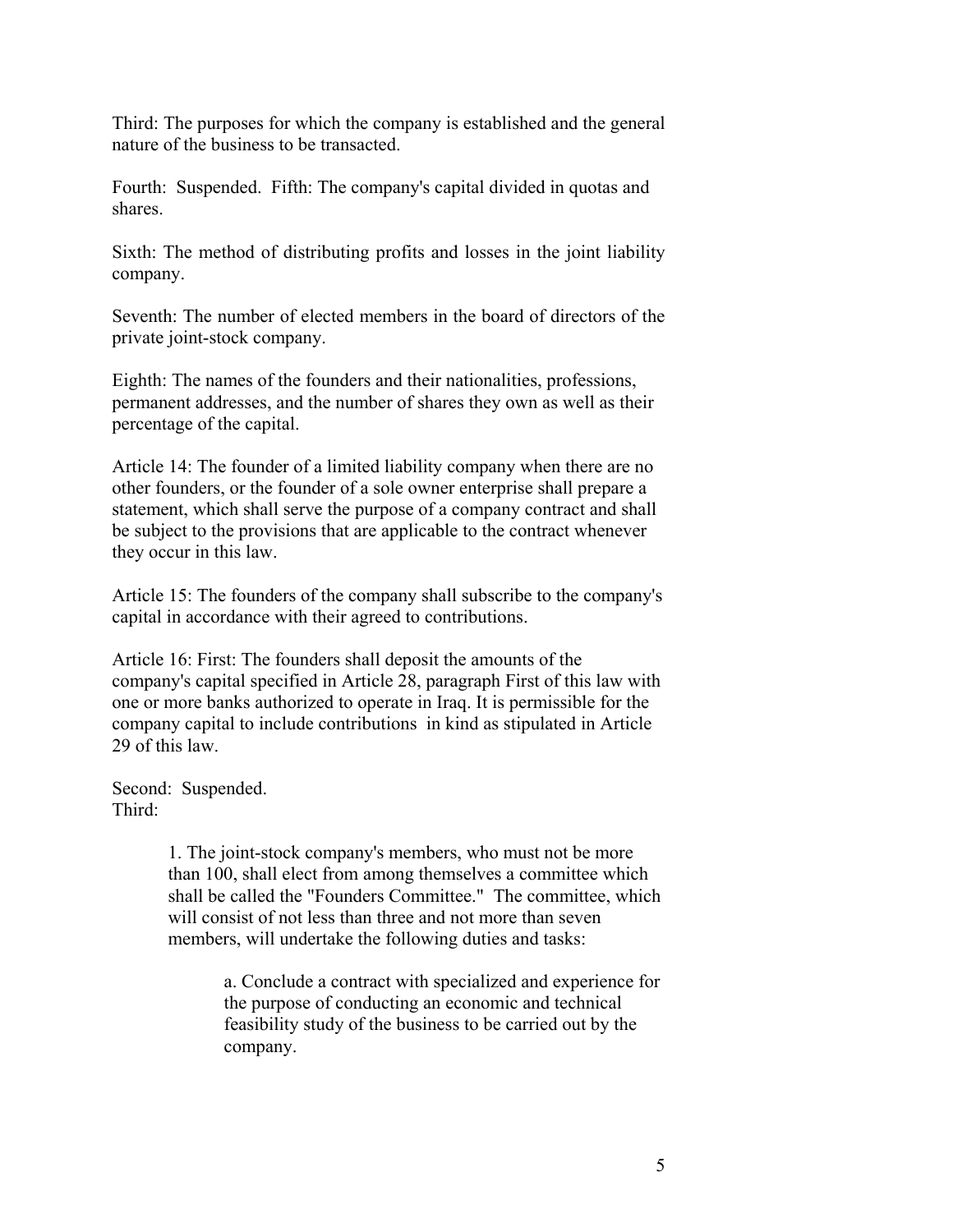b. Follow up on the procedures for establishing the company and submit the contract of association and the subscription document to the Registrar of Companies including the names, signatures, addresses, and nationalities of the founders as well as other requirements.

c. Disburse expenditures until the procedures for the establishment of the company are completed.

d. Open a joint account in the name of the committee with one or more banks authorized to operate in Iraq.

e. Keep the records, including the decisions that have been made and the duties and tasks that have been fulfilled.

f. Obtain a license, if necessary, for the project and conclude the necessary contracts for its establishment, following the issuance of the decision approving its establishment.

g. Prepare the founders' report, specify the establishment expenditures, and call a meeting of the General Assembly.

2. The Founders Committee's duties shall end with the election of the board of directors.

3. The members of the Founders Committee shall be jointly answerable to the founders.

# **Section Two: Establishment Procedures**

Article 17: The application for establishment shall be submitted to the Registrar with the following attachments:

First: The company's contract.

Second: The subscription document of the joint-stock company signed by the founders.

Third: A statement from the bank or banks proving that the capital required in Article 28 has been deposited.

Fourth: The technical and economic feasibility study on the joint-stock company.

Article 18: Suspended.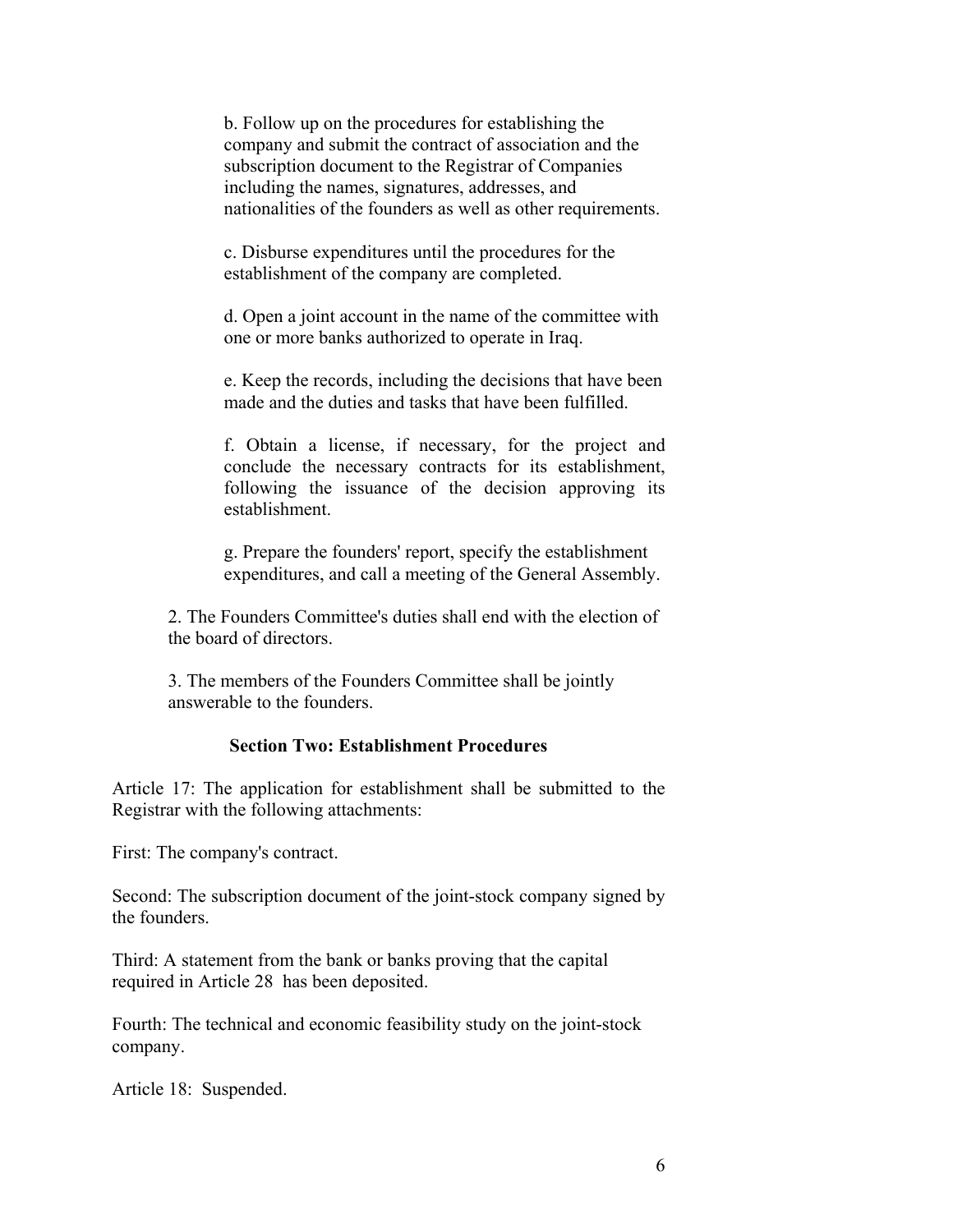Article 19: The Registrar shall approve the application unless it finds it contrary to a specific provision of this law and shall issue the approval or disapproval of the establishment application within 10 days from the date of receiving it. Except for joint stock companies, the certificate shall be issued at the time of the approval and shall be the evidence of the company's establishment. If the Registrar disapproves an application, it shall issue a written decision stating the reasons for its disapproval. In the case of a joint stock company, the Registrar shall issue a written notice of its decision at the time of approval or disapproval. No certificate shall be issued without payment of the applicable fee. Article 20: Suspended.

Article 21: First:

1. The Registrar shall publish the decision approving the establishment of the company in the special bulletin published under the provisions of Article 206 of this law, which henceforth will be referred to as "the Bulletin.".

2. In the case of the joint-stock company, the certificate of establishment shall be issued after the public subscription to its shares and within 15 days from the date on which the founders submit the data stipulated in Article 46 of this law.

Second: Suspended.

Article 22: The company acquires corporate status from the date of the issuance of its establishment certificate. This certificate is considered proof of this status.

Article 23: A company which is established in Iraq in accordance with the provisions of this law is considered an Iraqi company.

Article 24: If the Registrar rejects the application for the establishment of the company, it must state in writing the legal provisions violated and the facts underlying each violation. The applicant for the establishment has the right to contest the Registrar's rejection before the Minister of Trade within 30 days from the date of notification. The Minister of Trade must consider the rejection within 30 days from the date of its submission. If the Minister also rejects the application, the applicant has the right to appeal the Minister's decision before the competent court within 30 days.

Article 25: The founders may submit a new application for the establishment of the company once the reason for its rejection has been eliminated.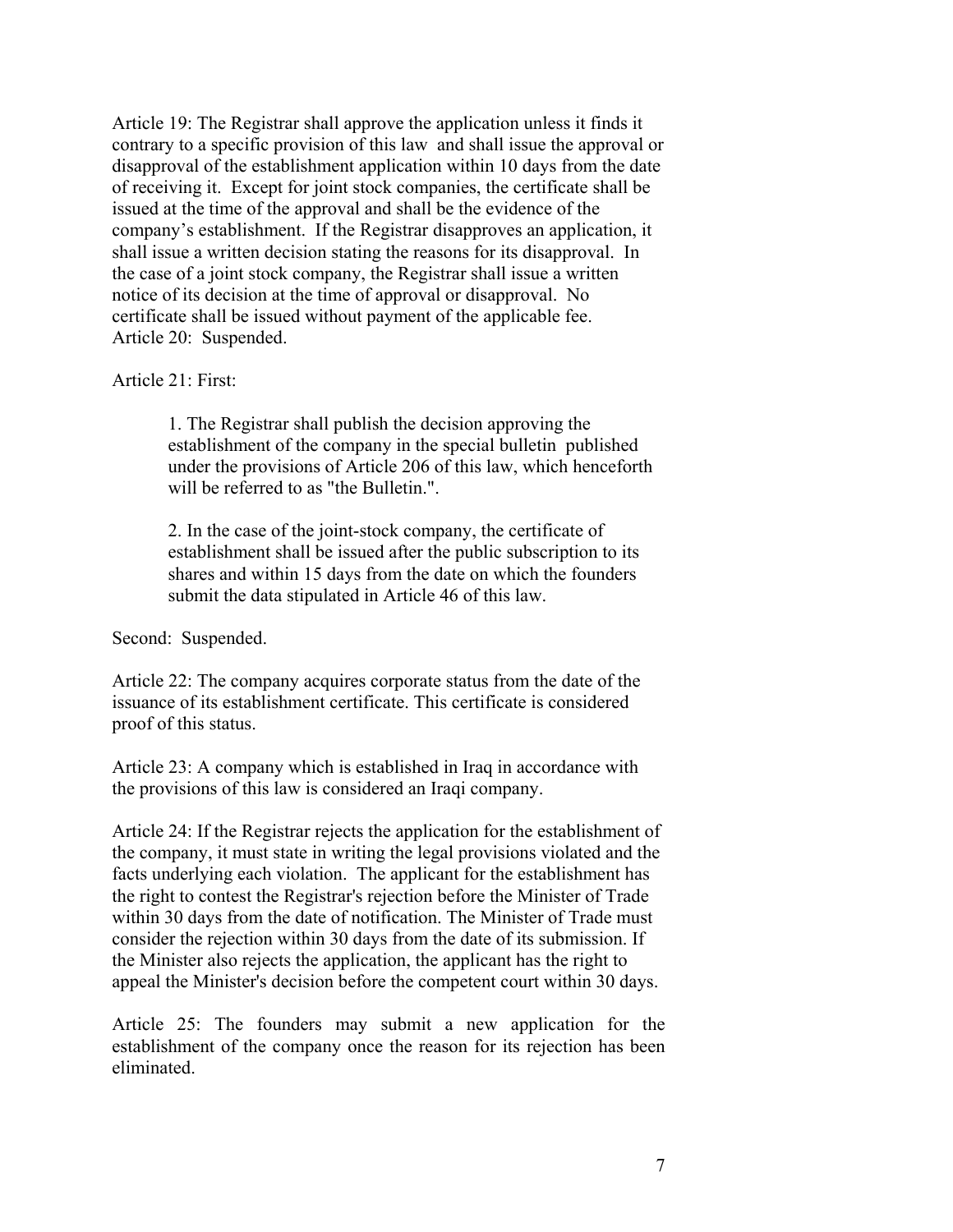### **Chapter III: The Company's Funds Section One: The Capital**

Article 26: The company's capital shall be specified in Iraqi dinars.

Article 27: The capital shall be allocated to carry out the business specified in the company's contract and to fulfill its obligations. It is impermissible to dispose of the capital in any other way.

Article 28: First: The capital of a joint stock company shall not be less than two million (2,000,000) dinars. The capital of a limited liability company shall not be less than one million (1,000,000) dinars. The capital of all other companies shall not be less than fifty thousand (50,000) dinars.

Second: A joint stock company's, liabilities may not exceed 300 percent of its total capital and other equity rights .

### **Section Two: Division of Capital Sub-Section One: Division of Capital in the Joint-Stock Company and the Limited Liability Companies**

Article 29: First: The capital of the joint-stock company and the limited liability company shall be divided into shares of equal cash value. The shares shall be indivisible.

Second: In the joint-stock company and the limited liability company, the capital may include shares that are offered in exchange for tangible or intangible in-kind property contributions by one or more of the founders.

1. In the case of a joint stock company, property-in-kind shares shall be evaluated by a committee approved by the Registrar as to expertise and objectivity, and including experts in law, accounting and the company's line of business.

2. In the case of the mixed joint-stock company, the committee established pursuant to sub-paragraph 1 of this paragraph shall submit its report to the Registrar within 60 days from the date of its formation. The Registrar shall submit its report to the Financial Control Bureau for endorsement within 30 days from the date of its submission. In the case of non-approval, the Registrar shall return the report to the committee established pursuant to subparagraph 1 for further consideration.

3. In the case of the private joint-stock company, all founders shall agree on the value of property-in-kind shares as assessed in the manner stipulated in sub-paragraph 1 of this paragraph. A joint-stock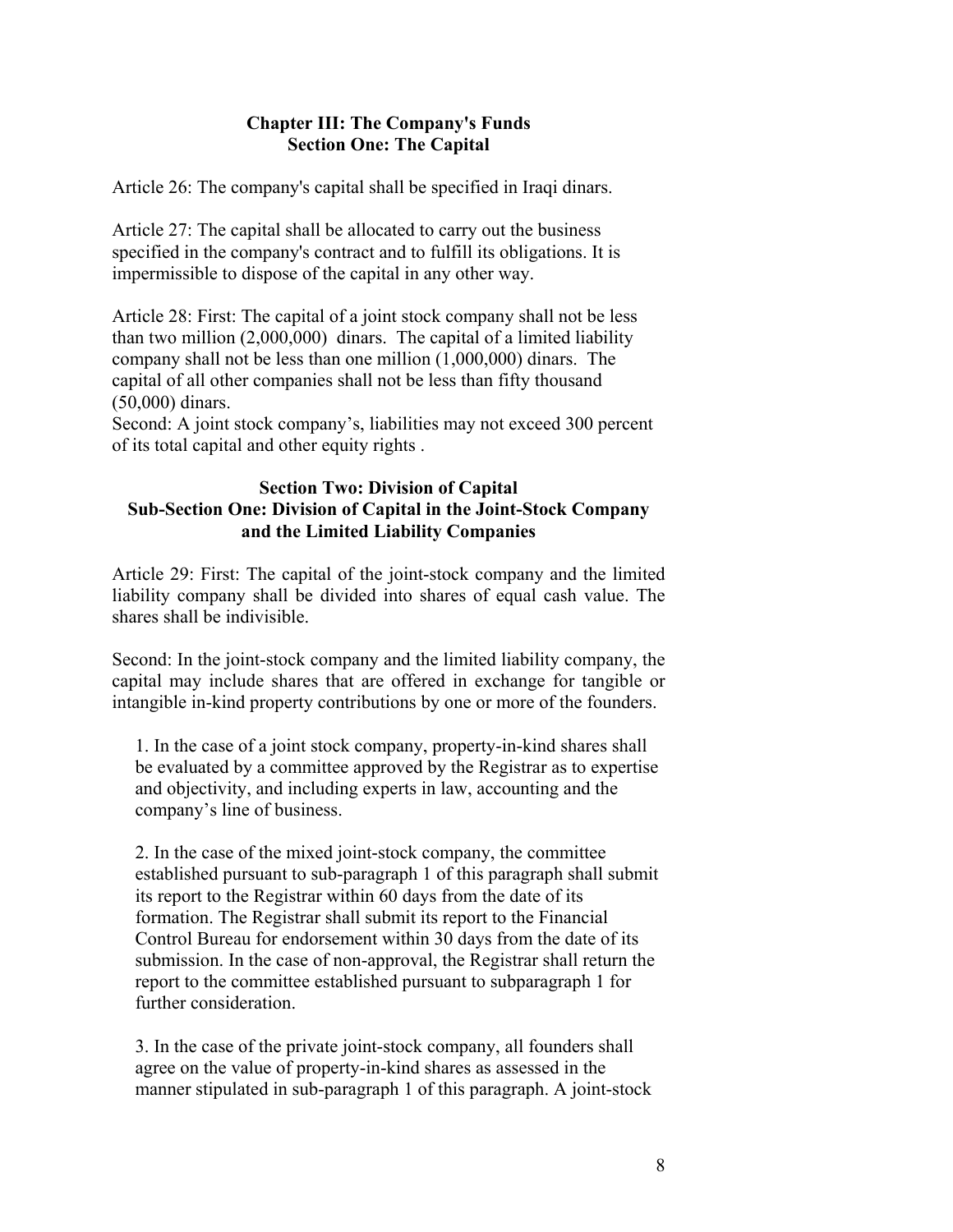company's or limited liability company's contract must state the type of property-in-kind share and its value as approved by the rest of the founders, the name of the founder who offered the share, and the percentage of his contribution to the capital through this share. The founder offering the property-in-kind shall be accountable to any person for its assessed and accepted value. If it is proven that the assessed value is less than the actual value, he or she must pay the difference in cash to the company. The other founders may also be asked to cooperate in paying the difference.

4. In the case of the joint-stock company, the committee's report must be submitted to the constituent meeting of its general assembly, provided the founders deposit the aforementioned report with the quarter conducting the subscription so the subscribers can read it. And, if the assessment is higher, the subscriber of the property-in-kind share must pay the difference in cash. The other founders may also be asked to cooperate in paying this difference.

Article 30: The nominal value of the share shall be one dinar. It should not be issued higher or lower than that except as provided in Articles 54 through 56.

Article 31: Suspended.

Article 32: First: Suspended. Second: Suspended. Third: It is impermissible for the Investment Company to invest more than 5 percent of its capital in the shares of any company. It is also impermissible for it to own more than 10 percent of the capital of any company, while taking the previous percentage into consideration. Its cash liquidity must not, at any time, be less than 10 percent of the paid-up capital.

Article 33: The shareholder is answerable to the company's debts to the extent of the nominal value of the shares he owns.

### **Sub-section Two: Division of capital in the Joint Liability Company and the Sole Owner Enterprise**

Article 34: The capital of the joint liability company is divided into quotas among the partners according to the company's contract. The sole owner enterprise consists of one quota.

Article 35: Whoever has a share in the joint liability company or the sole owner enterprise assumes personal and unlimited responsibility for the debts of the company. His responsibility is collective in the joint liability company.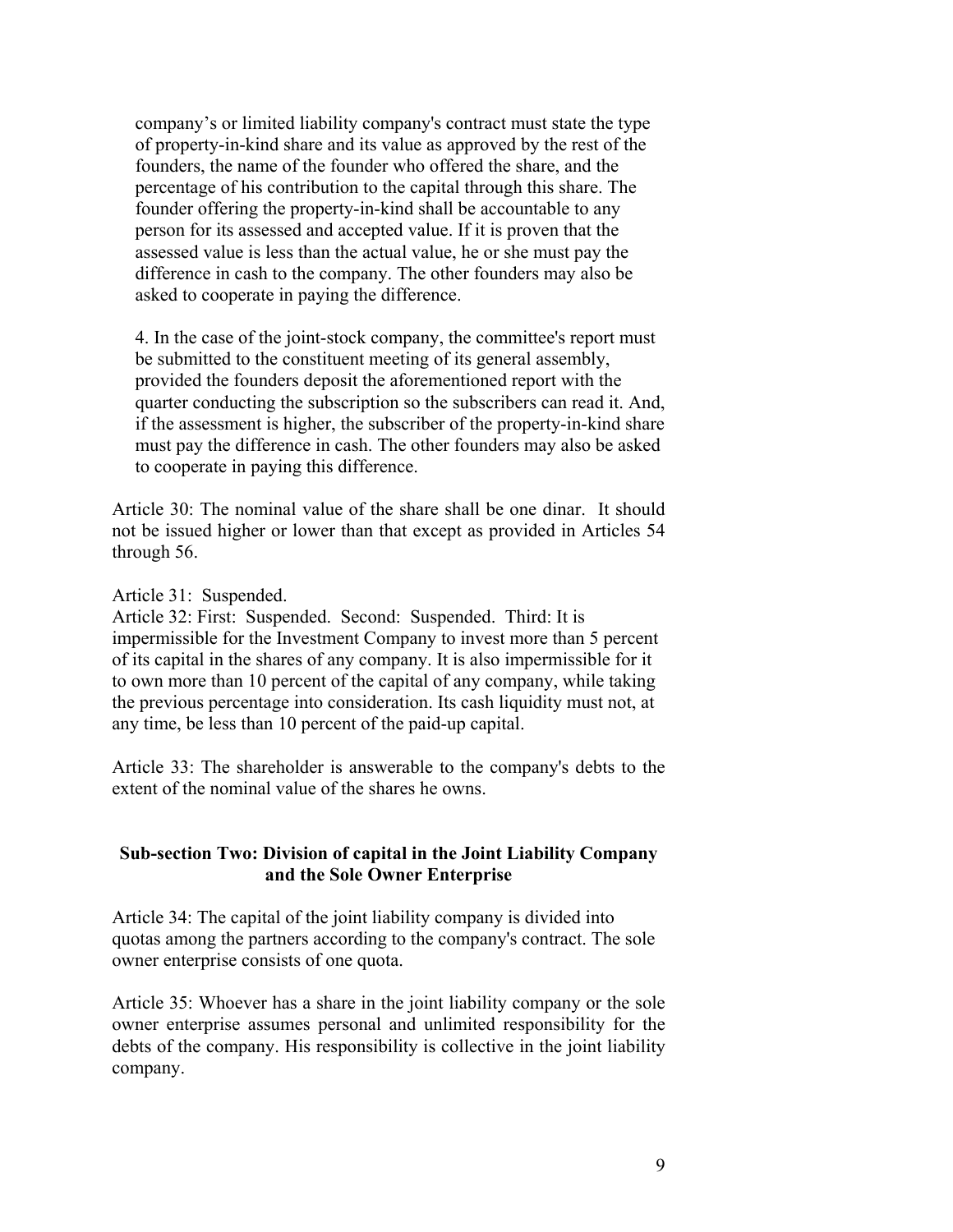Article 36: If the company becomes insolvent, every partner in it becomes insolvent.

Article 37: First: The creditors of a joint liability company may take legal action against the company or any partners who were members when the obligation occurred. The partners are obligated to honor the joint liability. It is impermissible to sequester the partner's funds before warning the company.

Second: The creditors of a sole owner enterprise may take legal action against it or the owner of the quota in it. His or her funds shall be considered as a guarantee for debts on the enterprise. It is permissible to seize his or her funds without warning the enterprise and in accordance with applicable legal procedures.

# **Section Three: Public Subscription in the Capital**

Article 38: Public subscription shall take place in the capital of a jointstock company only.

Article 39: First: The founders in the mixed joint-stock company shall subscribe by not less than 30 percent and not more than 55 percent of its nominal capital, and this should include the minimum 25 percent fixed for the state sector.

Second: At the establishment of the company, the founders in the private joint-stock company shall subscribe by not less than 20 percent in its nominal capital.

Third: The remaining shares shall be offered for public subscription within 30 days from the date of the approval of the establishment of the company in a statement issued by the founders and published in the bulletin and at least two daily papers, after obtaining the approval of the Registrar, which shall be granted within that time unless the Registrar finds the registration materials submitted would be materially misleading to investors. In the latter case, it shall refer a matter within its jurisdiction to the competent state authority for the securities markets. The statement shall include the following:

1. The text of the company's contract.

2. The number of shares offered for subscription, the value of each share, and the sum which must be paid toward each share.

3. The minimum and maximum number of shares one can subscribe for.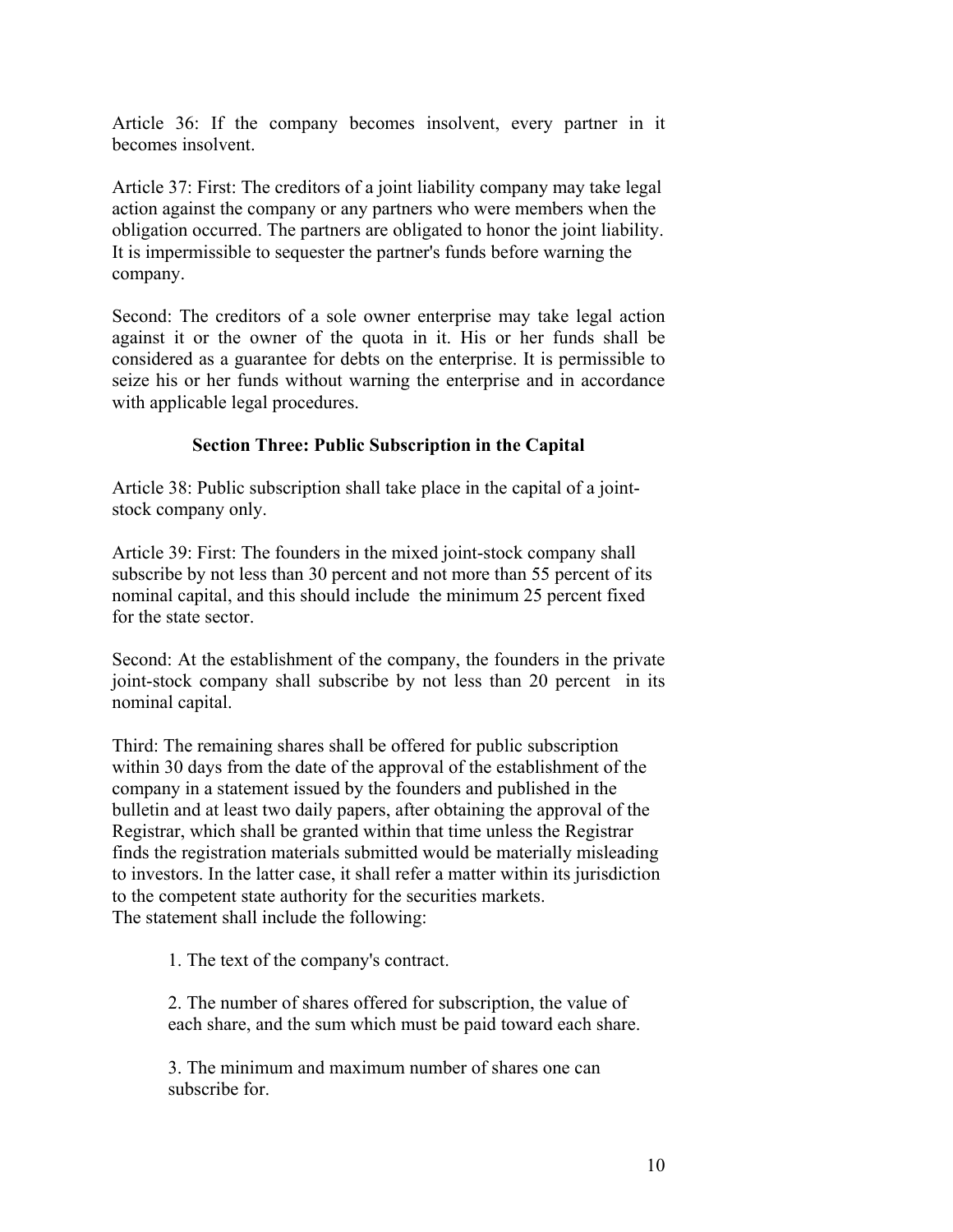4. The place and period of subscription.

5. The expenses of the establishment of the company.

6. The contracts and agreements which the founders have undertaken in the interest of the company.

7. Any other information which the founders may want to add.

8. The report of the committee formed under Paragraph Second of Article 29 of this law in the case of the existence of a property-inkind share.

Fourth: Founders shall not subscribe to the shares while they are being offered for public subscription, except after the end of 30 days from the beginning of the subscription or during the extended period stipulated in Article 42 of this law.

Article 40: The founders are jointly responsible for any damages caused to any subscriber due to an error or shortcoming in the subscription statement.

Article 41: First: The subscription shall take place in a bank authorized to operate in Iraq in a form bearing the name of the company and containing the following:

- 1. The request to subscribe to a specific number of shares.
- 2. The subscriber's approval of the company's contract.
- 3. The subscriber's name, address, profession, and nationality.
- 4. Any other information which the founders may want to add.

Second: The form shall be submitted to the party handling the subscription signed by the subscriber or his legal representative. The required payment shall be paid against a receipt.

Third: The subscriber shall be given a copy of the company's contract and its technical and economic feasibility study, subject to Section 47, paragraph Third of this law.

Article 42: The subscription period shall not be less than 30 days or more than 60 days. If the subscription period expires without the subscribed shares reaching 75 percent of the nominal capital, including the shares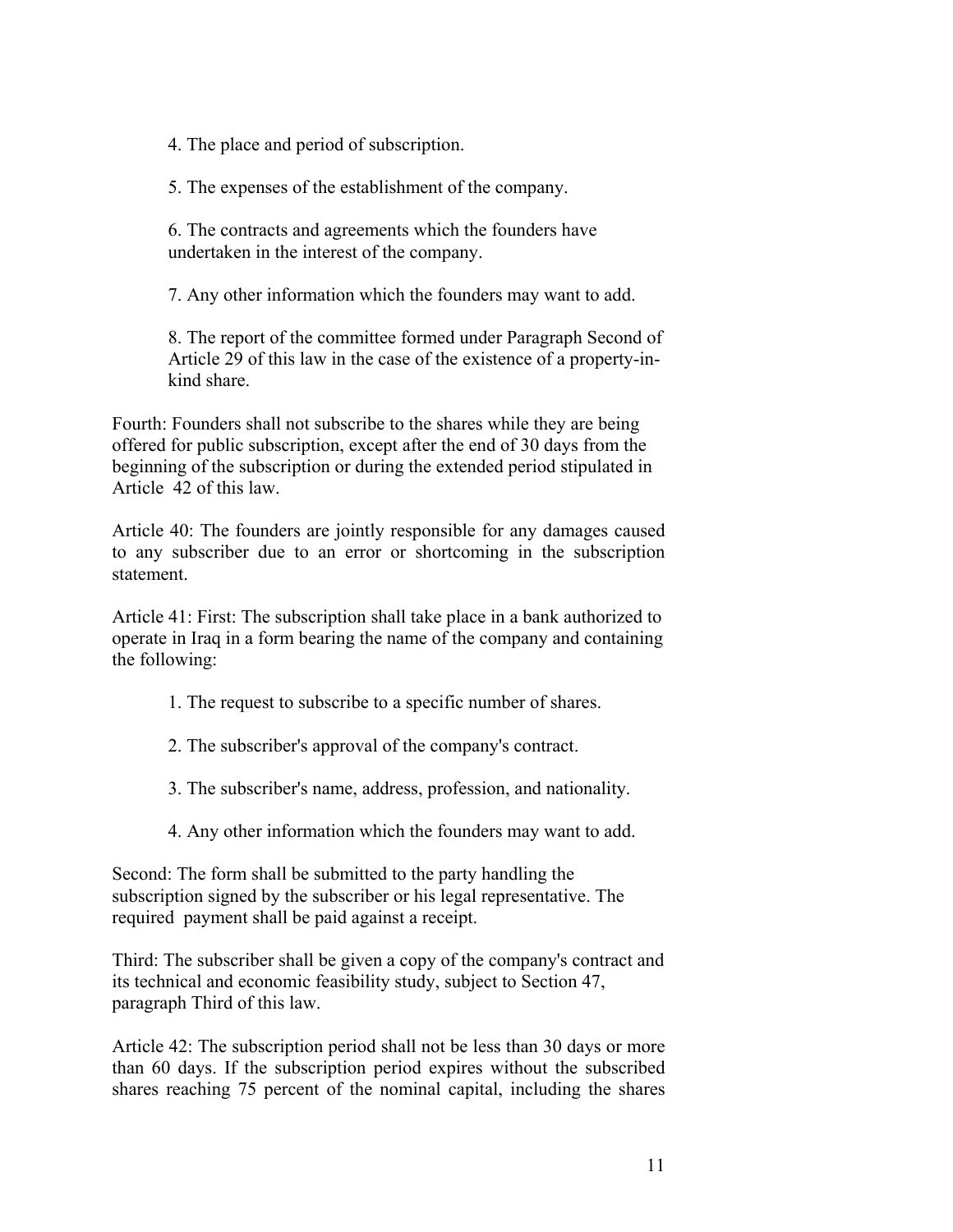owned by the founders, it is permissible to extend it for a further period of not more than 60 days. The founders shall again publish the subscription statement and make the extension announcement.

Article 43: First: If the subscription does not reach 75 percent of the nominal capital at the end of the extension period, the founders must decrease the company's capital, so that the value of the subscribed shares will be equal to 75 percent of the decreased nominal capital, unless the founders cancel the establishment of the company. The founders shall inform the Registrar of such a decision.

Second: Suspended. Third: If it is decided to cancel the establishment of the company under the provisions of Paragraph First of this article, the founders shall notify the bank and jointly bear the expenses for establishing the company. The bank handling the subscription shall return the money paid by all subscribers in full upon notification and within a period of not more than 30 days.

Article 44: First: The bank shall be responsible for the soundness of the subscription process and undertake the following:

> 1. Close the subscription at the end of its period, announcing the closure in two daily papers, and also notify the Founders **Committee**

2. Keep all the money received from the subscribers and not give any to the founders.

3. Return any surplus funds to the subscribers within 15 days from the distribution of the shares among the subscribers in accordance with Paragraph Second of this article.

Second: If it transpires after the closure of the subscription that the shares offered have been over-subscribed, the shares must be distributed among the subscribers according to the percentage of subscription allotted for each subscriber..

Article 45: First: Any person whose lawful rights would be infringed by violations of the subscription rules, the Registrar and the competent state authority for the securities market has the right to contest the soundness of the subscription process before the competent court and ask for its cancellation within 15 days from the closure of the subscription. The court must examine such cases urgently. The court's decision can be contested before the court of appeal, which shall sit as a court of cassation, and its decision in this capacity shall be final.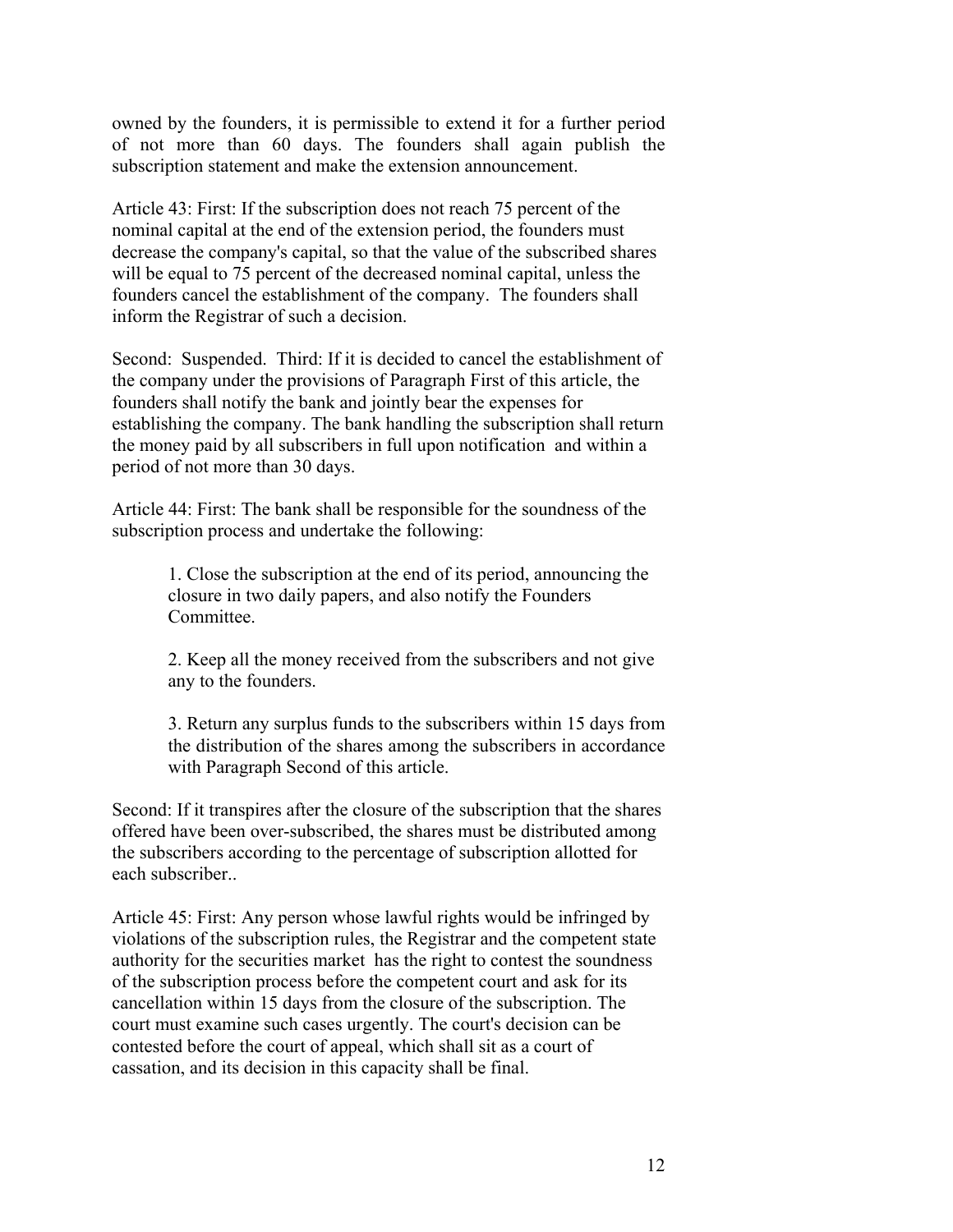Second: If the subscription is ruled to be in violation of the law, the founders must carry it out anew.

Article 46: The founders shall, within 30 days from the end of the period for contesting the subscription, provide the Registrar with all data on the subscription process, including the names of subscribers, the number of shares subscribed by each one of them, their addresses, professions, nationalities, and the sums they paid against the value of the shares.

Article 47: First: Once the company has been established and some shares are still not subscribed for, the board of directors may, after six months from the date of the issuance of the establishment certificate, pursue one of two courses:

1. Sell those shares in the Baghdad Stock Exchange market; or

2. place the shares for public subscription in accordance with the procedures followed during the constituent subscription.

Second: If the shares are not sold in the market or subscribed by the public, the company's nominal capital shall be decreased by the value of the unsold shares.

Third: The company shall be liable for materially misleading assertions or omissions in sales or subscriptions as shall be its responsible directors, employees and agents.

# **Section Four: Payment of Capital**

Article 48: First: In the joint-stock company, the subscription shall require payment in full for issued shares. Unpaid shares already outstanding under previous law shall be governed by this Article.Second: Suspended. .

Third: The outstanding installments are considered a privileged debt which must be paid to the company. A deferment interest of not less than 5 and not more than 7 percent shall be charged on the debt annually for any delay in paying the installment on the date set by the board of directors. No dividends shall be paid on the debt.

Fourth: The company shall continue to withhold the dividends due to the shareholder in order to cover the value of the overdue installments and the interest on them until all installments and their interest have been paid.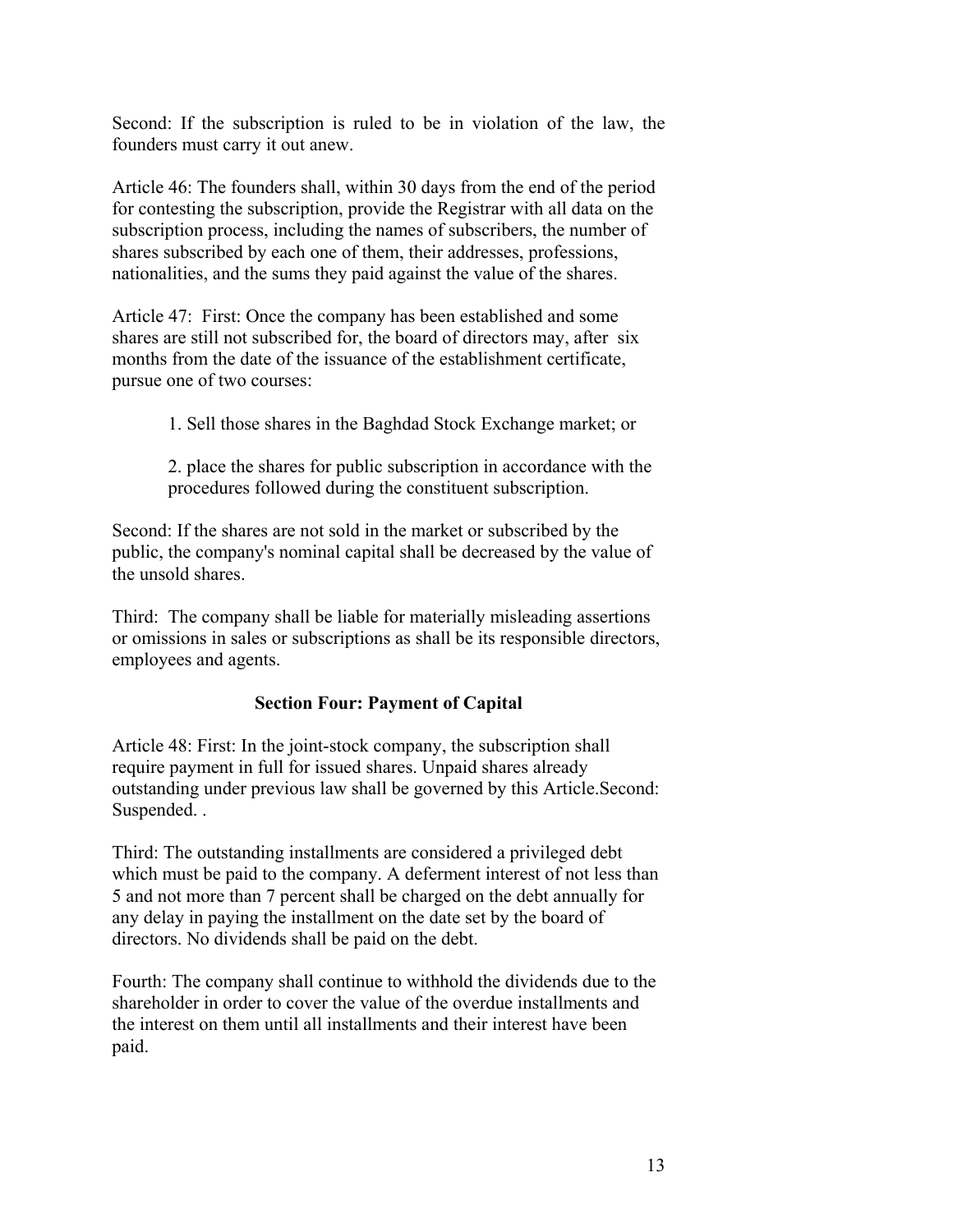Article 49: If the shareholder does not pay the installment on his shares on the set date without a legitimate reason, the board of directors may take steps to sell those shares as follows:

First: The company shall notify the shareholder in two daily papers, the bulletin, and the Baghdad Stock Exchange Market, to pay the overdue installment within 30 days from the date of publication. The notification shall state the number of shares he owns and the amount of the installment which must be paid and its due date.

Second: If the shareholder does not pay the installment within the above respite, the company shall offer his shares for sale by public auction in the Baghdad Stock Exchange Market.

Third: The company shall announce the sale in the bulletin, one daily paper, and the Baghdad Stock Exchange Market, its date and place, and the number of shares offered for auction, provided the period between the announcement and the sale is not more than 15 days.

Fourth: The shareholder whose shares have been announced for sale can pay the debt up to one day before the auction date. In such a case the sale will be canceled and the shareholder will bear all the company's expenses on the sale procedures.

Fifth: The shares shall be sold at the highest price reached at the auction. The company shall deduct from this price its debts, including the installments, the interest, and the expenses, and return the remainder to the shareholder. But, if the price of the sold shares does not cover the debt, the company shall obtain the difference from the shareholder.

Sixth: The company's records on the sale shall be considered correct unless they are proven otherwise.

Article 50: The subscriber to the joint- stock company shall be given- after paying all due installments and producing the receipts as proof--a temporary certificate with a serial number signed by an authorized person in the company. The certificate shall state the name of the shareholder, the number of shares he owns, the amount paid toward their value, and the remaining installments and their due dates. The installments paid shall be ticked in this certificate.

Article 51: Every shareholder in a limited liability company and every subscriber who has fully paid the value of his shares in a joint-stock company shall be given a permanent certificate including the data contained in the temporary certificate, plus a declaration that the shares have been paid. Any temporary certificate should be cancelled.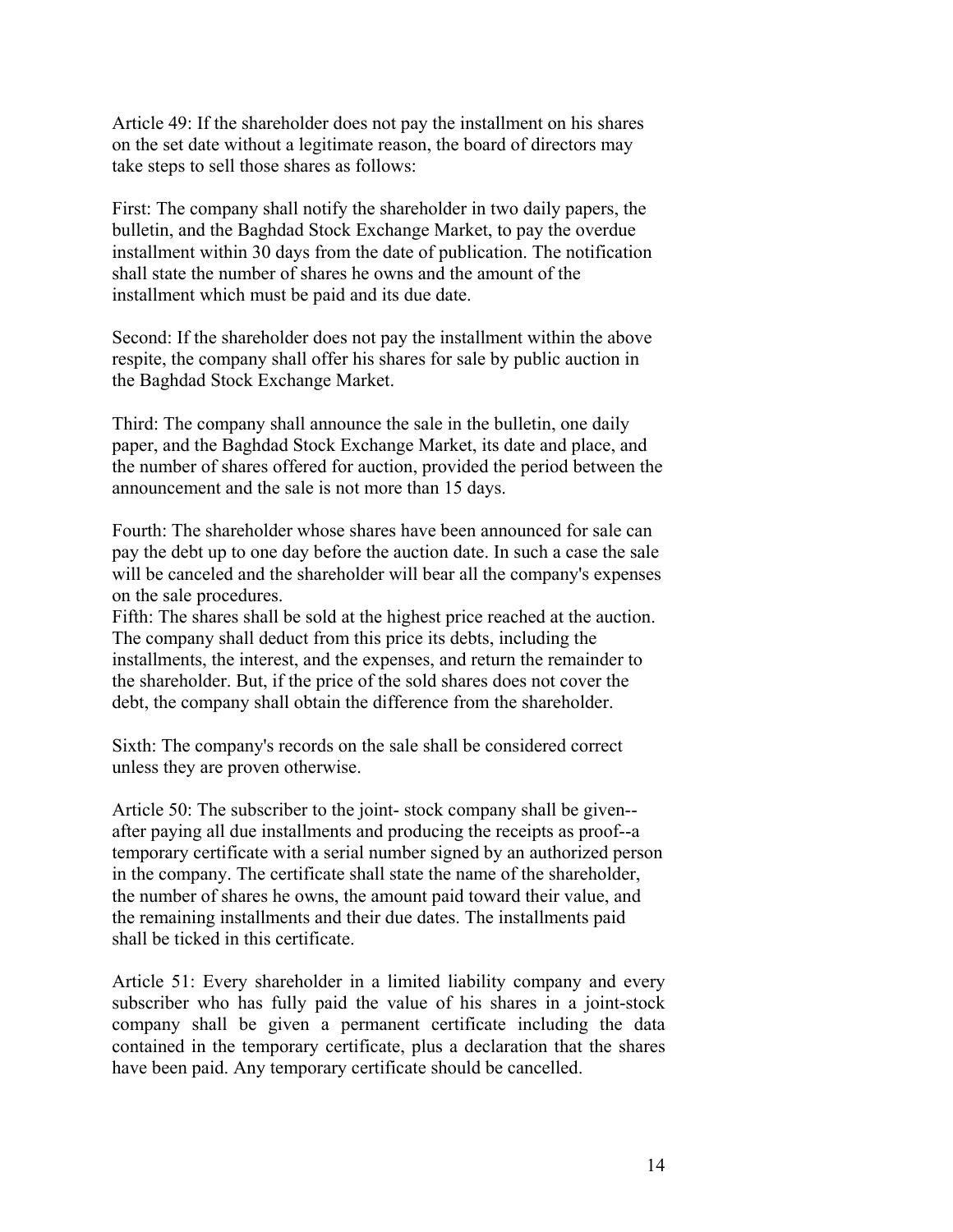Article 52: The shareholder may pay one or more installments toward the value of his shares before their due date. In such a case, they will be considered as still due even if the same installments have not yet been paid by the other shareholders. No dividends will be paid for installments which are paid before their due date.

Article 53: In the case of the limited liability company, the joint liability company, and sole owner enterprise, the capital must be paid up before the issuance of the certificate of establishment.

### **Section Five: Increase and Decrease of Capital Sub-Section One: Increase of Capital**

Article 54: First: A company may increase its paid-up capital.

Second: In the joint-stock company and the limited liability company, the increase of capital must be in accordance with a general assembly decision to amend the contract and issue new shares.

Third: Suspended.

Fourth: The Registrar shall within fifteen days of a lawful request approve the increase. The Registrar shall be deemed to approve the increase, and to give notice of the approval, unless it rejects the request, giving the legal and factual basis for the determination in writing.

Article 55: The general assembly of the joint-stock company and the limited liability company may cover the increase in the capital by any of the following methods:

First: Issuing new shares whose value is paid in cash.

Second: Transferring funds from the accumulated surplus or the issuance allowance reserve into shares to be distributed among the shareholders in the ratio of their subscription to the capital.

Third: Withholding part of the company's profits as a reserve for expanding and developing the enterprise instead of distributing them as dividends. When this reserve is added to the capital and new shares equivalent to it are issued, the shares shall be distributed among shareholders in the ratio of their subscription to the capital.

Fourth: In cases where the shares will be offered in exchange for cash, such decision must specify the number of shares to be issued and the price at which they will be offered for sale or the means of establishing that price. Shares may be offered at a price equal to or greater than their nominal value in accordance with the general assembly's decision and priced in light of the company's performance and, where applicable, the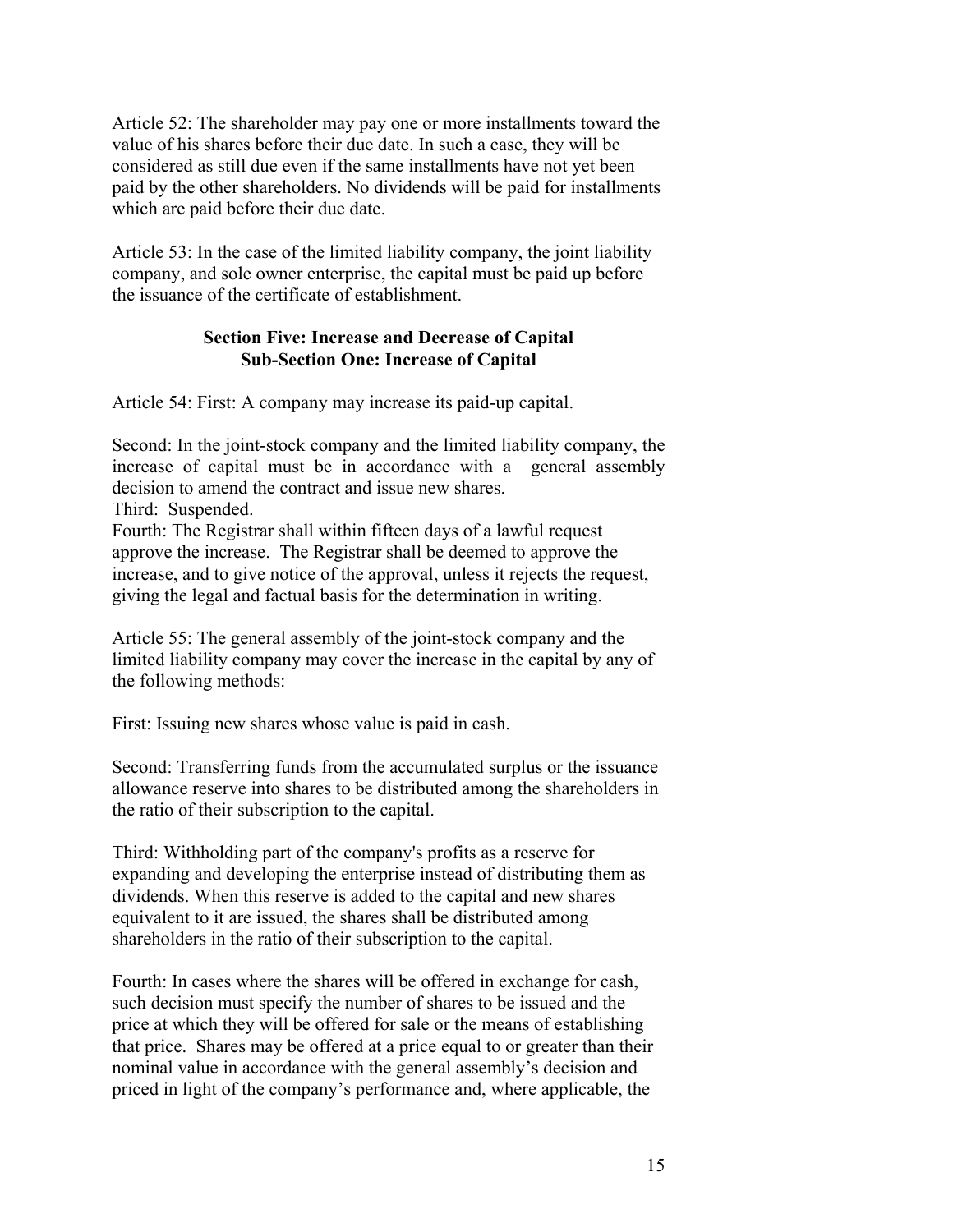prices of its shares in the Baghdad Stock Exchange market. The proceeds reflecting the difference between the issue price and nominal price, which is considered issuance allowance, shall be recorded in the account of the issuance allowance reserve, after deducting all issuance expenses. This reserve may not be distributed as profits. In the case of the joint-stock company, the company shall submit to the Registrar a decision by its general assembly to increase the capital, backed by an economic study giving the justifications for this increase and the fields in which it will be expended, as well as any other essential data. It shall be furnished to purchasers, subject to the liability in the second paragraph of article 47 of this law, unless the Registrar finds it materially misleading. In this case, it shall refer a matter within its jurisdiction to the competent state authority for the securities market.

Article 56: First: In the joint-stock company, the new shares must be placed for public subscription within 30 days from the date on which the company is notified of the Registrar's approval of the increase in the capital. The subscription shall remain open for a period of not less than 30 days and not more than 60 days, which may be renewable once for a similar period, provided the value of the shares is paid during subscription. The increase in the capital is achieved by the number of shares subscribed and paid up on the closure of the subscription. Otherwise, and in so far as it does not conflict with the nature of the increase in the capital, the original provisions on subscription shall be applied on the new shares, including the provisions of Articles 44 and 47 of this law.

Second: In the limited liability company, the value of the new shares must be paid within 30 days from the issuance of the general assembly's decision to increase the capital. The increase is achieved by the number of shares whose value is paid up at the end of the period.

Third: Every shareholder has the priority to buy shares at the subscription price proportional to the number of the shares he owns. Shareholders shall be allowed to exercise this right within a period of 15 days from the date they are invited to do so. The invitation must state the beginning and end of the subscription period and the nominal value of the shares. If some shares are not subscribed after the period stipulated in paragraph First of this Article, the board of directors may place the shares for sale in the Baghdad Stock Exchange market in the manner it deems suitable.

Fourth. In the case of banks increasing capital by a sale of shares for cash, the company may issue shares without public subscription and/or without offering existing shareholders the right to participate, provided the following conditions are met: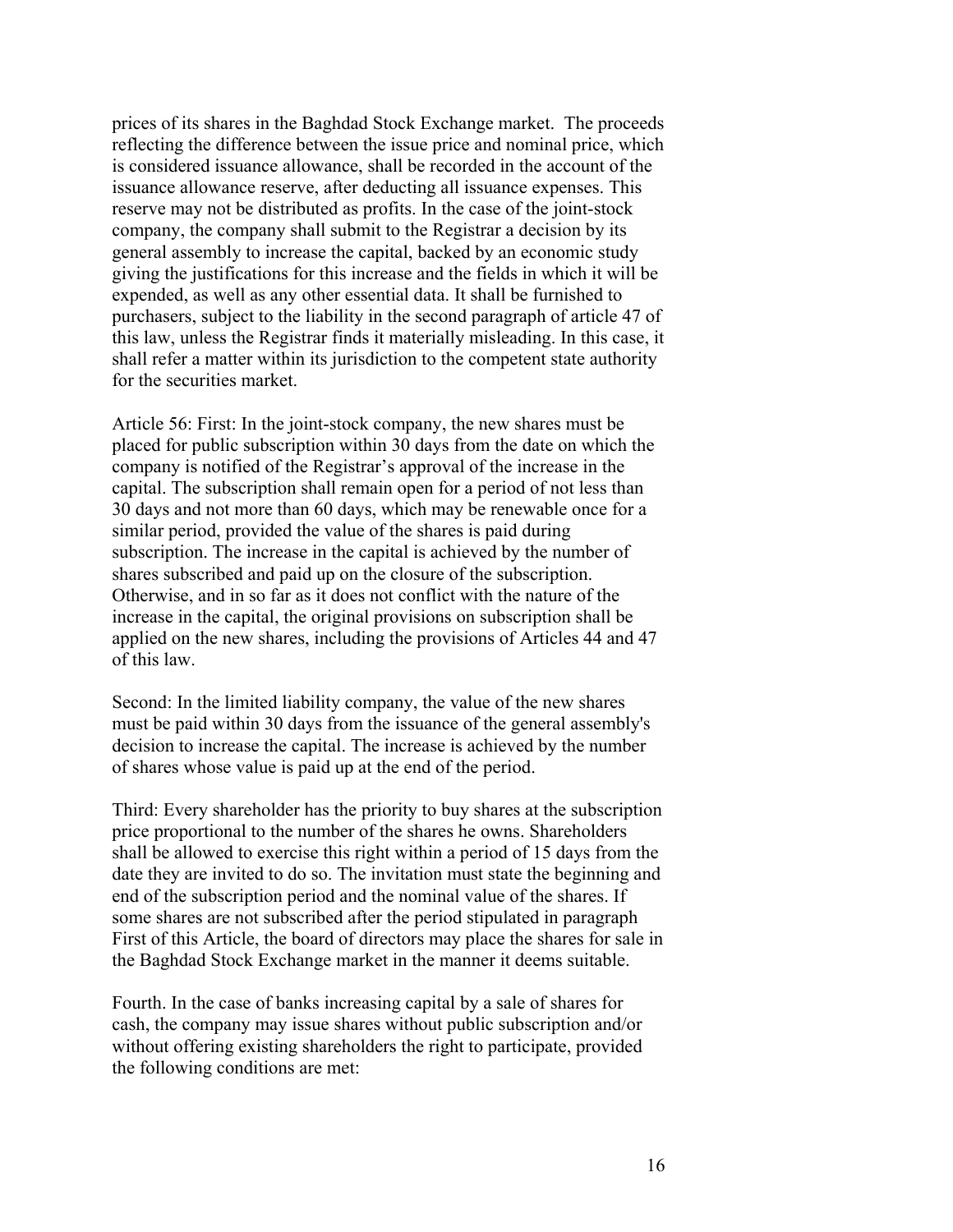- 1. The issuance is approved by a majority of the votes of the subscribed shares whose due installments have been paid; and
- 2. The Central Bank of Iraq concurs that the sale is for fair value, in view of all the circumstances, and is fair to shareholders not entitled to participate, in view of the benefit to the company as whole.

Article 57: In the case of the joint liability company and sole owner enterprise, the increase of the capital occurs in accordance with a decision by the general assembly to amend the contract, provided the increase is paid within 30 days from the date of the issuance of the decision.

# **Sub-section Two: Decrease of Capital**

Article 58: A company may decrease its capital if it exceeds its needs or incurs losses. A decrease in capital that is part of an arrangement to achieve a net increase in capital through additional investments shall not be subject to the requirements in Article 59, paragraph Third, and Articles 60-63.

Article 59: First: In the case of the joint stock company and the limited liability company, the capital is decreased by canceling shares which are equivalent in value to the sum to be deducted from the capital. The cancellation shall be in the ratio of each member's subscription in the company, to the nearest correct share.

Second: The decision to decrease the capital shall be made by the company's general assembly which shall state the reasons for the decrease.

Third: After making the decision on the decrease, the following steps shall be taken:

> 1. The chairman of the board of directors in the joint-stock company and the managing director in the limited liability company shall refer the decision on the decrease to the Registrar coupled with a certified statement by the chief accountant including the company's debts and the names and addresses of the creditors, as well as an economic and technical study on the reasons for the decrease.

# 2. Suspended.

3. If the Registrar finds the decrease lawful, it shall announce the approval in the bulletin and two daily papers. It shall also give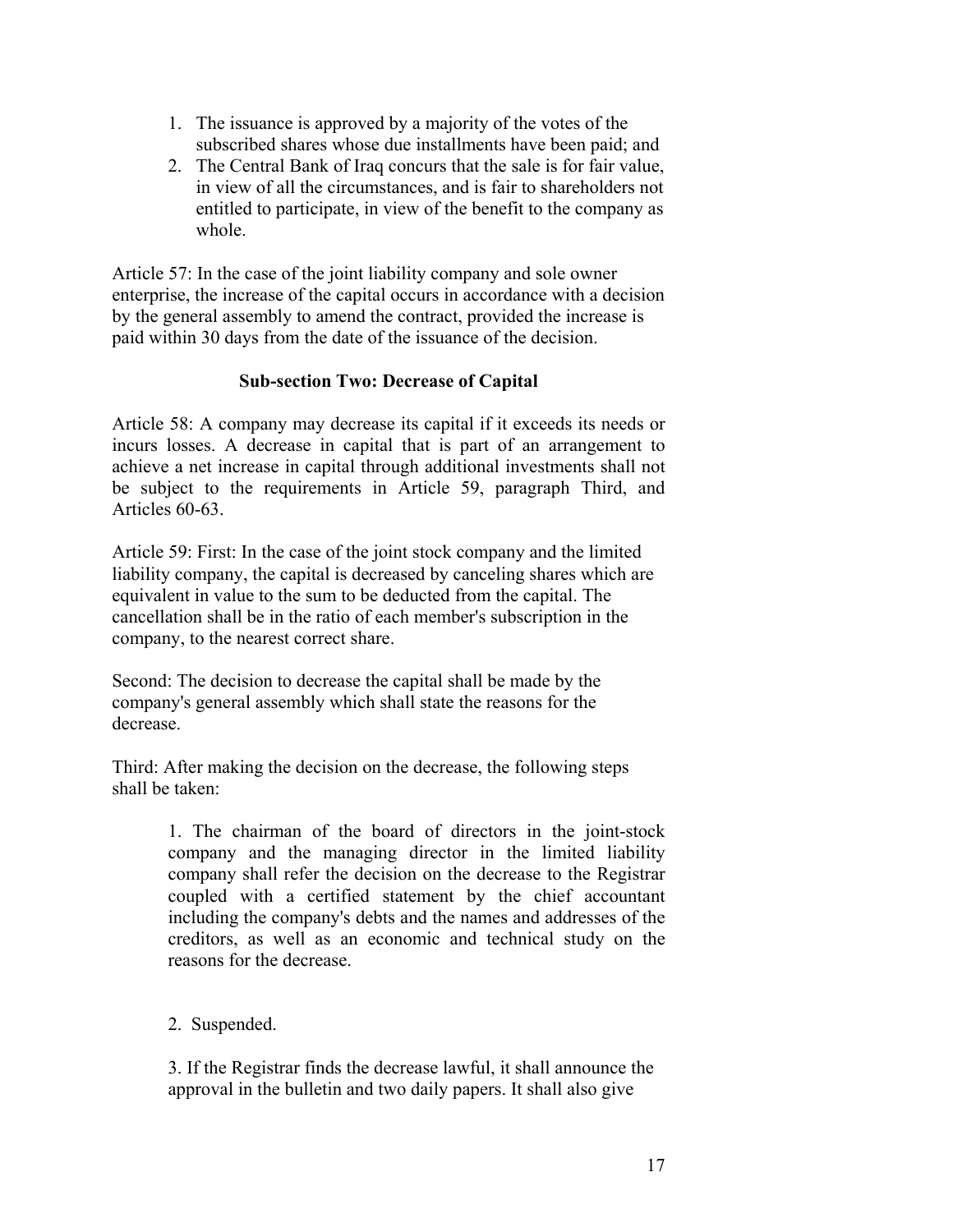every creditor to or claimant on the company the right to object to the decision on the decrease within 30 days from the date of the publication of the announcement.

Article 60: First: If an objection is made during the legal respite by a creditor to or a claimant on the company, the Registrar must seek an amicable settlement of the objection in the manner he deems suitable within 30 days from the end of the objection period.

Second: If the Registrar is unable to settle the objection, he must refer it with all the pertinent documents and papers to the competent court within 15 days from the end of the amicable settlement period. The examination of such objections is an urgent matter.

Article 61: First: If the court reaches a settlement on the objections, or if it is satisfied that the assurances given by the company are adequate, it shall issue its decision supporting the decision on the decrease. But, if a settlement is not reached on the objections and the assurances given by the company are not adequate, the court shall decide on canceling the decrease or approving only a partial decrease that does not adversely affect the rights of the objectors. Its decision shall be final.

Second: Irrespective of the decision made by the court, the company must deposit a copy of the decision with the Registrar within 15 days of its issuance.

Article 62: If there is no objection to the decision on the decrease, or the decision has been signed and settled before the Registrar or the court, the company's contract shall be considered amended by law. A copy of the amendment shall be sent to the Registrar for registration and publication in the bulletin and one daily paper.

Article 63: In the case of the joint liability company and the sole owner enterprise, any decrease of the capital must take place through a decision by the general assembly to amend the contract. .

### **Section Six: Disposal of Shares and Quotas Sub-section One: Transfer of Ownership**

Article 64: In the case of the joint-stock company and the limited liability company, the shareholder may transfer ownership of his shares to another shareholder or outsiders, while bearing in mind the following considerations: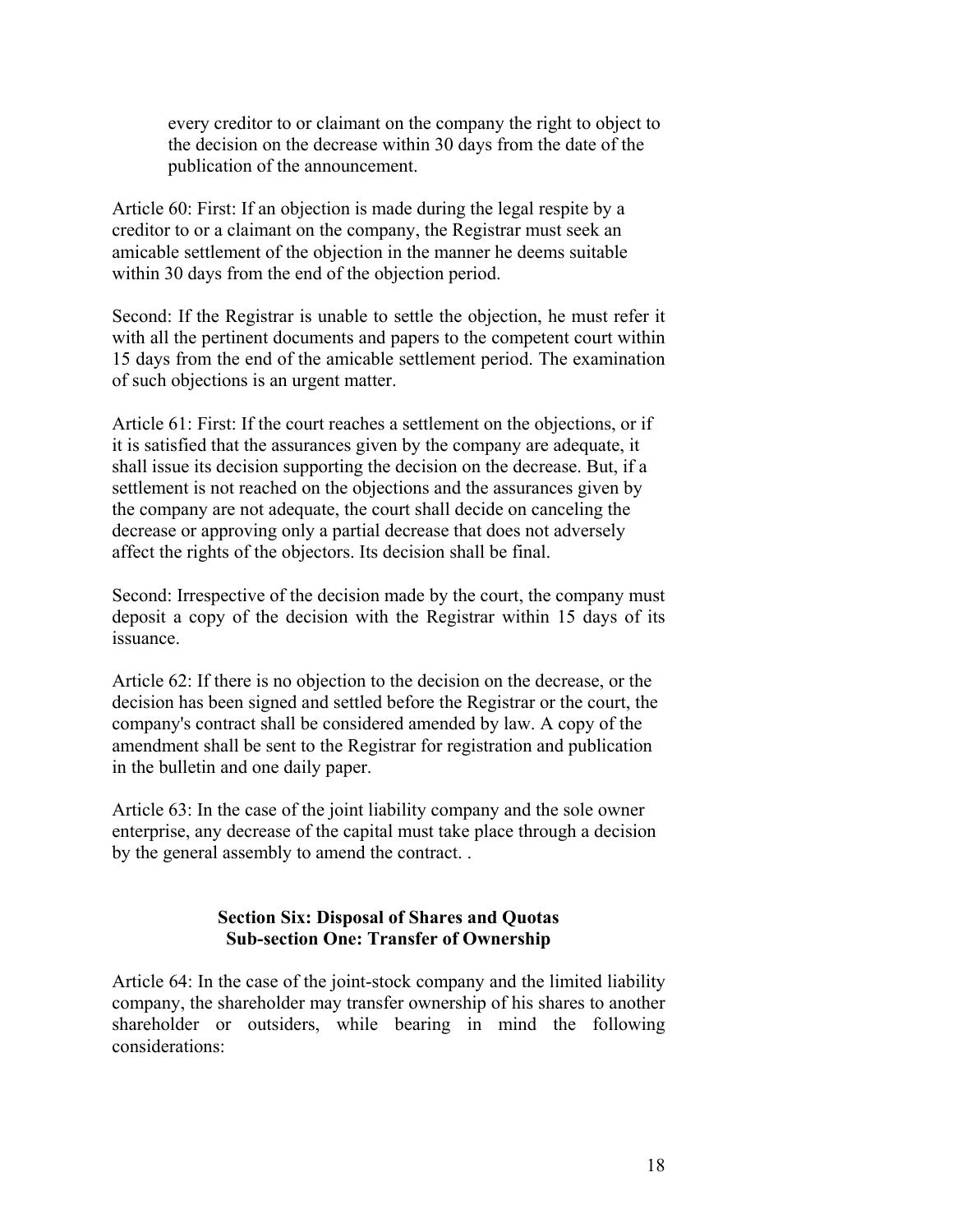First: Founders of joint-stock companies may not transfer ownership of their shares except in the following situations:

> 1. The lapse of at least one year since the establishment of the company.

2. The distribution of dividends that are not less than five percent of the paid up nominal capital.

Second: Suspended.

Third: The shareholder from the private sector cannot transfer ownership of his or her shares:

> 1. If they are mortgaged, seized, or sequestered under a court decision.

2. If their certificate is lost and a replacement has not been issued.

3. If the shares to be transferred owe debts to the company.

4. If the transferee is prohibited to own shares in the company under a law or a decision issued by a competent quarter.

Article 65: Shareholders in a limited liability company prefer to sell their shares to outsiders. If a shareholder wishes to sell his or her shares, he or she must follow the following steps:

First: The seller must notify the other shareholders through the managing director of his desire to sell his or her shares. He or she must mention the number of shares, the number of their certificate, and the price he wants or that has been offered by a buyer supported by evidence.

Second: If after 30 days of notification, none of the other shareholders have come forth to buy the shares, or have offered a price lower than the required one, the buyer shall be free to sell his or her shares to others at a price higher than the one offered by the shareholders. If he sells the shares at the lower price offered by the shareholders, the sale shall be considered null and void.

Third: If several shareholders want to buy the shares at the same price, the shares shall be divided among them in the ratio of their subscription, to the nearest correct share.

Article 66: First: The sale of shares in a joint-stock company or a limited liability company shall take place at a meeting between the seller and the buyer, or their legal representatives, in the presence of the representative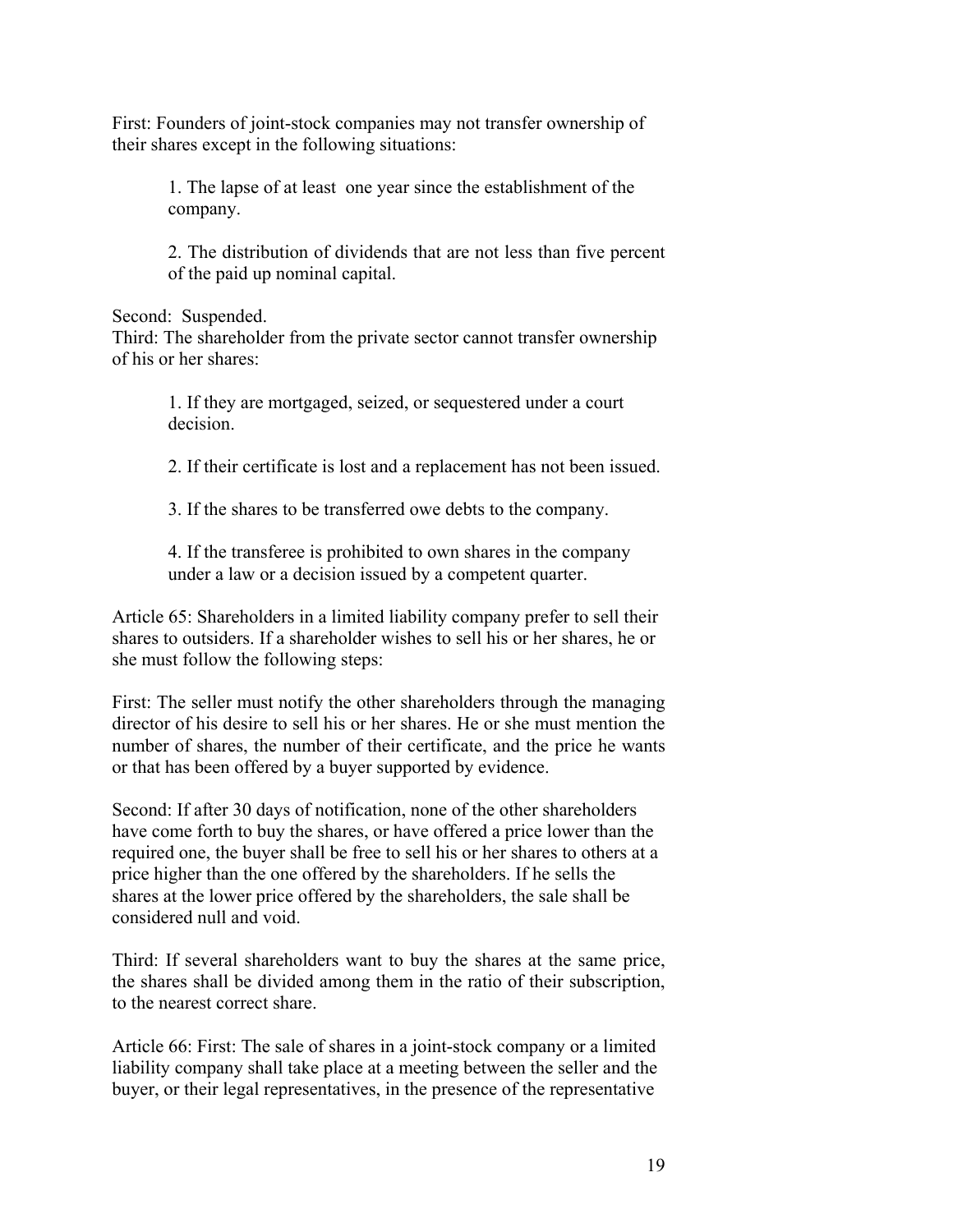of the managing director. A contract shall be made mentioning the names of the seller and the buyer and their addresses, the number of the certificate of the shares, the date of the transaction, the price, a statement from the seller that he received the price, and a pledge by the buyer that he approves of the company's contract. The transaction contract shall be recorded in the company's special register for transferred shares along with the signatures of the contractors and the representative of the company. Any transaction that is concluded outside the board shall be considered null and void and shall not be recorded in the company's register.

Second: Ownership of shares in the joint-stock companies trading in the Baghdad Stock Exchange market shall be transferred in accordance with the market's by-laws and the guidelines issued on its basis.

Article 67: If an Iraqi shareholder in a joint-stock company or a limited liability company dies, the ownership of the shares shall revert to his or her heirs in accordance with the ratios specified by the Shari'a law. In cases in which the shareholder is a citizen of another country, the shares shall revert to the shareholder's heirs in accordance with the applicable law of that country. In each case, the following shall be taken into consideration:

First: If the heir is prohibited to own shares in the companies or has received more than the maximum limit of shares allowable under the law, he or she must take steps to transfer their ownership within 90 days from the date they become transferable. If he or she fails, the board of directors in the joint-stock company and managing director in the limited liability company shall announce their sale through public auction.

Second: If the distribution of shares among the heirs will result in an increase in the number of partners in the limited liability company over the number set by the law, the shares shall be considered a joint ownership by the heirs in accordance with the ratios specified under applicable inheritance law and considered as one person. In such a case, one of the heirs will represent the rest before the company. They shall be asked to choose this representative within 60 days from the date of the registration of the shares in the company's ledger.

Article 68: Any transfer of ownership of shares other than through the sale method must be recorded in the company's register on the basis of a decision issued by the competent court.

Article 69: First: In the joint liability company, the partner may transfer ownership of his share of the capital to another partner. It is impermissible to transfer ownership to outsiders without the unanimous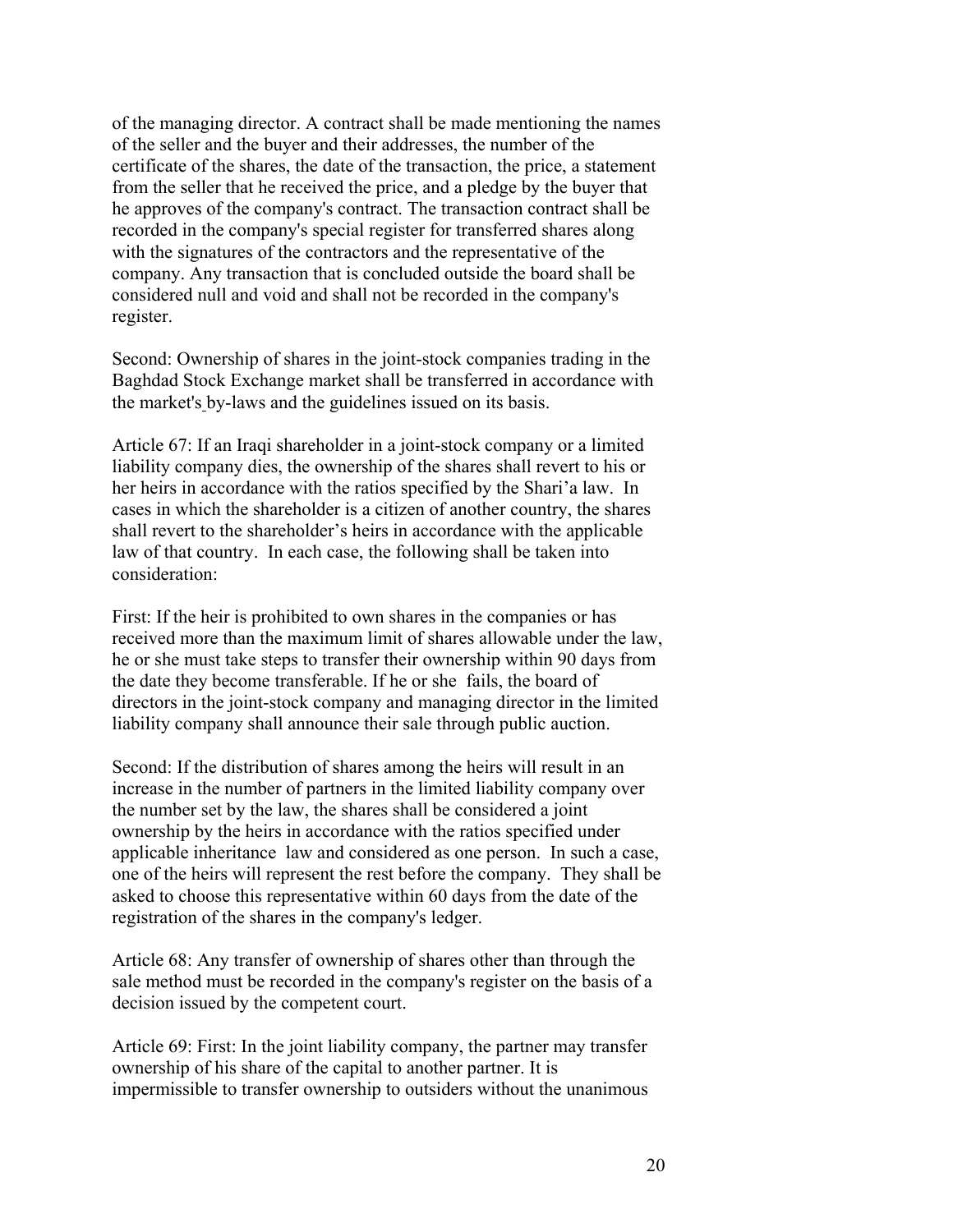approval of the general assembly. In all cases, this is done by amending the company's contract.

Second: In the sole owner enterprise, the owner can transfer ownership to another person by amending the company's statement. If it is to be transferred to more than one person, or if only a part of the ownership is to be transferred, this can be done only by changing the enterprise into another type of company, such as those stipulated in this law.

Article 70: First: If a partner in a joint liability company dies, the partnership shall continue through his heirs. But, if the heir, or his legal representative if he is underage, or the other partners in the company object to that; or if that is prevented by any legal obstacle, the company shall continue among the remaining partners. The heir shall get only the share of his inheritor. This share shall be determined on the basis of its value on the day of the death and shall be paid in cash. The heir shall not have any rights on the company afterward except those resulting from operations prior to the death. In all cases, the company's contract must be changed to a sole owner enterprise, if only one partner remains.

Second: If the owner of the single quota in the sole owner enterprise dies and he has several heirs wishing to join the enterprise and there is no legal objection to that, the enterprise must be changed to any of the types of companies stipulated in this law.

Third: If a partner becomes insolvent or if his assets in the joint liability company are sequestered, the company shall continue among the remaining partners and the share of the insolvent and sequestered partner shall be liquidated. His share shall be assessed on the basis of its value on the day the insolvency or sequestration ruling is issued. He shall not have any rights on the company, other than those resulting from operations prior to the insolvency or sequestration. In all cases, the company's contract must be changed in accordance with its new condition or transformed into a sole owner enterprise, if there is one owner left.

#### **Sub-Section Two: Mortgage and Sequestration of Shares and Quotas**

Article 71: First: It is permissible to mortgage shares owned by the private sector in a joint-stock company or a limited liability company, provided the mortgage contract is recorded in the company's special register. The mortgage will only be deleted from the register after the mortgagee acknowledges its release, or after the competent court has issued its decision on it.

Second: It is impermissible to mortgage quotas in the capital of a joint liability company, sole owner enterprise, or a simple company.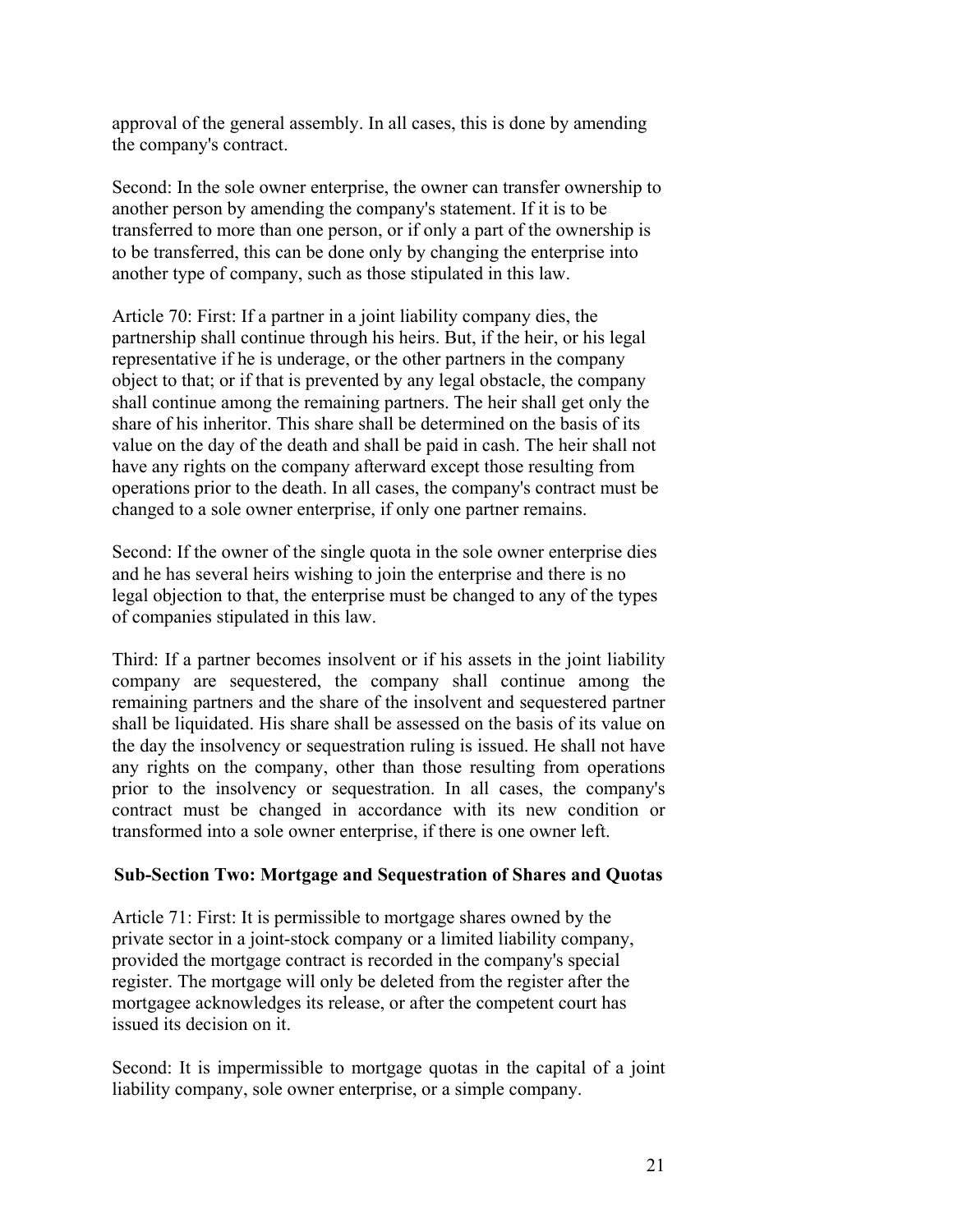Article 72: First: It is permissible to sequester the shares owned by the private sector in a joint-stock company or limited liability company as a security against a debt on their owner, provided the sequestration decision issued by a competent quarter is recorded in the company's special register. The sequestration will only be deleted from the register after a decision by a competent quarter.

Second: It is impermissible to seize the quotas in the capital of a joint liability company, simple company or a sole owner enterprise except against a privileged debt. It is permissible to seize its dividends.

### **Section Seven: Profits and Losses**

Article 73: The company's net profit shall be distributed after making all the legal deductions as follows:

First: At least five percent as compulsory reserve until it reaches 50 percent of the paid-up capital. It is permissible under a decision by the general assembly to continue deducting for the compulsory reserves even if it exceeds 100 percent of the paid-up capital. .

Second: The remainder of the profit or part of it shall be distributed among the members according to their quotas or shares.

Article 74: First: The reserve shall be used for the purposes of expanding and developing the company's business, and improving the conditions of its workers, participating in projects relevant to the company's activity, and contributing to the protection of the environment and social welfare programs. Dividends shall not be distributed from the reserve.

Second: The reserve shall be used to meet the company's debts, provided they do not exceed 50 percent of the reserve. Any increase over that limit shall be subject to the approval of the Registrar. .

Article 75: The losses of the joint liability company shall be divided according to the ratios stipulated in its contract which are similar to the ratios for the distribution of profits.

Article 76: First: If the company's losses amount to 50 percent of its capital or more, it must notify the Registrar within 60 days from the day the losses are established in the balance sheet.

Second: If the losses amount to 75 percent of the capital or more, the company must take one of the following steps: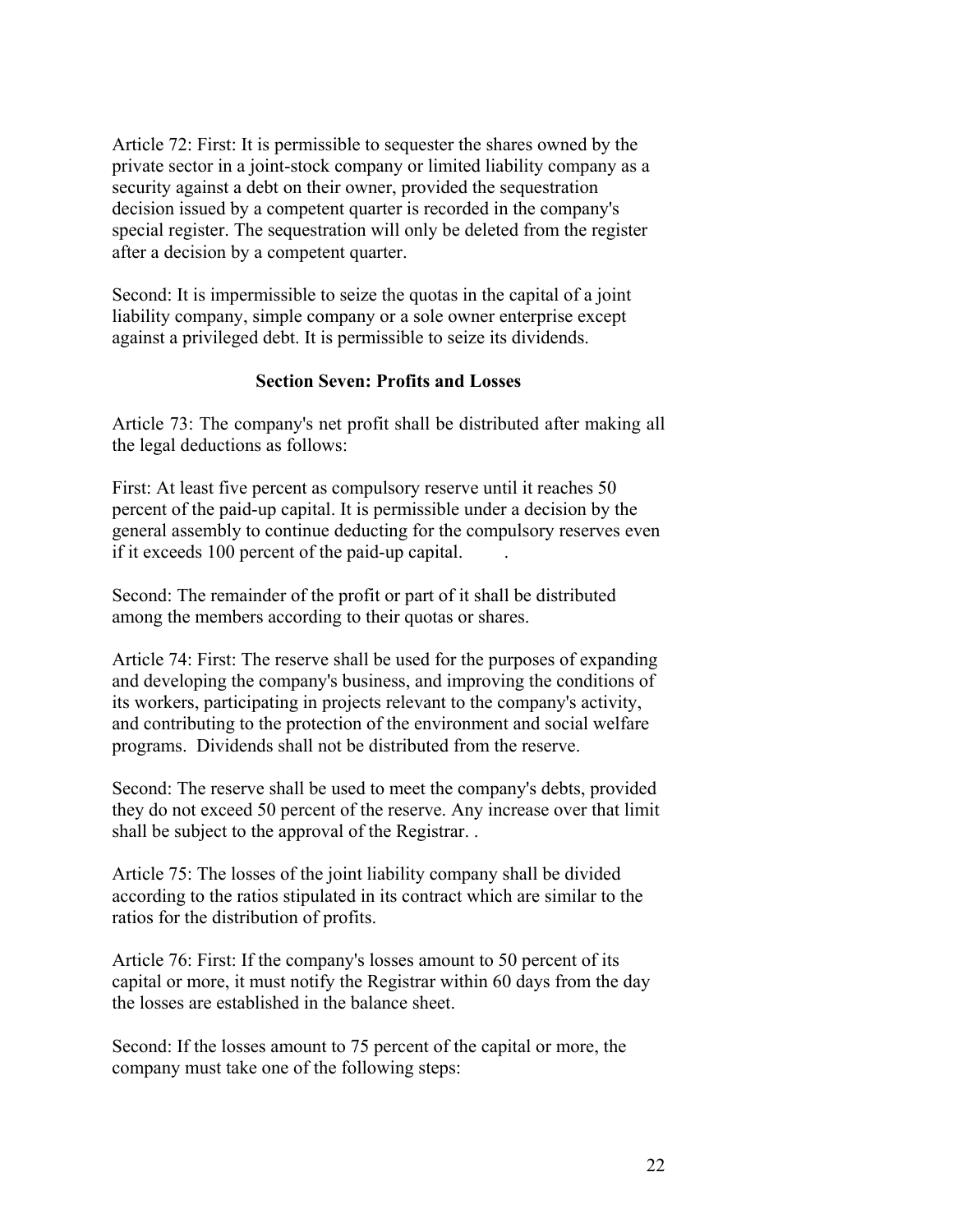- 1. decrease or increase the capital of the company or
- 2. recommend liquidation of the company.

### **Section Eight: Credit Bonds**

Article 77: The joint-stock company can seek a loan by issuing nominal bonds in accordance with the provisions of this law and inviting the public to buy these bonds. The subscriber shall be issued bonds against the sums of money he loans to the company. He has the right to charge an interest, which shall be paid to him at fixed periods. The value of the bonds shall be re-paid from the company's funds. These bonds will be of one nominal value. They will also be exchangeable, but not divisible. Each bond issue will have separate serial numbers and shall be stamped with the company's seal.

Article 78: It is impermissible to issue credit bonds before meeting the following conditions:

First: The company's capital must be fully paid.

Second: The total amount of the bond issue must not exceed the company's capital.

Third: The general assembly's approval of the issuance on the recommendation of the board of directors must be obtained in advance.

Article 79: The company shall submit to the Registrar the general assembly's decision on the issuance of the credit bonds backed by an economic study stating the reasons for the issue, the fields in which the credit will be expended, and any other essential data. It shall be furnished to purchasers, subject to the liability in the second paragraph of Article 47 of this Law, unless the Registrar finds it materially misleading. In the latter case, it shall refer a matter within its jurisdiction to the competent state authority for the securities markets.

Article 80: The invitation to subscription to the credit bonds shall be published in the bulletin and two daily papers and shall include the following details, which shall also be noted in the credit bond upon its issuance:

First: The company's name and capital.

Second: The date of the general assembly's decision approving the issuance of the credit bonds.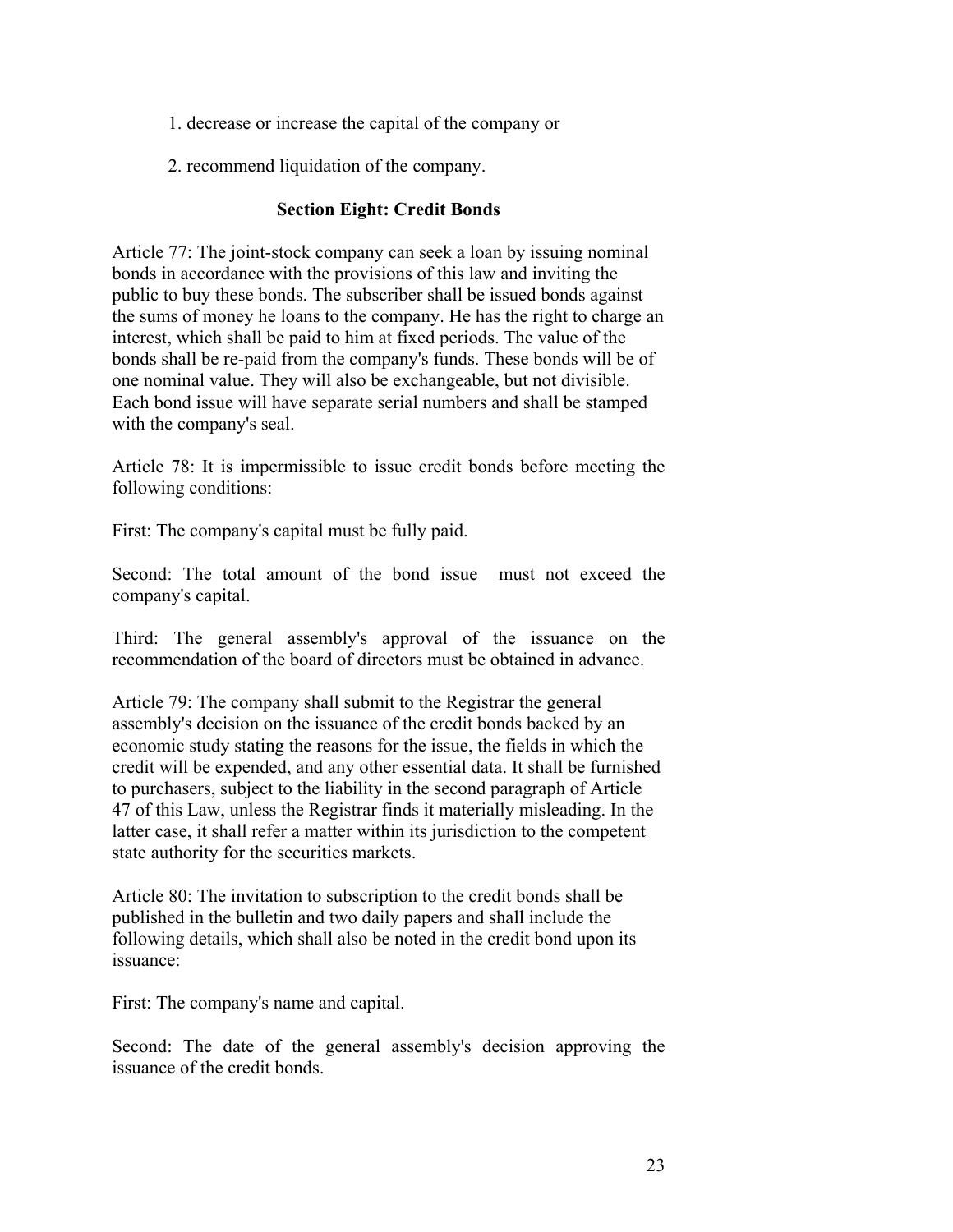Third: Information on the company's financial condition and results of operations, including earnings.

Fourth: The rate of interest and its due dates.

Fifth: The value of the issue, its maturity date, and nominal value of each bond.

Sixth: Method and duration of subscription and method of payment.

Seventh: Maturity dates of the nominal bonds.

Eighth: Purpose of the loan. Ninth: Guarantees of re-payment. Tenth: Credit bonds previously issued by the company.

Eleventh: Any other details and information.

Article 81: The bank undertaking the subscription process for the credit bonds must close the subscription at the end of its period, or once all bonds have been subscribed and announced in two daily papers. It shall then immediately provide the Registrar with the full information on the subscription process, including the names of subscribers; the number of bonds subscribed by each of them; their addresses, professions, and nationalities; the sums paid; and the value of the bonds.

Article 82: First: The subscriber to the credit bonds has the right to contest before the competent court the soundness of the subscription process and ask for cancellation of the payment if the company did not comply with the procedures for the issuance of bonds or the subscription to them, or if it invited subscription seven days before the closing date. The court must consider the appeal urgently. Its decision can be appealed before the court of appeal, which shall sit as a court of cassation, and its decision in this capacity shall be final.

Second: If the court decision is to cancel the subscription to the credit bonds, the bank must, as soon as it is notified of the cancellation, return the money to the subscribers in full within a period of not more than 30 days.

Article 83: The company shall sell the outstanding bonds in the Baghdad Stock Exchange Market at less than the nominal value.

Article 84: The debtor company must re-pay the value of the credit bonds in accordance with the conditions set during or before the issuance. It is impermissible to delay the maturity date.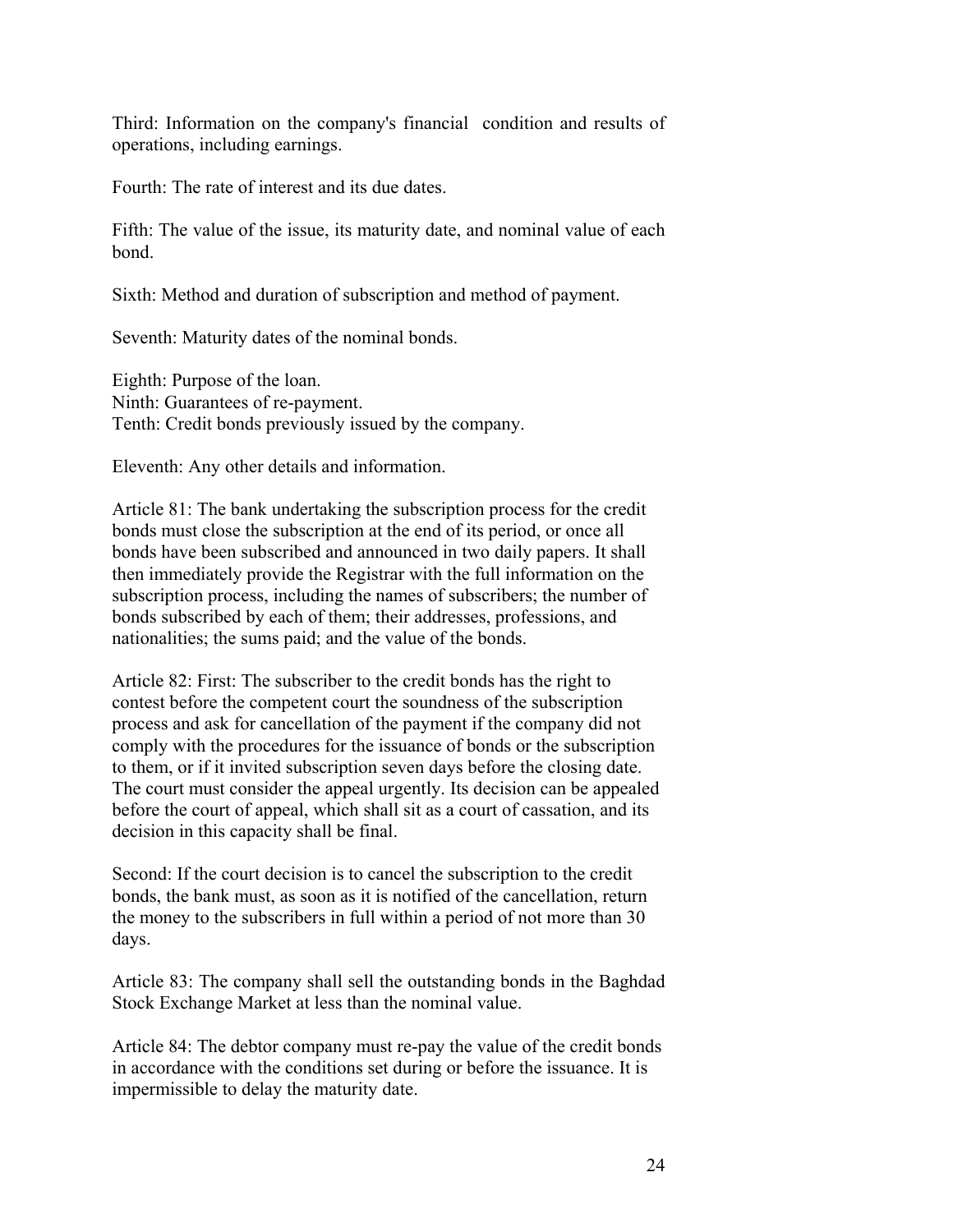### **Chapter IV: The Company's Management**

#### **Section One: The General Assembly Sub-Section One: The Formation of the General Assembly and its Meetings**

Article 85: The general assembly shall consist of all the members of the company.

Article 86: The general assembly in the joint-stock company shall meet at least once a year. In the other companies, it shall meet at least once every six months.

Article 87: The invitation to a meeting of the general assembly shall be issued by one of the following bodies or persons:

First: The founder of the company for the purpose of holding the constituent meeting within 30 days from issuance of the company's certificate of establishment.

Second: The chairman of the board of directors of the joint- stock company under a decision by the board, and the managing director in other companies; or at the request of company members who own not less than 10 percent of its paid-up capital.

Third: The Registrar on its own initiative or at the request of the accounts controller.

Article 88: First: In the case of the joint-stock company, the invitation to attend a meeting of the general assembly must be announced in the bulletin, two daily papers, and the Baghdad Stock Exchange Market. The invitation in the case of the other companies shall be sent out in registered letters through the members' postal addresses or by informing them through the company's administrative office. The invitation shall fix the place and date of the meeting. The period between the date of the invitation and the day of the meeting must not be less than 15 days.

Second: If the founders or the chairman of the board of directors in the joint-stock company or the managing director in the other companies fail to address the invitation to a meeting of the general assembly at the legally scheduled date, the Registrar shall address them directly to the members--in the case of the joint-stock companies-- by announcing that in the bulletin, two daily papers, and the Baghdad Stock Exchange Market and fixing the place and date of the meeting.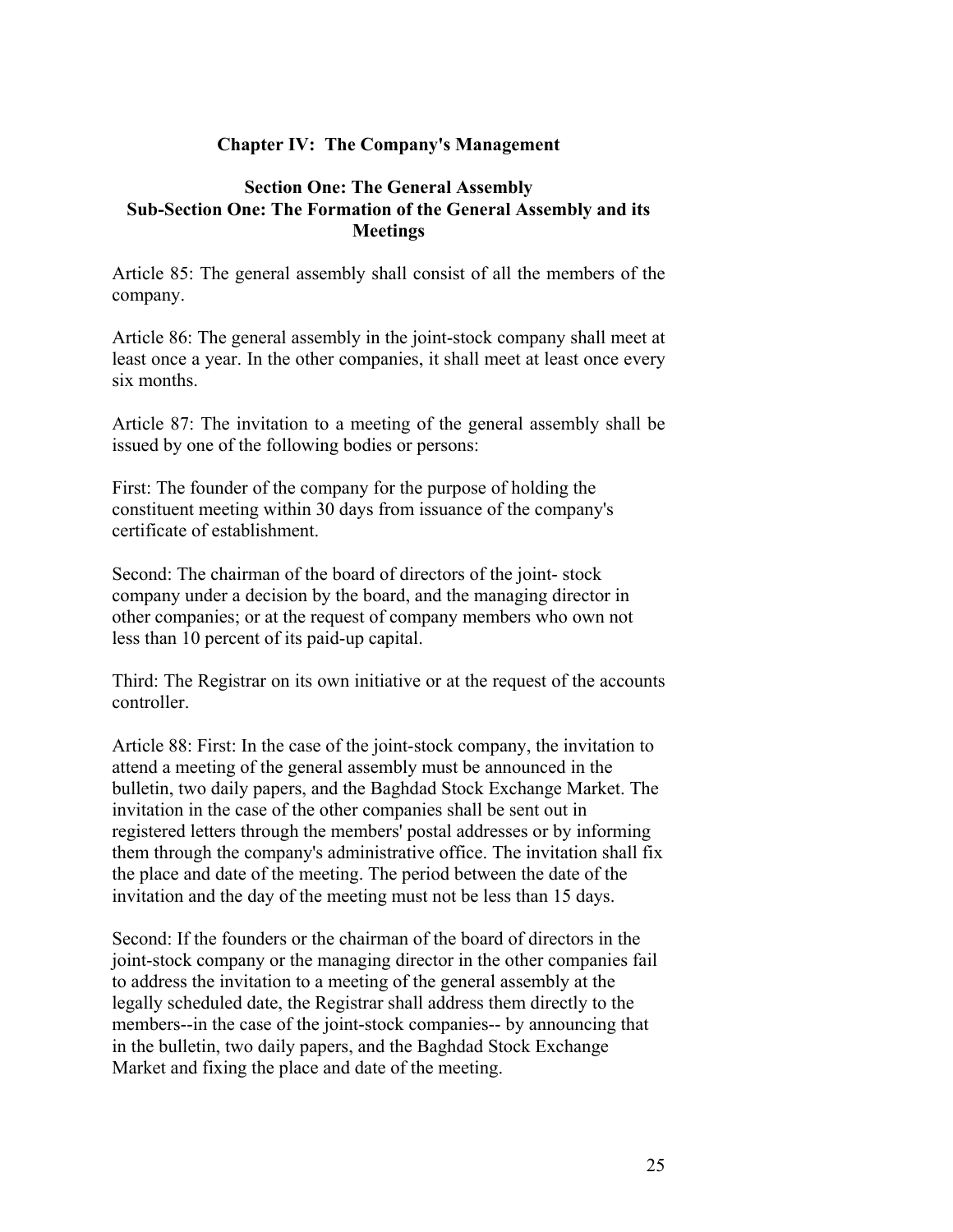Third: It shall be unlawful to manipulate notice of a meeting or dissemination of information concerning it in order to bias the outcome of its decisions.

Article 89: Every invitation to a meeting of the general assembly must include the agenda of the meeting. It is impermissible to overlook the agenda during the meeting unless it is proposed by the representatives of at least 10 percent of the company's capital and approved by the majority of the voices represented in the meeting and the unanimity of all the members in the joint liability company. The provisions stipulated in Paragraph Second of Article 92 of this law are excepted.

Article 90: The meetings may be held at the company's head office or any other place in Iraq if necessary, provided inconvenience to the owners is minimized.

Article 91: First: The member may, under a certified power of attorney, appoint a proxy to attend, speak, and vote on his behalf in the meetings of the general assembly. He can also appoint another member for this purpose.

Second: The Registrar shall issue guidelines specifying the form to be used for the power of attorney, its contents, and the method of its preparation.

Third: In the case of the joint-stock company:

1. Suspended.

2. The representational power of attorney must be deposited at the company's administrative office at least three days before the meeting. The company's administrative office shall check them to make sure that they are correct. The power of attorney will remain valid for any other meeting to which the first is adjourned.

Article 92: First: The meeting of the general assembly shall be held with the attendance of the members owning the majority of subscribed shares whose installments have been paid, in the case of the joint-stock company; the majority of paid-up shares in the limited liability company; and the majority of quotas in the joint liability company. If a quorum is not reached, the meeting shall be postponed to the same day on the following week and in the same place. A quorum is considered attained in the second meeting if 25% of the number of such shares or quotas is represented. The company may apply to the Registrar for waiver of the 25% minimum if, in view of the agenda and other circumstances, the minimum requirement would disserve the interests of the owners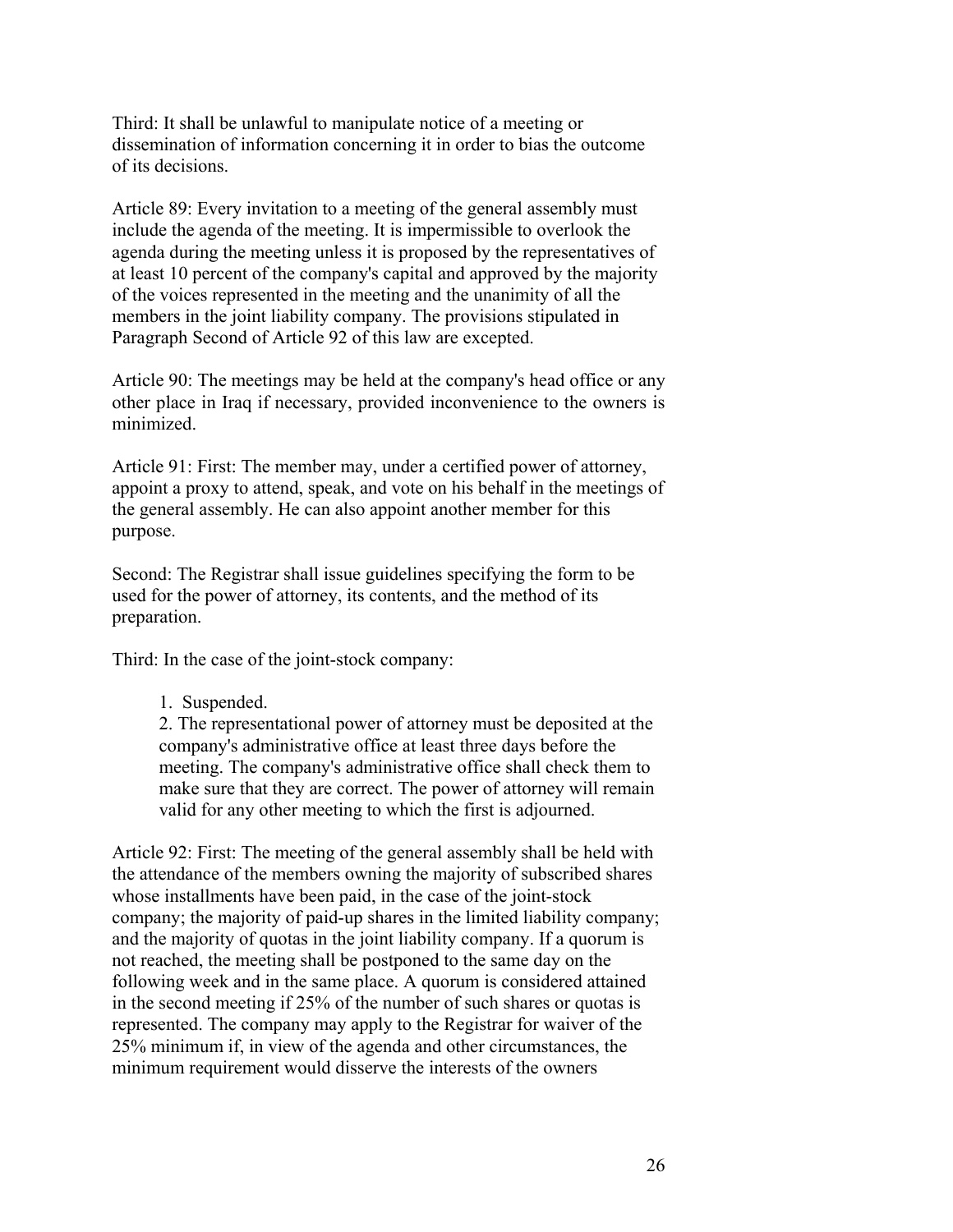generally. The company's contract may require more stringent conditions for a quorum.

Second: If the agenda calls for amending the company's contract, increasing or decreasing its capital, dismissing the chairman or a member of its board of directors; or deciding on its merger, transformation, sale of more than half its assets in a transaction outside its ordinary business, a transaction under paragraph Fourth of Article 56,or liquidation, the quorum required for the first meeting must be attained.

Article 93: In the case of the joint-stock company, the meeting of the general assembly must be attended by the representative of the Registrar. It must also be attended by most members of the board. If representatives of the Registrar or board members fail to attend after being notified, the meeting can be held in their absence within half an hour after the scheduled time of the meeting. The representative of the Registrar will withdraw after confirming that a quorum is present unless his or her continued presence is requested by a shareholder.

Article 94: First: Prior to the beginning of the meeting, the name of the participant in the meeting shall be recorded along with the number of the shares he or she owns or represents, provided he or she produces the certificate of the shares or the power of attorney if he or she represents a shareholder in the company. Share certificates submitted to a depository for book-entry transfer need not be presented, provided adequate evidence of ownership is furnished under the rules of the depository approved by the competent sectoral quarter for the securities market. The participant shall put his or her signature against the name of the shareholder he or she represents.

Second: A member of the board of directors shall be entrusted with recording the names of the participants in the meeting. The board shall be responsible for what is recorded in the minutes.

Third: The participant shall be given a card to enable him to join the meeting. The card shall state number of votes he is allowed to cast.

Article 95: First: The meeting shall be headed by the chairman of the board of directors or the chairman of the Founding Committee in the case of the joint-stock companies--and the managing director in the other companies-- until the president of the general assembly is elected.

Second: The chairman of the meeting shall choose from among the participants a reporter to record the minutes and a controller to establish the quorum and collect the votes.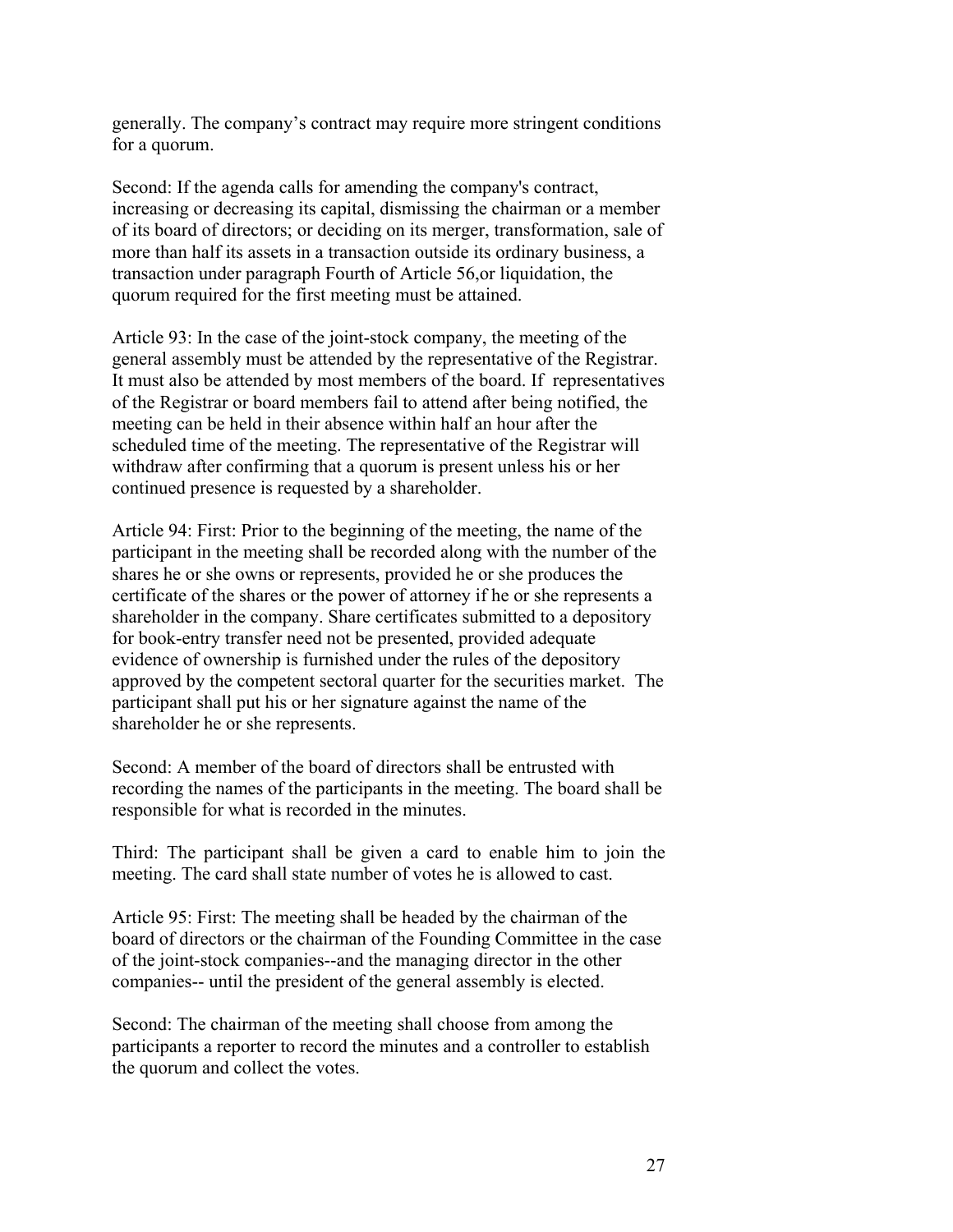Third: The quorum must be established within 30 minutes from the start of the meeting. If the chairman of the meeting finds that the quorum has been attained, he shall declare the meeting open and call for electing the president of the general assembly.

Fourth: The elected president shall assume his responsibilities immediately after being elected. He will immediately call for a discussion of items in the order in which they are listed in the agenda.

Article 96: First: The meeting's discussions, proposals, and decisions, including the conflicting opinions shall be recorded in the special minutes book. The minutes shall be signed by the president of the general assembly, the reporter, the controller, and the representative of the Registrar if present. It shall be stamped with the company's stamp and a copy shall be sent to the Registrar.

Second: The general assembly's decisions shall be recorded in a special record book, stamped with the company's seal, and signed by the president of the general assembly.

Third: Any member of the general assembly has the right to contest the soundness of the meeting's procedures-from the date of the issuance of the invitations to the meeting to the date of the issuance of the decisions- before the Registrar within three days after the end of the meeting. The Registrar must consider the context within seven days from the date of its submission. He has the power to cancel those procedures, if they conflict with the law, and compel the company to repeat the procedures. His decision in this respect is final.

Article 97: First: In the joint-stock company and the limited liability company, every shareholder shall have a number of votes equal to the number of shares he owns.

Second: In the joint liability company, the votes are calculated on the basis of each partner's quota in the capital.

Article 98: First: The voting shall be open except on matters relating to the election or dismissal of the chairman or a member of board of directors, in the case of the joint-stock company, and the dismissal of the managing director in the case of other companies; or when requested by several members who own not less than 10 percent of the shares or quotas and are represented in the meeting, regardless of the subject to be voted on. In such a case the voting will be secret.

Second: Unless the company's contract requires a higher proportion, decisions on amending the contract of the company, increasing or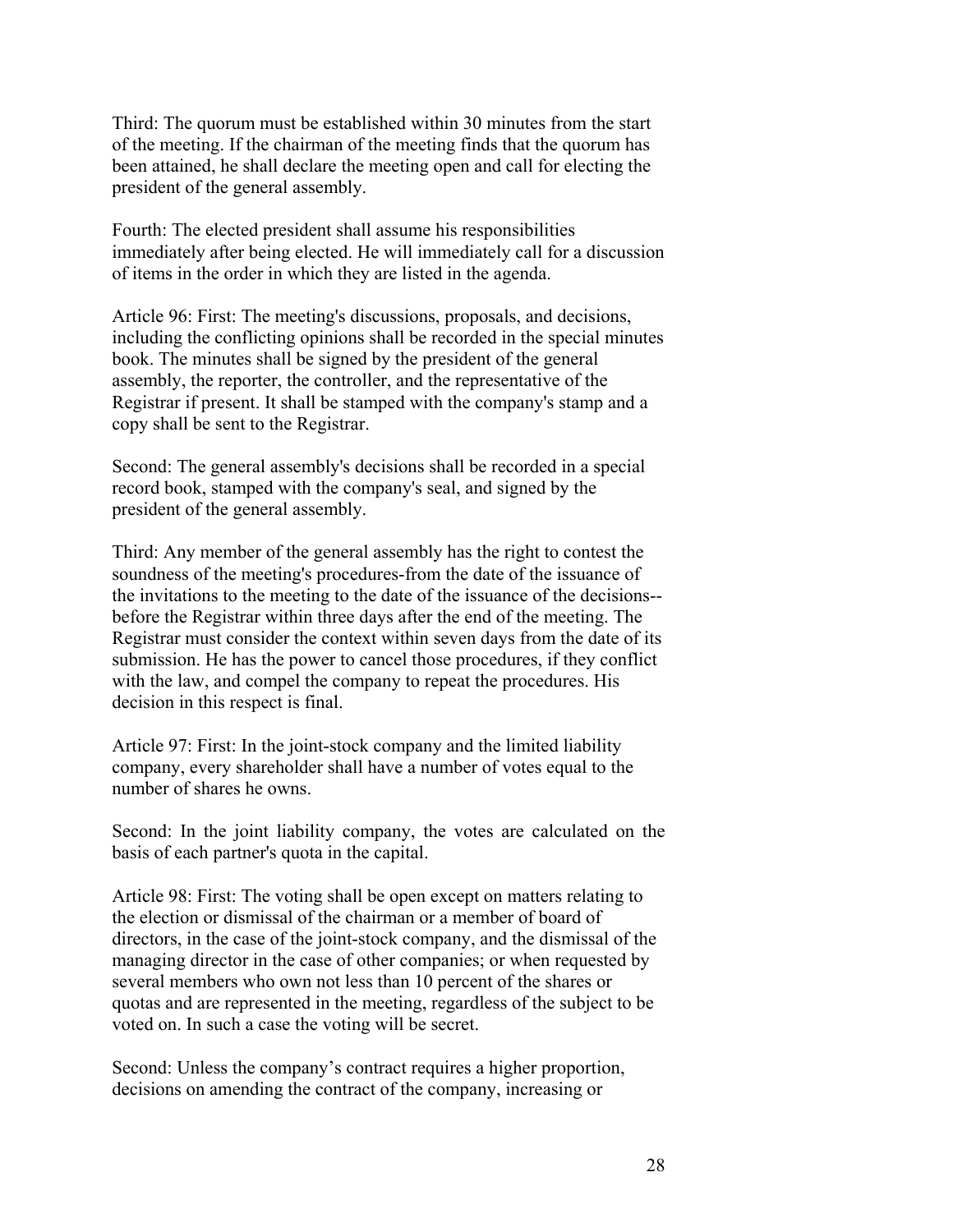decreasing its capital, selling more than half its assets in a transaction outside its ordinary business, approving a transaction under paragraph Fourth of Article 56, merging the company, transforming it, or liquidating it must be based on: The majority of the votes of the subscribed shares whose due installments have been paid, in the case of the joint-stock company; the majority of the votes of the paid-up shares at the time of calling the meeting, in the case of the limited liability company; and the unanimous vote of the quotas, in the case of the joint liability company. In the case of a tie vote in the limited liability company, and the impossibility of obtaining a unanimous vote in the joint liability company, it is permissible to resort to the competent court to settle the matter. Decisions on other matters, shall be made on the basis of the majority of the votes of shares or quotas represented in the meeting, unless the company's contract requires a higher proportion.

Article 99: The general assembly's decisions shall be sent to the Registrar within four days from their adoption. The certified copy issued by the Registrar shall be an acceptable document to any quarter.

Article 100: Holders of five percent of the shares of the company can object to the general assembly's decisions before the Registrar within seven days from their adoption. The Registrar shall issue his decision 15 days from the submission of the objection. His decision can be contested before the competent district court within seven days from the date of notification. The court must examine such objections urgently, and its decision on them shall be final.

Article 101: In the sole owner enterprise, or a limited liability company having one owner, the owner replaces the general assembly and the provisions stipulated in this law, other than those pertaining to meetings, apply to him, her or it.

#### **Sub-Section Two: The Jurisdictions and Powers of the General Assembly**

Article 102: The general assembly is the highest authority in the company. It decides on all matters that serve its interest; and, it is empowered to do the following:

First: Discuss and approve the founders' report on procedures pertaining to the establishment of the company at the constituent meeting.

Second: Decide on the election of the representatives of shareholders from outside the state sector -in the board of directors of the mixed company, and the representatives of all shareholders in the board of directors of the private joint stock company, as well as on their dismissal.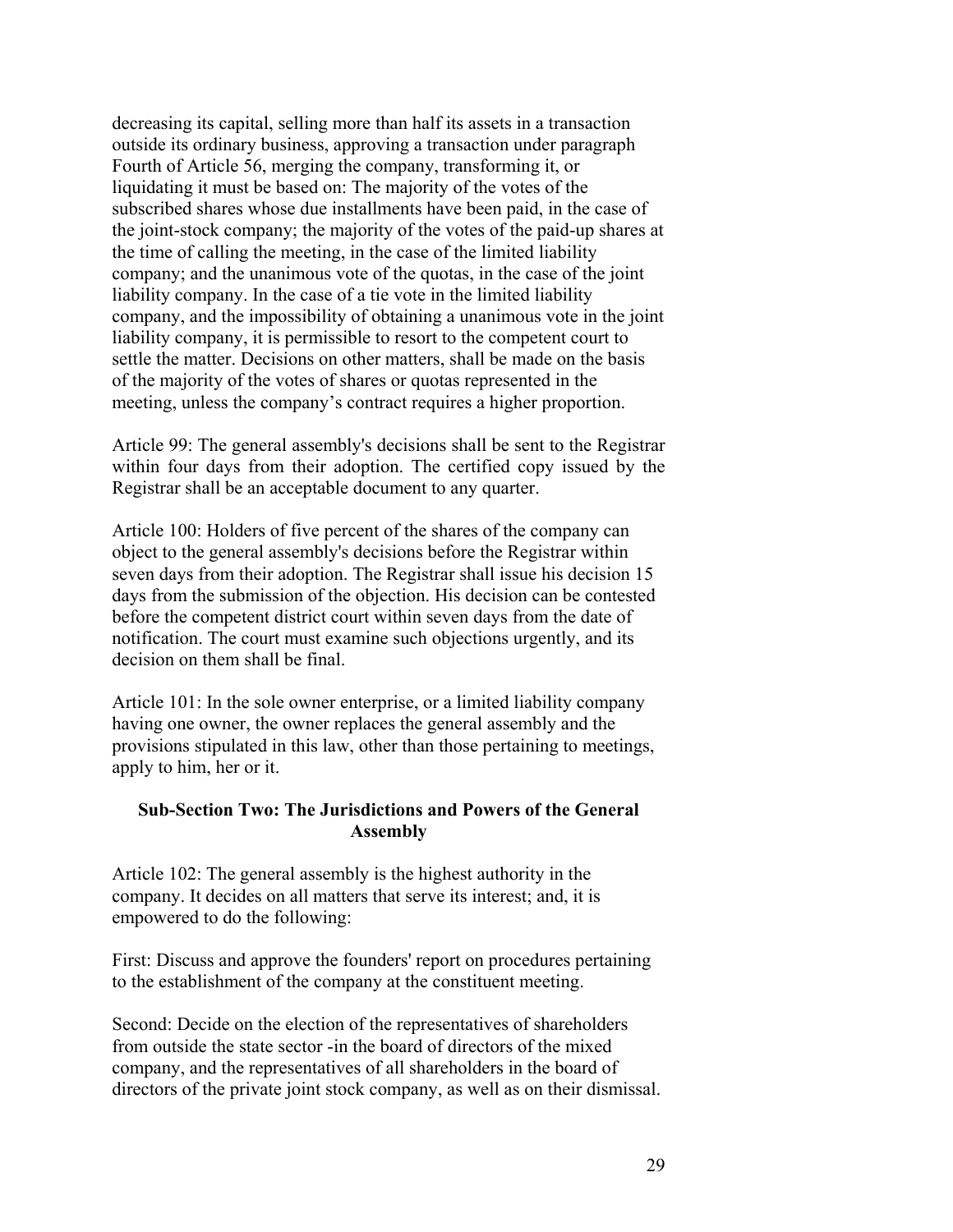Third: Discuss the reports of the board of directors of the joint-stock company, the managing director of the other companies, and the accounts controller, as well as any other reports reaching it from competent quarters and make the necessary decisions on them.

Fourth: Discuss the company's final accounts and approve them.

Fifth: Discuss and approve the proposed annual plan and the budget for the following year in other than joint-stock companies.

Sixth: Appoint the accounts controller and specify his remuneration in the case of private companies.

Seventh: Discuss proposals pertaining to loans, mortgage, and securities and make decisions on them in the case of the limited liability company and joint liability company.

Eighth: Approve the percentage of profit to be distributed among the members and specify the percentage of compulsory reserve and any other reserves it deems appropriate.

Ninth: Fix the remuneration of the chairman and members of the board of directors in the mixed and private joint-stock companies commensurate with their efforts in fulfilling their tasks and achieving company plans and profits.

Tenth: Approve employment rules in the mixed joint-stock company as worked out by the board of directors.

### **Section Two: The Board of Directors in the Joint-Stock Company Sub-Section One: Formation of the Board of Directors**

Article 103: First: The board of directors in the mixed joint- stock company shall consist of seven original members who are chosen as follows:

> 1. Two members representing the state sector who are appointed under a decision by the competent minister or his deputy in the sector to which the company belongs, unless at the time of the selection, the state sector's share in the mixed company's capital exceeds 50%. In such a case, the competent minister or his deputy in the sector to which the company belongs shall appoint three members representing the state sector.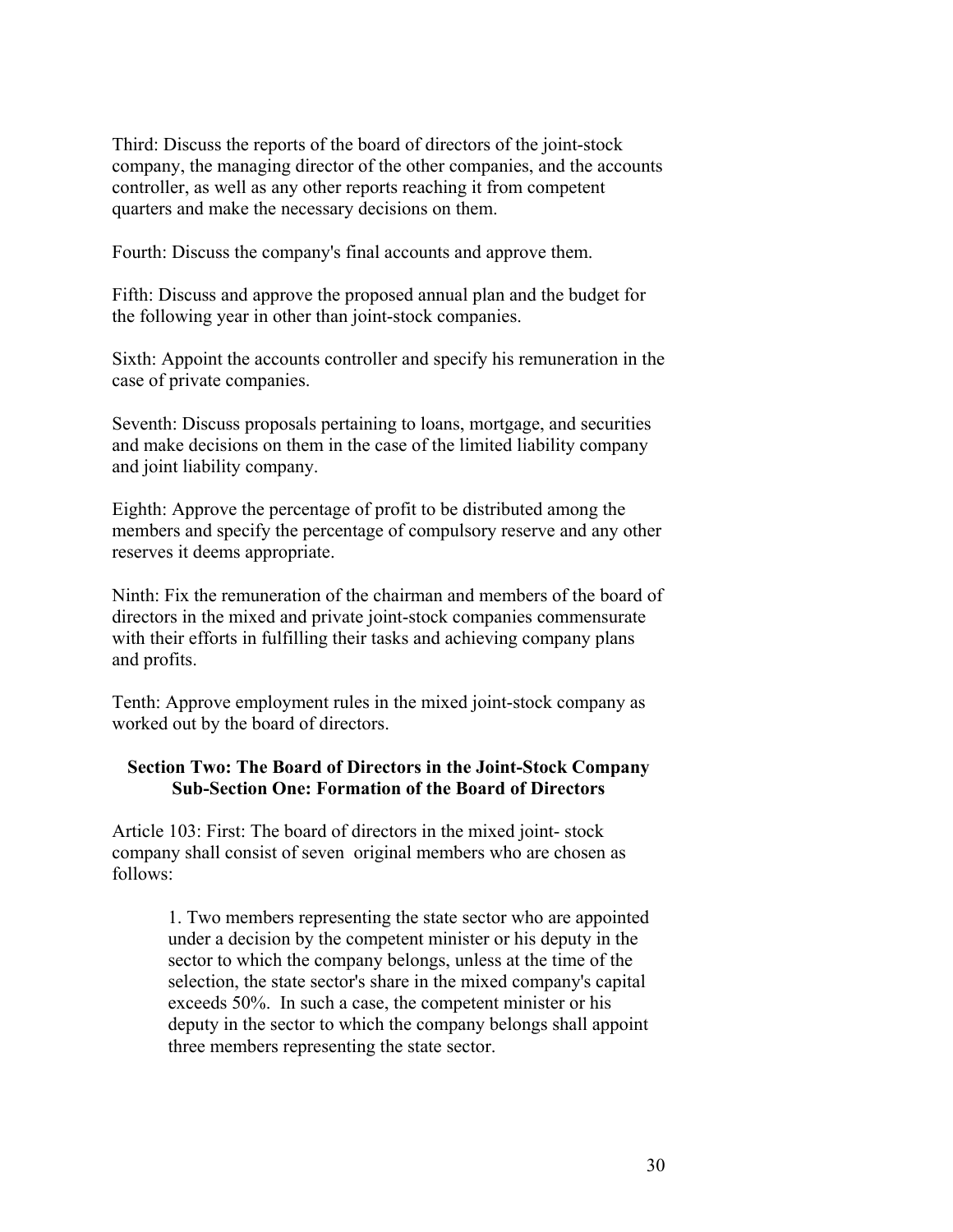2. Five members representing shareholders from outside the state sector elected by the company's general assembly, unless at the time of the selection, the state sector's share in the mixed company's capital exceeds 50%. In such a case, the company's general assembly shall elect four members representing shareholders from outside the state sector.3. Suspended.

Second: The board of directors in the mixed joint-stock company shall have seven reserve members, who will be selected in the manner and ratio used in the case of the original members.

> Article 104: First: The board of directors in the private joint-stock company shall consist of not less than five and not more than nine original members to be elected by the company's general assembly.

Second: The board of directors in the private joint-stock company shall have reserve members, who will be chosen in the manner and ratios used in the case of the original members.

Article 105: Suspended.

Article 106: First: The member of the board of directors must:

1. Enjoy legal qualification.

2. Not be banned from managing companies under the law or any decision issued by a legal quarter.

3. Be owner of not less than 1,000 shares, if he represents the private sector. If his shares drop below this level, he must make up the difference within 30 days from the date of becoming member of the board of directors. Otherwise, he will be deemed as having lost the board membership at the end of the above respite.

Second: If a member of the board of directors loses any of the conditions stipulated in Paragraph First of this article, he shall lose his membership in the board as of the date of losing that condition. Any decision made during his attendance shall be considered null and void, if his vote has influenced the decision.

Third: The period of membership in the board of directors is three years from the date of the first board meeting. This period is renewable.

Article 107: First: If the elected shareholder declines to accept membership in the board of directors, he should inform the board within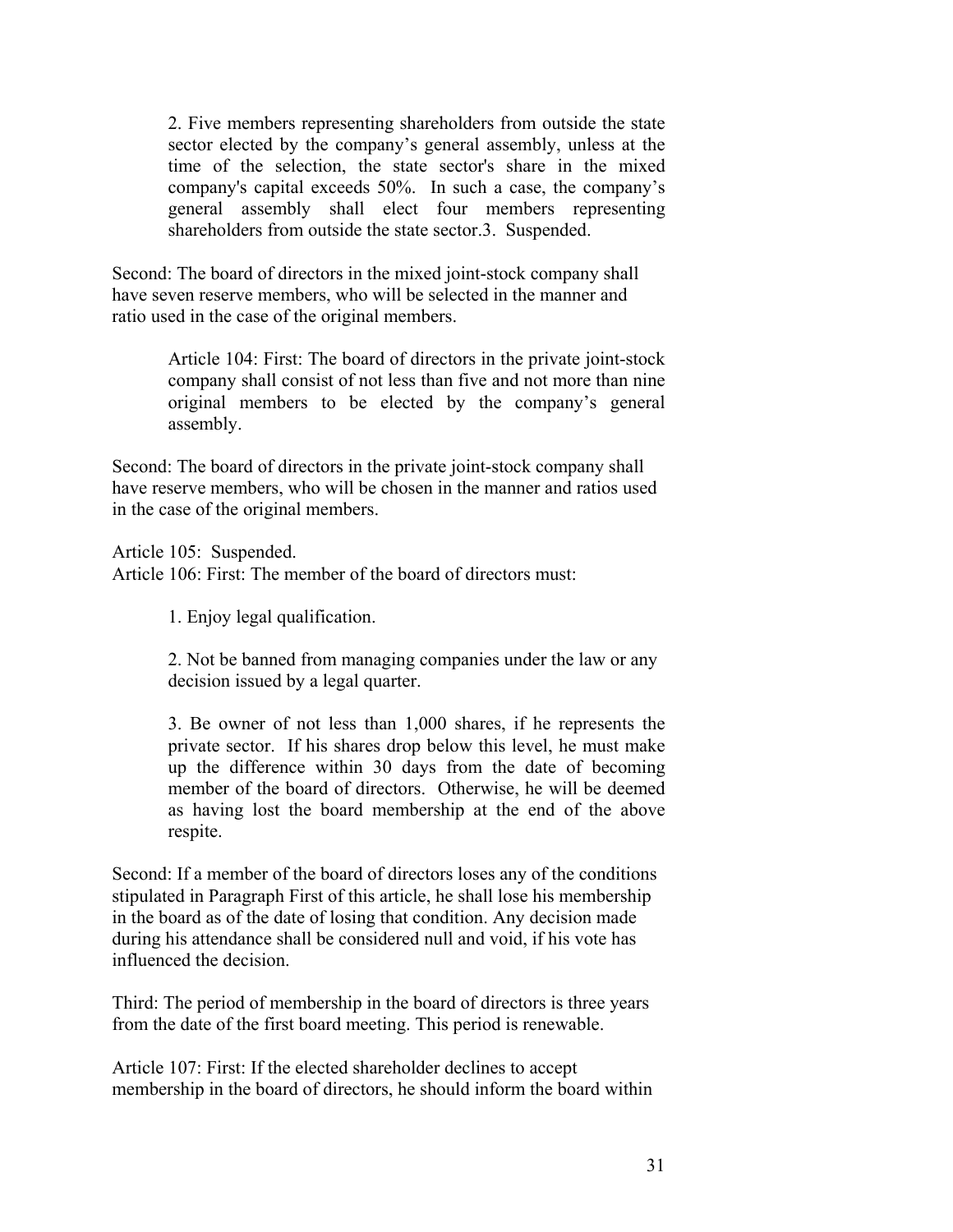seven days from his election to the board, if he was present during the election meeting; and, from the date of being notified, if he was absent.

Second: If a member of the board of directors resigns, his resignation must be in writing. The resignation will be considered valid only from the date of its acceptance by the board.

Article 108: First: If a vacancy occurs in the membership representing the state sector in the board of directors, the council shall invite a reserve member--in the order of the reserve list in the sector--to fill the vacancy and attend the board meeting.

Second: If a vacancy occurs in the membership representing the private sector in the board of directors, the chairman shall invite the reserve member with the majority of votes to attend. And, if several reserve members have an equal number of shares, the chairman shall choose one of them.

Third: If several vacancies occur in the membership representing the private sector in the board of directors and the reserve members are not enough to fill all the vacancies, the chairman of the board shall call a meeting of the general assembly in order to elect original members to fill any vacancies in the board of directors, after including the reserve members; and, to also elect reserve members in their place within 60 days from the occurrence of the vacancies.

Fourth: If the board of directors in a private joint-stock company loses half of its members at once, it shall be considered as dissolved. In such a case, a meeting of the general assembly shall be convened within 30 days from this loss to elect a new board.

Article 109: If a member of the board of directors fails to attend meetings, the steps outlined in Paragraphs First and Second in Article 108 of this law shall be applied, depending on the circumstances. A reserve member shall replace the original member during his absence.

Article 110: First: A person cannot be a member in the boards of directors of more than six companies at the same time. But, he can also assume the chairmanship of one or two other boards at the same time.

Second: The chairman or member of a board of directors of a company cannot become a chairman or member in the board of directors of another company that engages in similar business, unless he has been authorized by the general assembly of his company.

# **Sub-Section Two: The Meeting of the Board of Directors**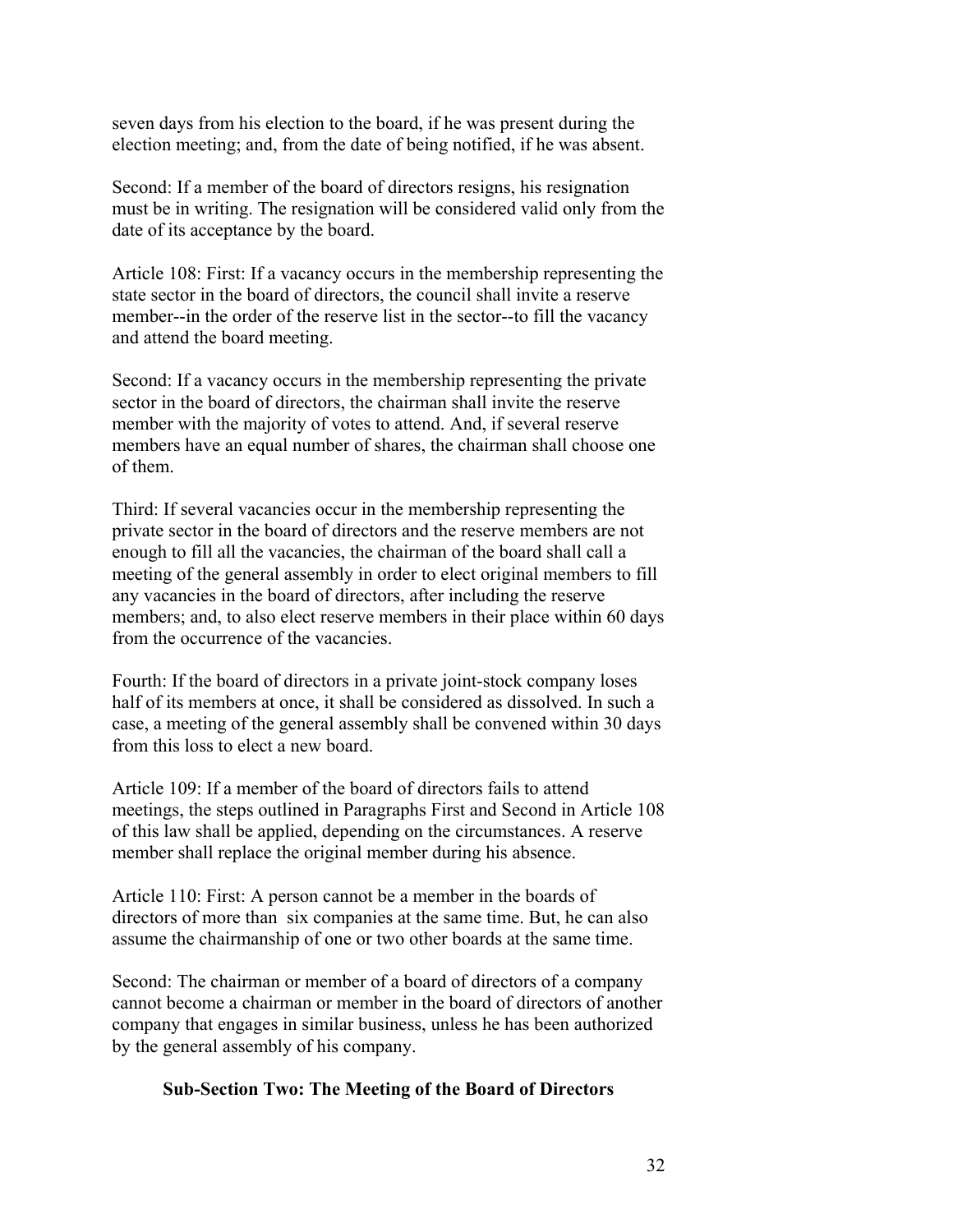Article 111: The board of directors shall meet within seven days of its formation. It shall elect from among its members by secret ballot its chairman and his deputy, who will replace him in his absence, for a oneyear term, which is renewable.

Article 112: First: The board of directors shall meet at least once every two months at the invitation of its chairman or at the request of any of its other members.

Second: The board meetings shall be held at the company's head office or any other place in Iraq that is chosen by the chairman, if it is not possible to hold the meeting at the head office.

Article 113: The quorum shall be counted 30 minutes after the board has convened. It shall meet with the attendance of the majority of its members.

Article 114: First: Board decisions shall be made on the basis of the absolute majority of the members present. In the case of a tie, the side supported by the board chairman shall prevail. Second: Suspended.

Article 115: If the chairman of the board or his deputy fails to attend three consecutive meetings without a legitimate reason, or if he fails to attend successive meetings for a period of more than six months without a legitimate reason, he shall be considered as having resigned.

Article 116: First: The minutes of the board meeting shall sum up the subjects discussed, the proposals made, and the opposite opinions expressed. The minutes shall be signed by the members.

Second: The board's decisions shall be entered in the records book and signed by the chairman.

Third: Certified copies of the board's decisions from the records book are valid documents to present to any quarter, provided the Registrar keeps his copies of these decisions.

# **Sub-Section Three: The Jurisdictions and Powers of the Board of Directors**

Article 117: The board of directors shall handle the necessary administrative, financial, planning, organizational, and technical duties for running the company's business, other than those that fall within the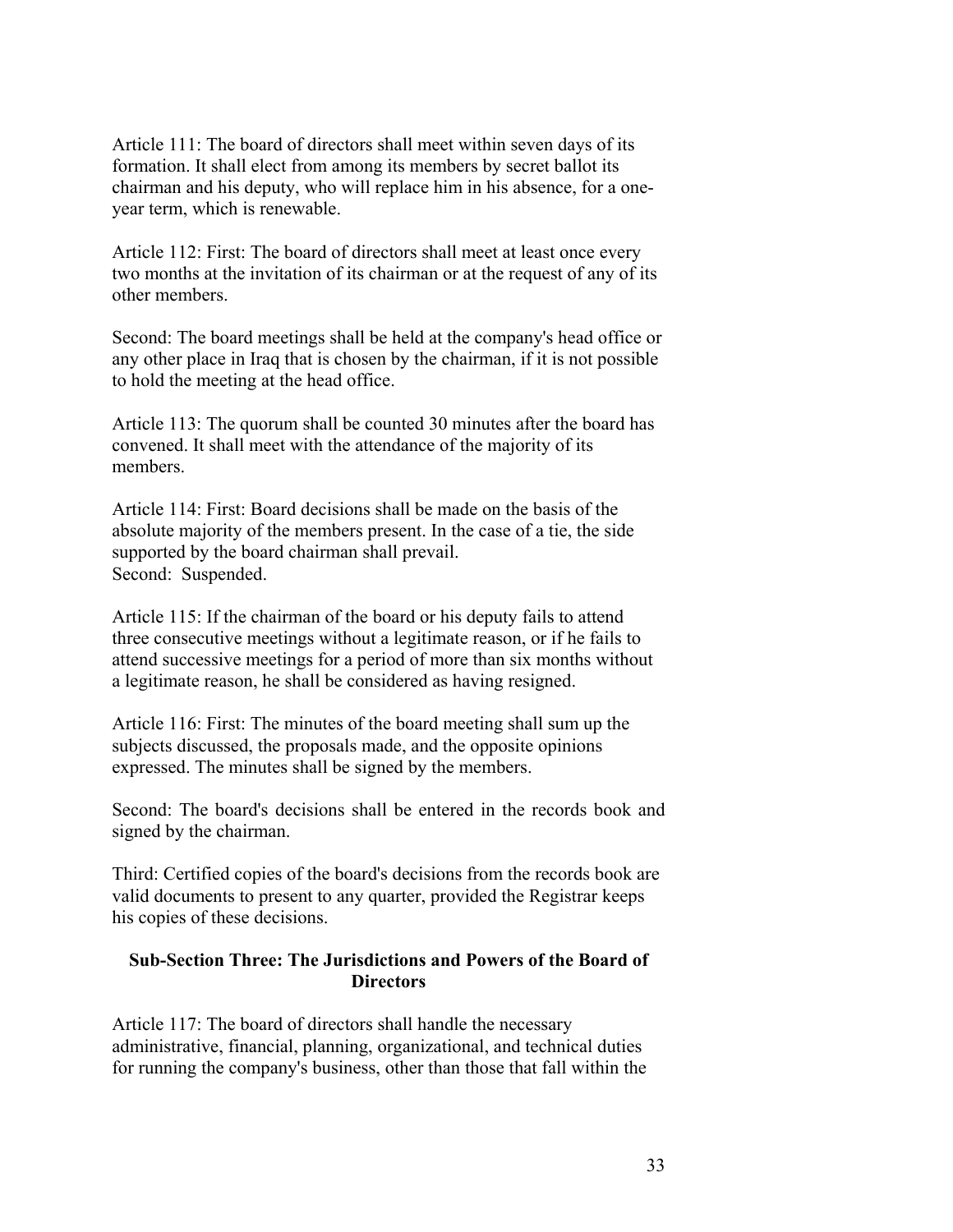jurisdiction of the general assembly. It shall, in particular, assume the following jurisdictions:

First: Appoint the managing director, specify his wages, remunerations, jurisdictions, and powers, supervise and guide his work, and also decide on his dismissal.

Second: Carry out the general assembly's decisions and follow up on their implementation.

Third: Prepare the final accounts of the previous year within the first six months of each year, write up a report on them and on the results of implementing the annual plan, and submit them all to the general assembly for discussion and approval. These shall include:

- 1. The general budget.
- 2. The profit and loss account.
- 3. Any other statements requested by the competent quarters.

Fourth: Discuss and approve an annual plan for the company's activity in the following year. This plan must be prepared by the managing director during the last six months of the year in light of the company's aim. The plan shall include a full report on the company's activity and a draft budget outlining:

- 1. Cash reserves.
- 2. Sales.
- 3. Purchases.
- 4. Manpower.
- 5. Capital investments.
- 6. Production.

Fifth: Follow up on the implementation of the annual plan and submit periodic reports to the accounts controller and an annual report to the general assembly on the results of the implementation.

Sixth: Prepare statistical studies with the view to developing the company's business.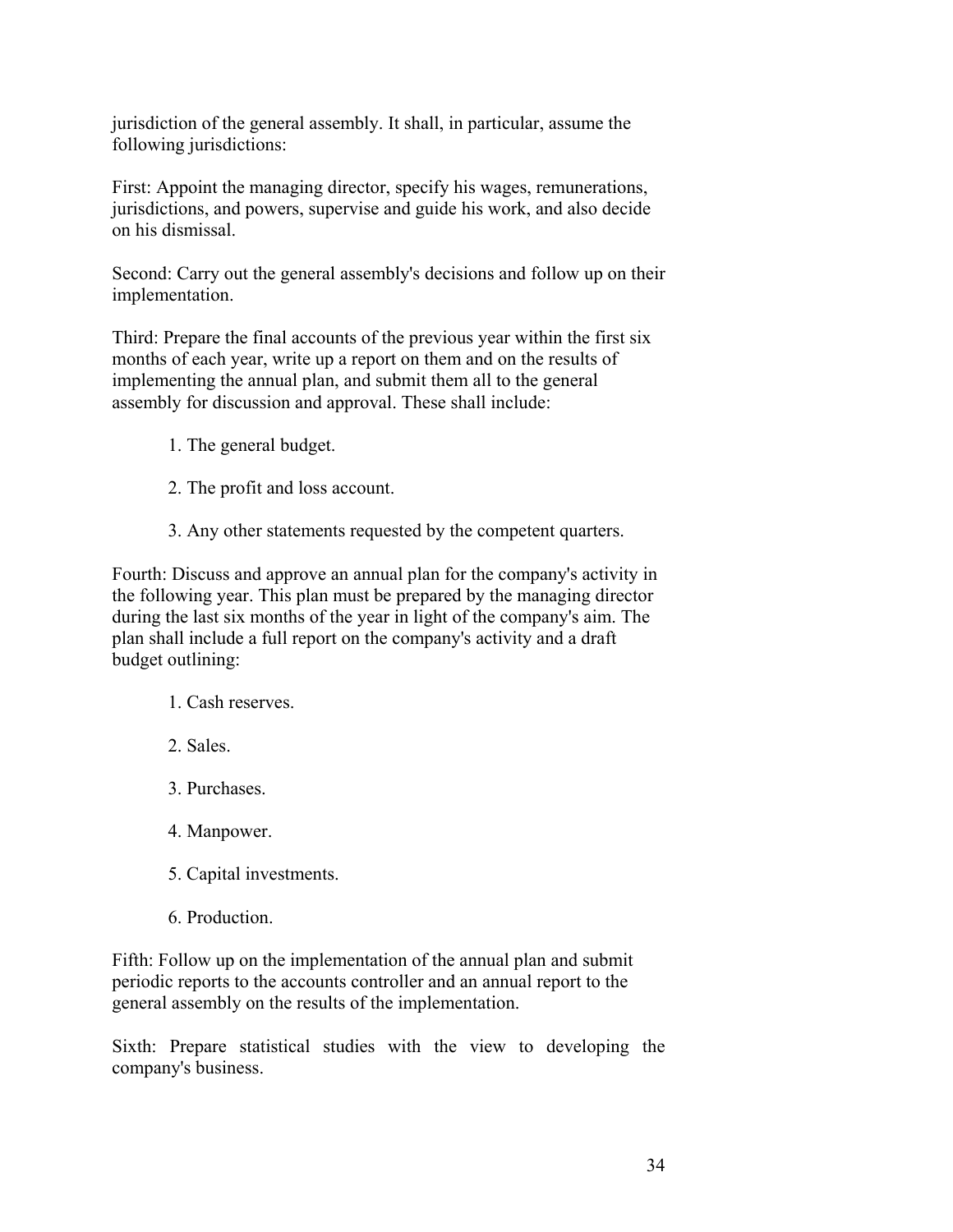Seventh: Make the decisions on loans, mortgages, and securities.

Eighth. The board of directors shall establish committees of its members to make recommendations as to (a) selection of the company's external, independent auditors (audit committee); and (b) compensation form and amount for the board and the managing director (compensation committee). Members of these committees shall not be officers or employees of the company nor holders of 10% or more of the company's shares, nor related to any of these by blood, marriage or personal or economic interest in a degree likely to materially bias their judgment. Any departure from the recommendation of such a committee, and the reasons for it, shall be announced at the shareholders meeting and recorded in its minutes. The audit committee shall meet privately with the company's external auditors and have special responsibility for ensuring the accuracy and reliability of their work. It shall ensure that a record is kept in the course of the year of all material related-party transactions, within the meaning of international accounting standards, for discussion with the company's external auditors.

Article 118: First: Any decision made by the board of directors must be signed by its chairman and stamped with the company's seal.

Second: The decisions of the board of directors must be carried out as soon as they are issued in accordance with the provisions of the law.

Third: The majority members of the board of directors in a mixed jointstock company have the right to object to the cabinet against any measures or guidelines that are not consistent or harmonious with the provisions of the law.

Fourth: The chairman of the board of directors is responsible for following up on the implementation of the board's decisions.

Article 119: First. It is impermissible for the chairman or a member of the board to have direct or indirect interests in deals that are concluded with the company, except after obtaining the permission of the general assembly with full disclosure of the nature and extent of such interests. The chairman or board member shall be liable to the company for any damage to it arising from violation of this article. Compliance with this Article shall not exclude liability under Article 4, paragraph Third.

Second. It is impermissible for the chairman or a member of the board to vote upon or participate in a matter in which he or she has direct or indirect interests without disclosing the nature and extent thereof to disinterested members and receiving the permission of a majority of them. If no members are disinterested, all may act. In either case,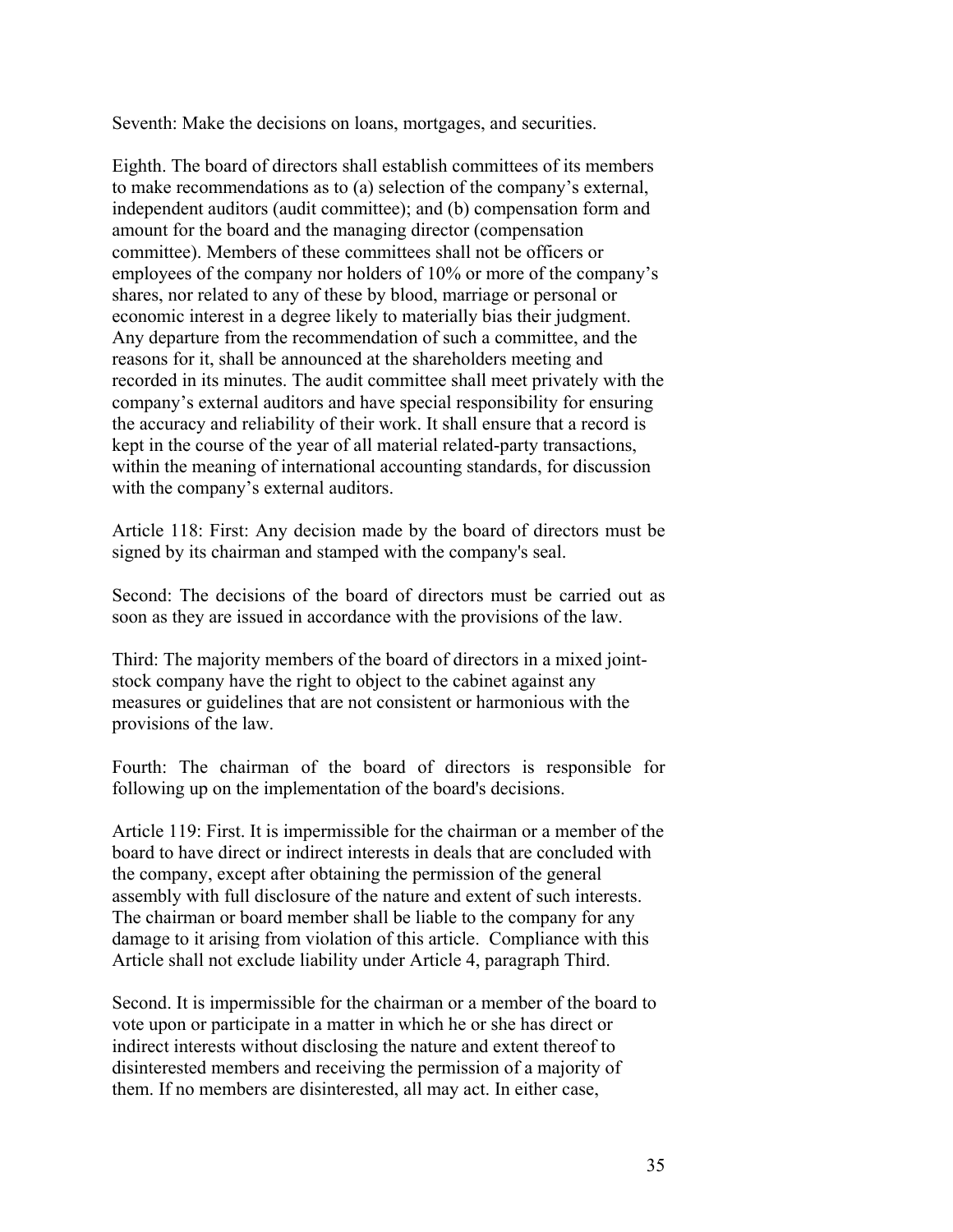however, the details of the matter shall be recorded in the minutes of the board and made available to the general assembly and the company's external auditors.

Article 120: The chairman and members of the board of directors shall do their best to serve the interests of the company as they would serve their own personal interests, and run the company in a sound and legal manner. They are responsible before the general assembly for any work they undertake in this capacity.

# **Section Three: The Managing Director Sub-Section One: The Appointment and Dismissal of the Managing Director:**

Article 121: First: Each company shall have a managing director, who can be from within the company or an outsider who is specialized and experienced in the company's activity. The managing director shall be appointed and his jurisdictions, powers, wage, and remunerations shall be fixed by the board of directors in the joint- stock company, and the general assembly in the other companies.

Second: It is impermissible to combine the post of chairman or deputy chairman of the board of directors of a joint-stock company with the post of managing director in it. It is also impermissible for a person to serve as managing director in more than one joint- stock company.

Article 122: The managing director is dismissed under a decision by the quarter that appointed him, while citing the reasons for the dismissal.

Article 123: First: The managing director shall undertake all the necessary tasks for the management of the company and its activity within the jurisdictions and powers assigned to him by the quarter that appointed him and according to its directives.

Second: Taking into consideration the provisions of Paragraph First in this article, the managing director in the limited liability company, the joint liability company, or the sole owner enterprise shall enjoy the jurisdictions of the board of directors in the joint-stock company, as stipulated in Paragraphs Second, Third, Fourth, Fifth, and Sixth of Article 117 of this law.

Article 124: In the exercise of his jurisdictions and powers, the managing director is subject to the provisions of Articles 119 and 120 of this Law. In addition, the compensation of the five most highly compensated employees of the company, in whatever form received, shall be disclosed in writing to the general assembly.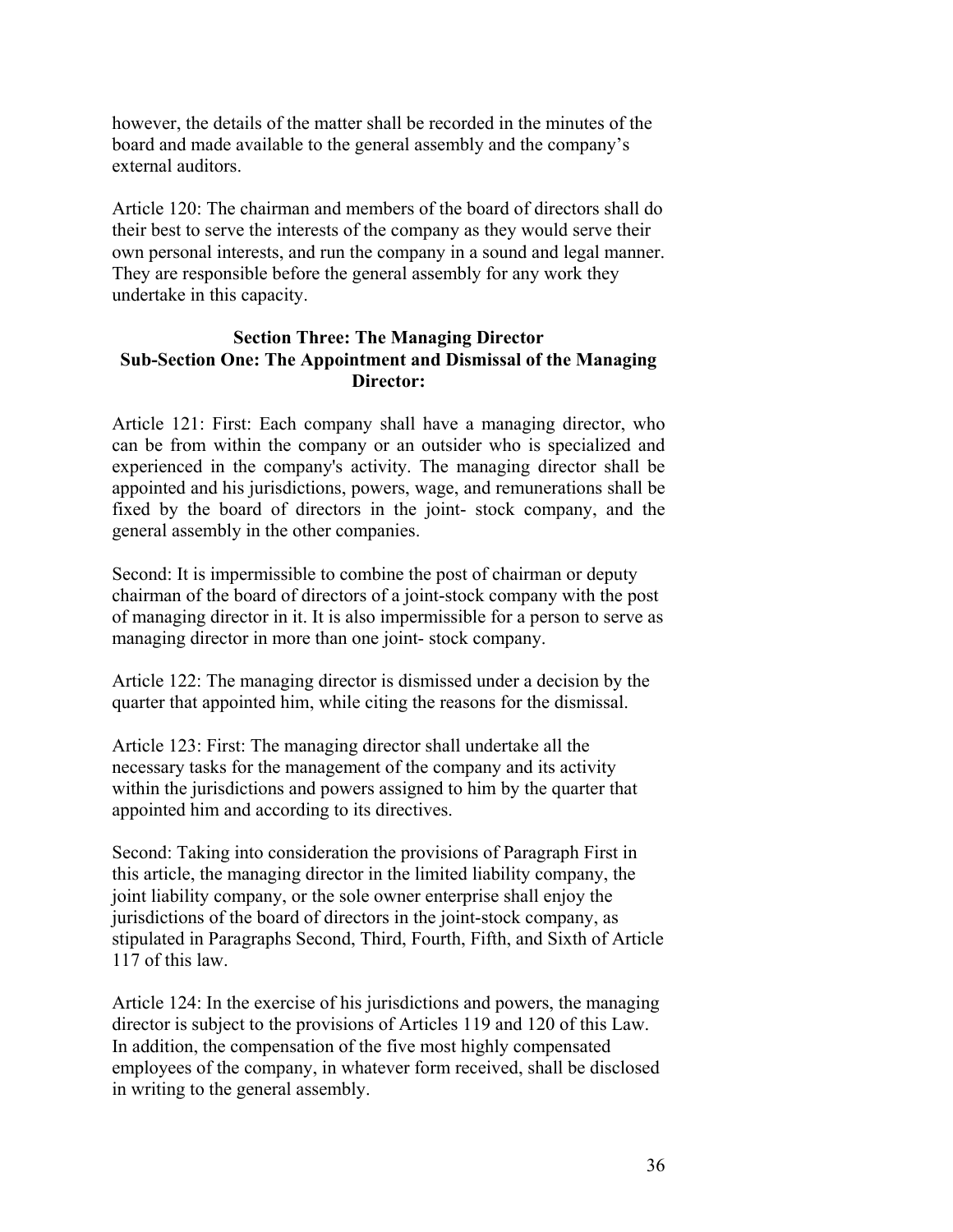#### **Chapter V: Control of Companies Section One: The Aim of Control and its Requirements**

Article 125: Control is aimed at guaranteeing that the company is applying the provisions of its contract and the law.

Article 126: The board of directors in the joint-stock company, and the managing director in the other companies, shall prepare in the first month of each year a list containing the following data:

First: The name of the company; the address of its head office; and the addresses of its branches, if they exit.

Second: The amount of capital and the quotas and shares making up this capital.

Third: The installments which were paid from the value of the shares in the joint stock company; the shares which were paid during the year; and the shares which were not paid, but are due for payment.

Fourth: The total number of shares whose owners have no right to hold.

Fifth: The names, nationalities, professions, and shares or quotas held by the following:

> 1. The members of the company and the members who have gained membership or whose membership has expired since the preparation of the last annual list, or since the registration of the company, when preparing the first annual list.

> 2. The chairman and members of the board of directors and the managing director in the joint-stock company, and the managing director in the other companies.

Article 127: First: A copy of the invitation to the general assembly meeting held to discuss the final accounts shall be sent to the Registrar. The following shall be attached to the invitation:

> 1. The annual list; 2. The final accounts for the previous year and the accounts controller's report on them;and 3. The managing director's report on the company's progress in implementing its plan for the previous year.

Second: In the case of the joint-stock company, the invitation shall be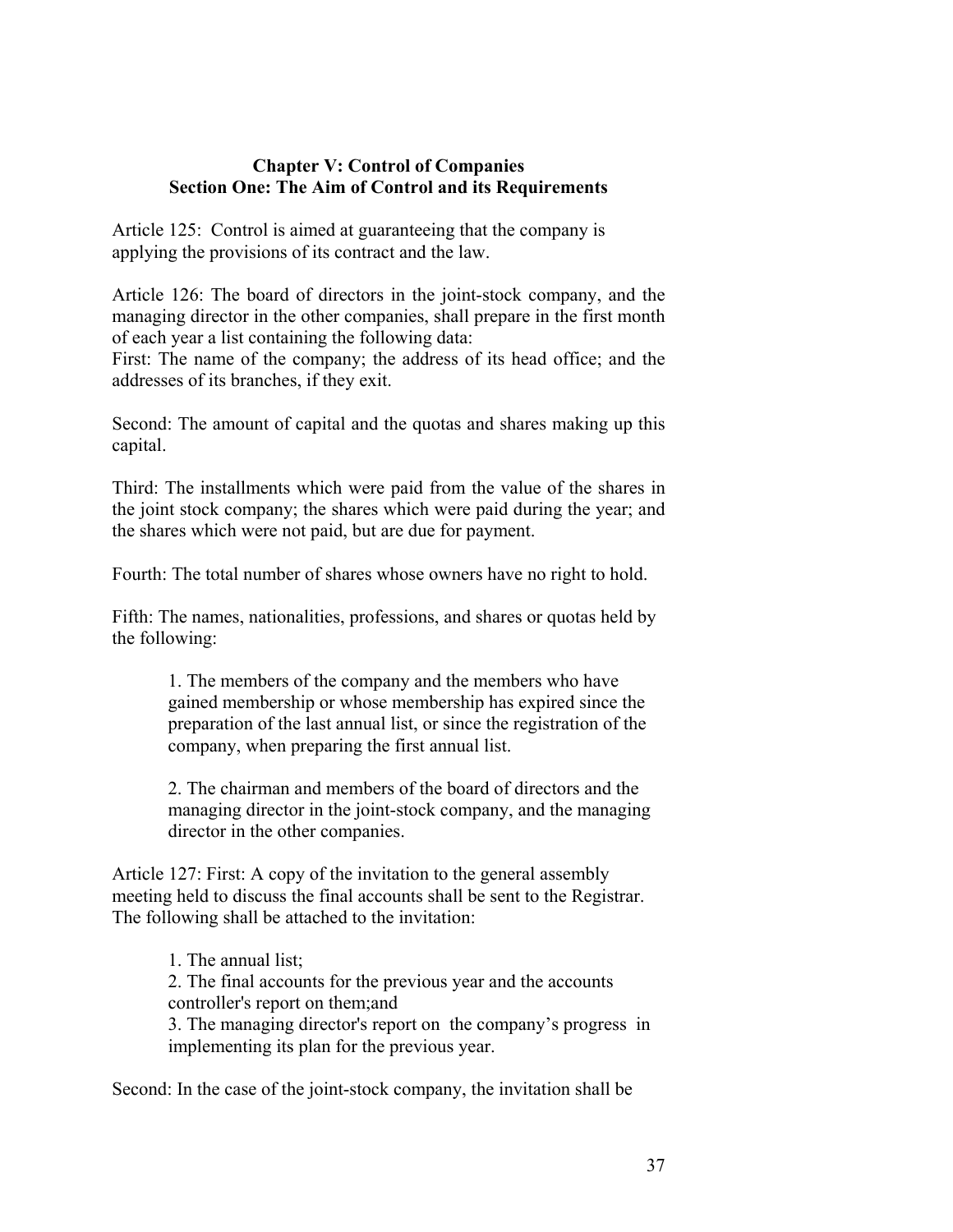sent to the Registrar , along with the statements and reports mentioned in sub-paragraphs 1 and 2 of paragraph First in this Article as well as the board of directors' report on the company's progress in implementing its plan for the previous year. As for members, they have the right to obtain copies of the annual report and the other statements and reports.

Article 128: The Registrar has the right to obtain any statements, clarifications or documents from the company in order to implement its duties under the law.

Article 129: The joint-stock company, the limited liability company, and the joint liability company shall each prepare a register for its members, which shall be kept in its head office. The register shall contain the following information:

First: The names, nationalities, professions, and addresses of the members, the number of quotes or shares they own, and the dates of their ownership.

Second: The shares owned by each member, the sum paid for each share in the joint-stock company or limited liability company.

Third: The expiration of membership and the reasons.

Article 130: If a person's name has been erroneously entered in or deleted from the members' register, or if there has been an undue failure or delay in entering those who qualify for membership or deleting those whose membership has expired, that person or member has the right to demand the rectification of the records. And, if the company declines, he has the right to ask the Registrar to oblige the company to make the rectification, without also prejudicing his right to demand compensation from the company for any damages.

Article 131: All that is included in the members' register is considered correct unless proved otherwise.

Article 132: First: A company member has the right of access to the members' register. If he is prevented from doing so, he has the right to ask the Registrar to oblige the company to permit him to have such access.

Second: In the joint-stock company, the limited liability company, and joint liability company, records must be made accessible to members for 10 days prior to the meeting of the general assembly and also while the assembly in session.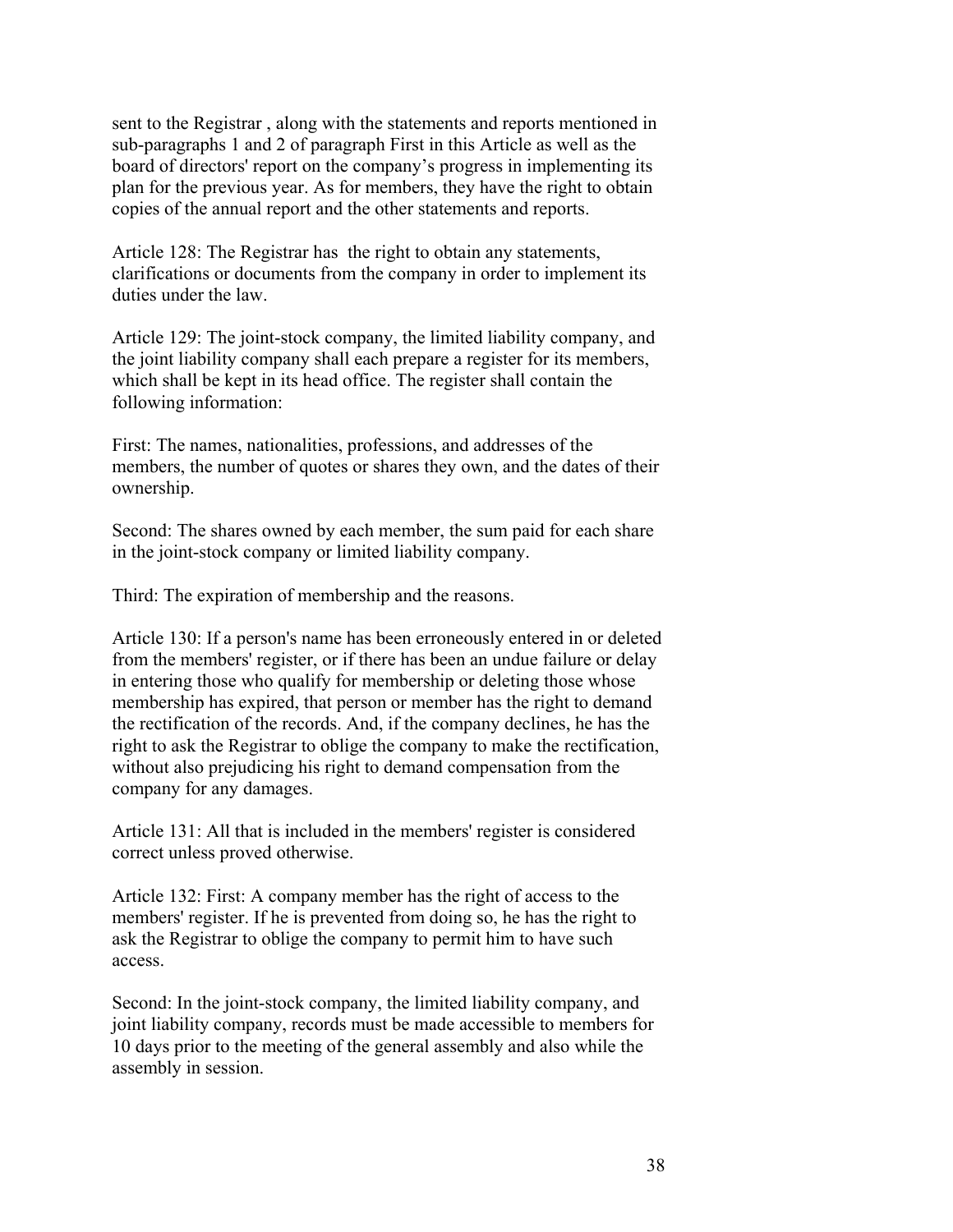### **Section Two: Financial Control**

Article 133: First: The accounts of the mixed company shall be subject to control and audit by the Financial Control Bureau. As for the accounts of the private company, they shall be subject to control and audit by auditors appointed by the company's general assembly. Accounts should be consolidated with those of related companies in accordance with international accounting standards unless specifically modified by standards in force in Iraq.

Second: The accounts controller shall submit a report to the company on the accounts within 30 days from the accomplishment of these accounts.

Article 134: The board of directors' report on the final accounts in the case of the joint-stock company, and managing director's report in the case of the other companies shall include detailed statements on the company's activities, especially on the following:

First: The significant contracts concluded by the company during the previous year and the businesses in which owners of 10% or more of the company's shares, the members of the board or the managing director had interests, including interests of their families, entities under their control and any other interest that would render the transaction a relatedparty transaction under international accounting standards insofar as permissible to apply these in Iraq.

Second: The results of operations (including earnings) and distribution of net profit.

Third: The reserve balance and its uses.

Fourth: The sums received by current and previous members of the board of directors and the managing director in the form of wages or awards in cash or in kind, which they enjoy

Fifth: The sums which have been spent on publicity, travel, entertainment, and donations.

Article 135: The general assembly shall hold a meeting to discuss and approve the final accounts within 60 days from the date the audit is complete.

Article 136: The accounts controller shall give his opinion on the final accounts of the joint-stock company before its general assembly. The same can be done in the other companies. In all cases, the controller must give his opinion on the following: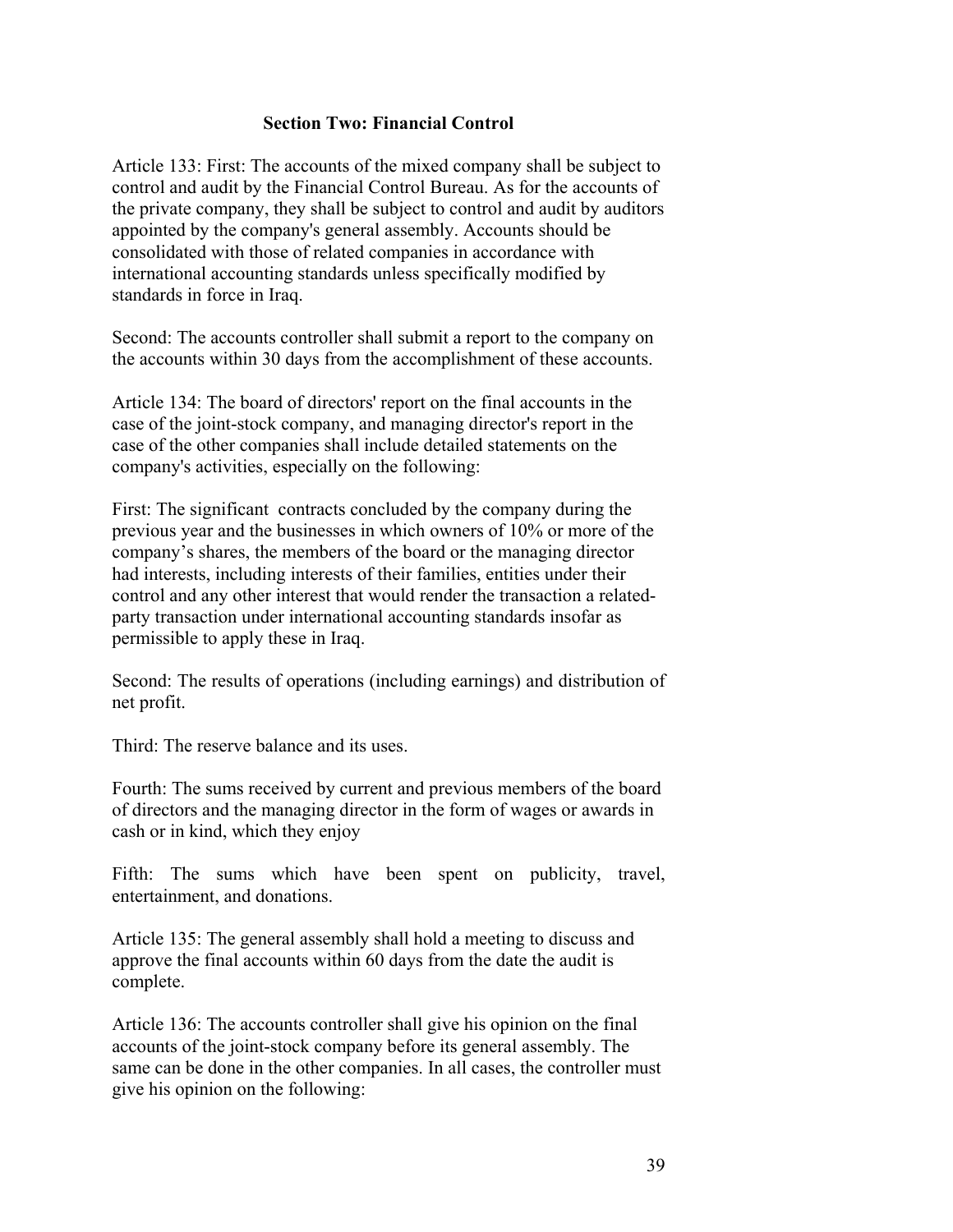First: The soundness of the company's accounts, the correctness of the statements in the final accounts, the access allowed to the data on the company's activity, and the board of directors' report.

Second: The extent of the company's application of modem accounting procedures, especially those dealing with book-keeping, accountancy, and stocktaking of company assets and liabilities.

Third: The extent to which the final accounts express the true financial status of the company and the results of its business at the end of the year.

Fourth: The extent to which the accounts comply with the provisions of this law and the company's contract.

Fifth: Violations of the provisions of this law or the company's contract which have adversely affected the company's business and financial status, including a statement indicating if the violations still existed at the time of auditing the final accounts.

Article 137: The accounts controller shall be questioned about the truth of the statements contained in his report in his capacity as the company's agent for controlling and auditing its accounts.

Article 138: The final accounts shall be signed by the chairman of the board of directors and the managing director in the case of the joint-stock companies and by the managing director in the case of the other companies. Each signatory shall be responsible for the truth of the statements contained in these accounts.

Article 139: Copies of the final accounts, the annual plan, and the reports on them as well as the general assembly's decisions on them shall be sent to the Registrar.

# **Section Three: Inspection**

Article 140: The company shall be subject to inspection by one or several professional inspectors, who will be chosen by the Registrar, in the case of a justifiable claim made by any of the following quarters that the company has violated the provisions of this law, its contract, or the decisions of its general assembly:

First: Suspended.

Second: Members of the company who hold at least 10 percent of the value of subscribed quotas or shares.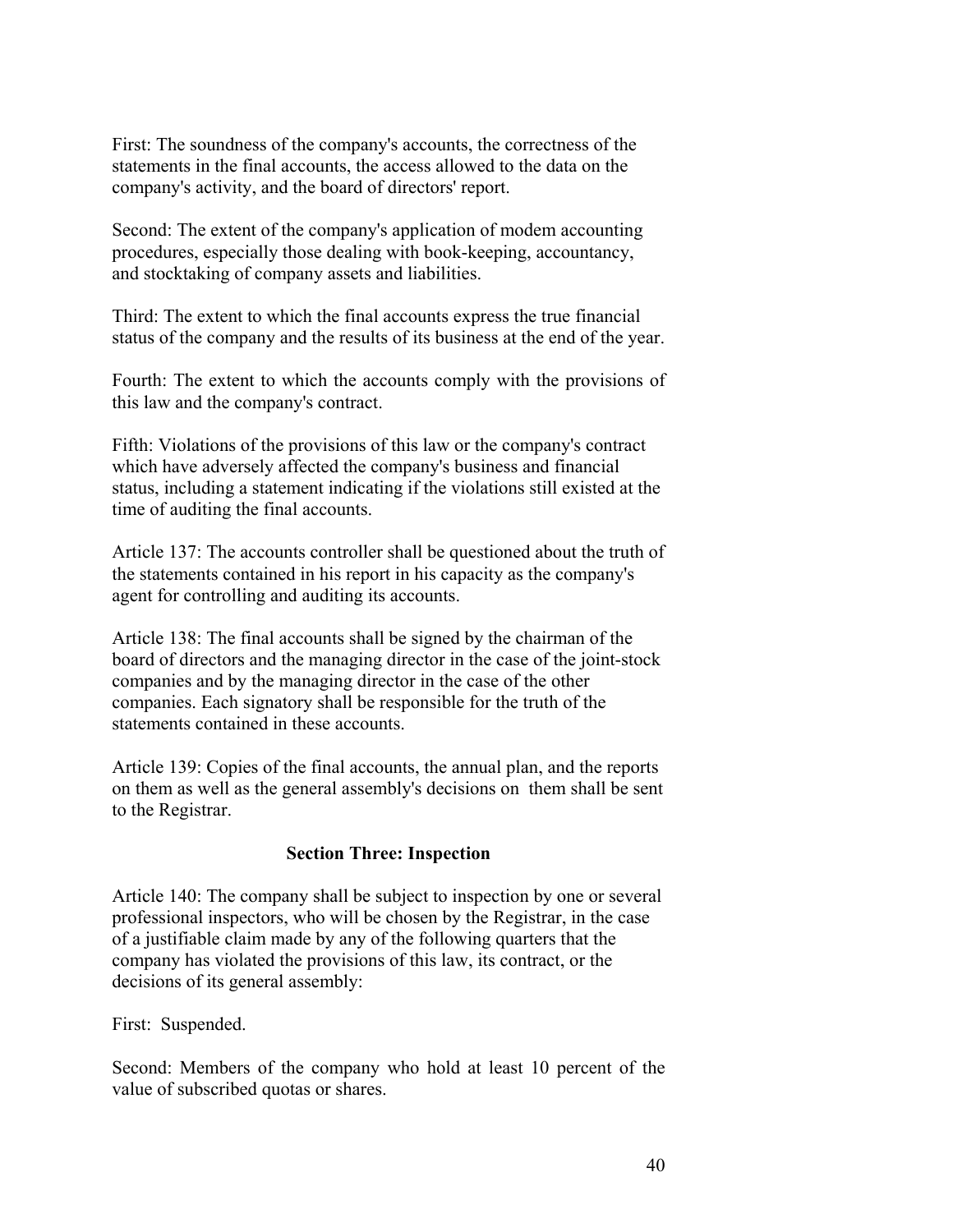Third: A member of the board of directors in the joint-stock company and the managing director in the other companies.

Article 141: The Registrar has the right to appoint an inspector when necessary without asking the permission of any quarter. If the company believes that the Registrar has exercised its powers under this section for improper purposes, it may apply to the competent court to prove this and obtain an order restraining any improper action.

Article 142: First: The Registrar shall specify the inspector's task and scope of work in detail and the kind of report to be prepared on the subject.

Second: The appointed inspector shall submit his or her report on the inspection to the Registrar, who shall send copies of the report to the company and the person making the claim referred to in Article 140.

Article 143: The company's general assembly can appoint its own inspector to inspect the company's work. It shall also specify his task, the scope of his work, and the type of report he must submit, provided a copy of the report is sent to the Registrar.

Article 144: Company employees must allow the inspector to have access to all of their books, documents, and records. The inspector may also interview the employees and those connected with the company on the case which is being investigated.

Article 145: If the inspector's report shows that a member of the board of directors, the managing director, or any other company official is questionable on something, now or in the past, the Registrar must inform the responsible authorities so that appropriate action can be taken.

Article 146: The Registrar shall carry out the appropriate steps to steer and guide the company in light of the proposals contained in the inspector's report.

# **Chapter VI: Termination of the Company**

# **Section One: Reasons for Termination**

Article 147: A company is terminated in accordance with the provisions of this law for the following reasons:

First: Failure to start its activity without any legitimate reason despite the lapse of one year since its establishment.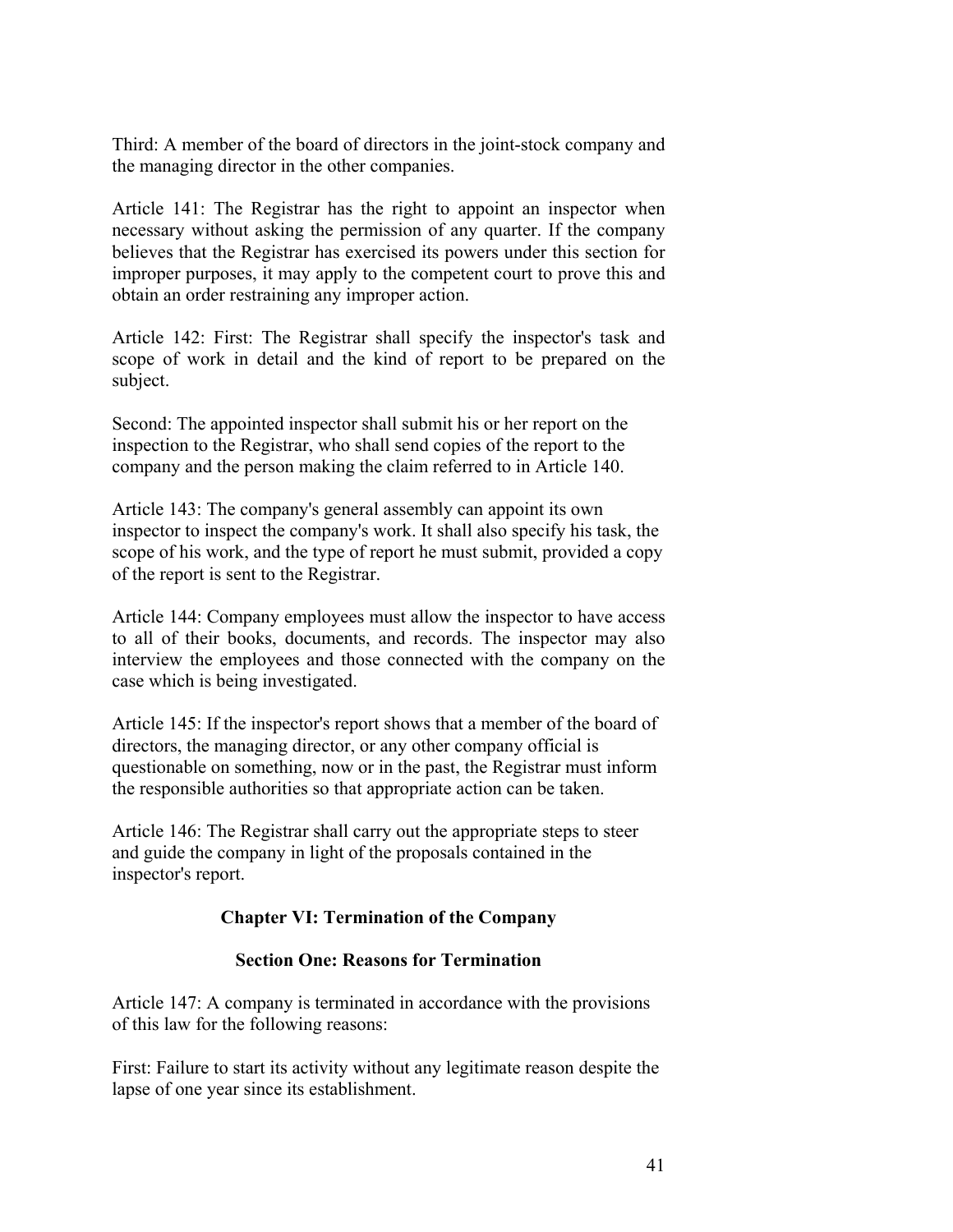Second: Suspension of its activity for more than one year without any legitimate reason.

Third: Completion of the project for which it was established or the impossibility of completing it.

Fourth: Merger with another company or transformation into another type of company under the provisions of this law.

Fifth: Loss of 75 percent of its nominal capital and its failure to take the steps stipulated in sub-paragraph 1 of Paragraph Second of Article 76 of this law within 60 days from the time the loss is established in the budget.

Sixth: The general assembly's decision to liquidate it.

### **Section Two: Merger of Companies**

Article 148: It is permissible to merge one company into another company or several companies in order to form one company.

Article 149: For the merger to be valid:

First: Suspended. Second: It should not lead to:

> 1. The joint-stock company losing its corporate status in favor of a limited liability company or joint liability company.

2. The limited liability company losing its corporate status to a joint liability company.

3. The joint-stock company, the limited liability company, the joint liability company, or the sole owner enterprise losing its corporate status in favor of a simple company.

Third: It should not increase the members of the merged company above the limits set under the law for different types of companies.

Fourth: Suspended.

Article 150: For the purposes of the merger, the following measures shall be taken:

First: An economic and technical study shall be made of the joint-stock companies to be merged, including the aims, reasons, conditions of the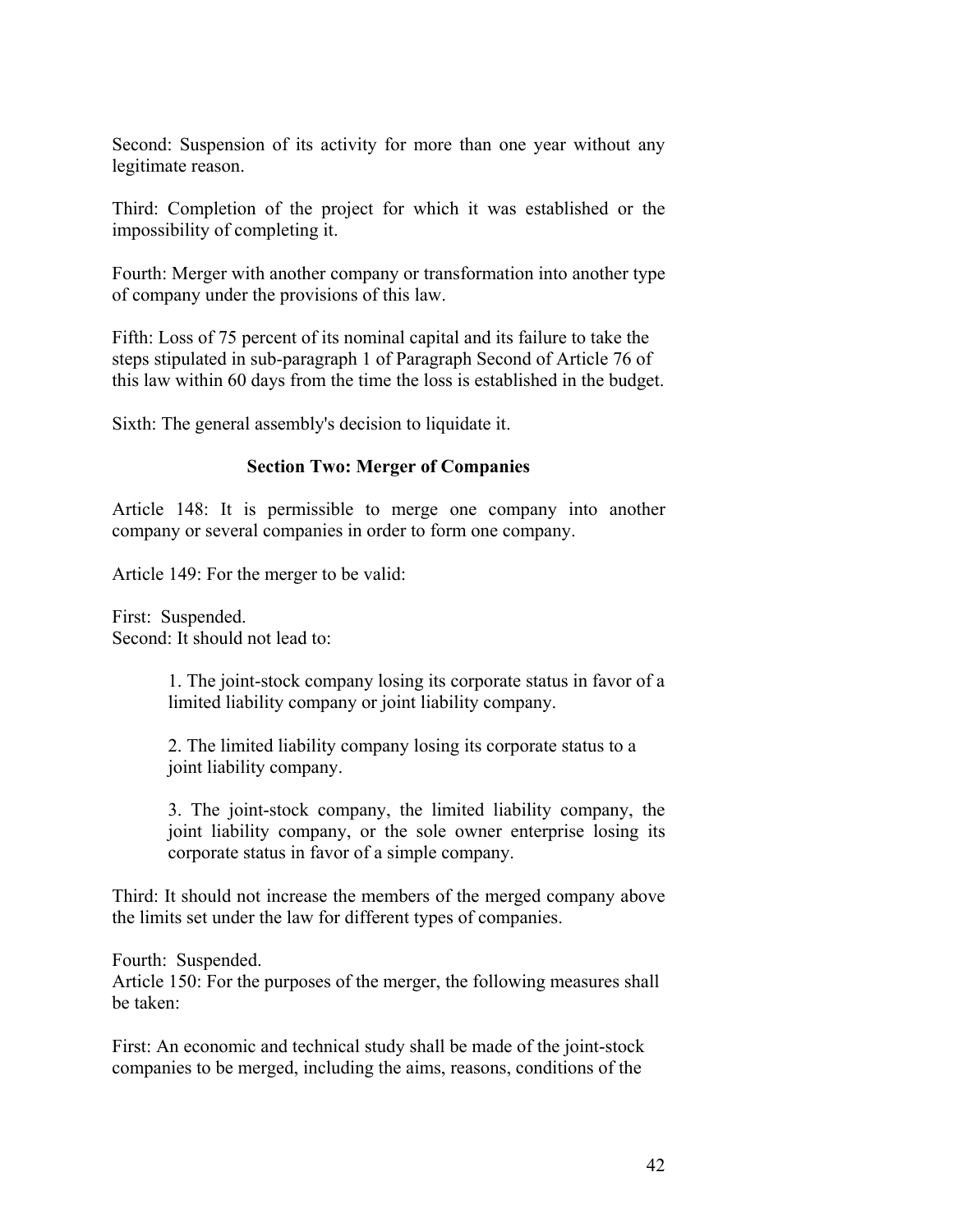merger, and any other studies. The studies shall be submitted to the general assembly of each company.

Second: The merge decision shall be made by the general assembly of each company separately. The decision shall specify the name and type of the merger company as well as its capital, members, and activity. The decisions and the studies shall be sent to the Registrar within 10 days from their adoption.

Third: If, within 15 days of receiving them, the Registrar has not found that the decisions are inconsistent with the law, it will promptly issue its permission and inform the companies concerned of this decision; the companies will then cause it to be published in the Bulletin and one daily paper.

Fourth: Suspended.

Fifth: Suspended.

Sixth: The companies receiving the Registrar's permission for their merger will call their general assemblies to a joint meeting within 60 days from the date of the publication of the merger decision in order to amend the contracts of the existing companies or draw up a new contract for the merger company, depending on the circumstances. The contract shall be sent to the Registrar within 10 days for endorsement and publication in the bulletin and one daily paper.

Article 151: The merger shall be considered effective as of the last publication date of the amended or new contract, depending on the circumstances. On this date, the corporate status of the companies merging into the new company shall be terminated. The Registrar's endorsement of the contract is tantamount to a license of establishment

Article 152: All the rights and commitments of the merger shall be transferred to the company with which it was merged, or the company resulting from the merger.

# **Section Three: Transformation of a Company**

Article 153: A company can be transformed to any of the types stipulated in this law, with the following exceptions:

First: It is impermissible to transform a joint-stock company into a limited liability company, a joint liability company, or sole owner enterprise; or the limited liability company into a joint liability company.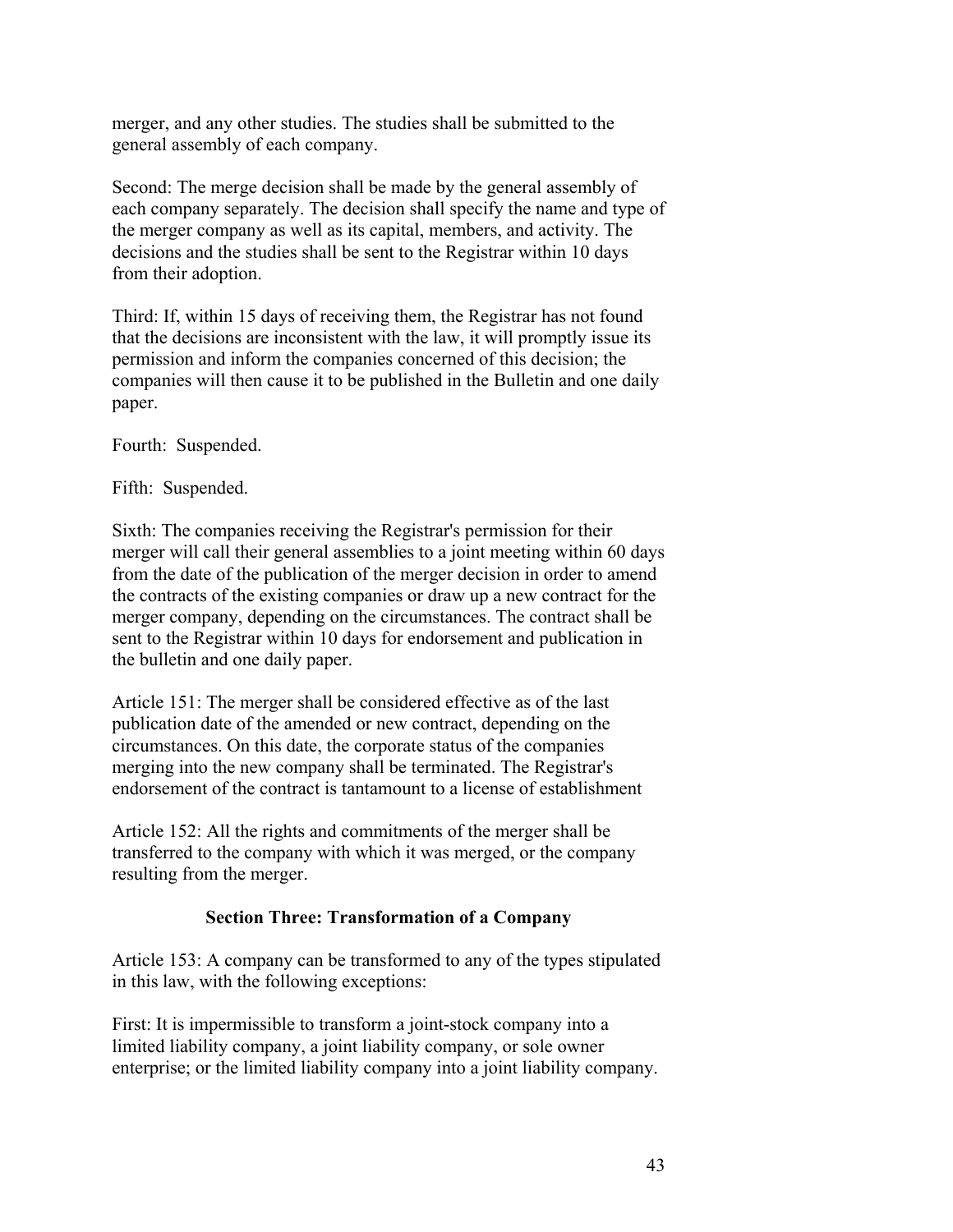Second: It is impermissible to transform the limited liability company or the joint liability company into a sole owner enterprise, except when they are short of one member.

Third: It is impermissible to transform the joint-stock company, the limited liability company, the joint liability company, or the sole owner enterprise into a simple company.

Article 154: First: The company shall prepare an economic and technical study containing the aims and reasons for the transformation and submit them to the general assembly.

Second: The transformation shall take place under a decision to be issued by the company's general assembly which will also amend the contract consistent with the new status. The decision, coupled with the study and the amended contract, shall be sent to the Registrar within 10 days of its issuance.

Third: The transformation to a joint stock company can take place by including new members, issuing new shares for public subscription, and applying the original subscription provisions to the new shares, including the provisions of Articles 44 and 47 of this law.

Article 155: First: If, within 15 days of receiving it, the Registrar does not find that the transformation decision and the amended contracts are inconsistent with the law, it shall Second: Suspended. Third: Suspended. promptly endorse the transformation decision and the amended contract. It shall also notify the company of the permission ; the company shall publish the permission in the Bulletin and a daily paper.

Article 156: The transformation shall be considered valid as of the last date of publication of the transformation decision and the amended contract.

Article 157: In the case of the transformation of a joint liability company or a sole owner enterprise into a joint stock company or a limited liability company, the responsibility of the members for its obligations before the transformation shall be an unlimited personal responsibility. The obligations shall be a joint liability responsibility in the case of the members of the joint liability company.

Article 158: First:

1. If the general assembly decides to liquidate the company, or if any of the reasons stipulated in paragraphs First, Second, Third, and Fifth of Article 147 of this Law materialize and the general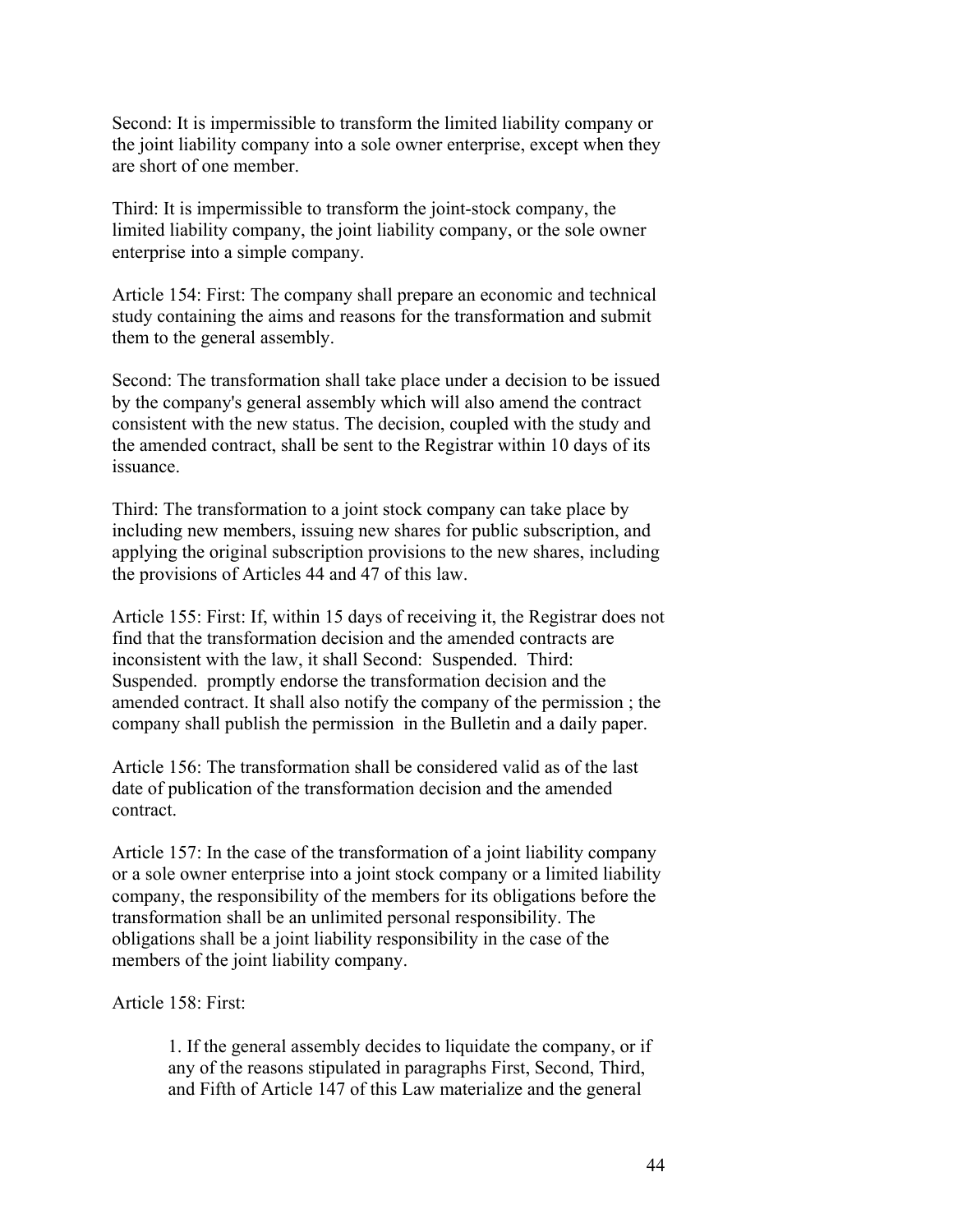assembly recommends liquidation of the company, the company must appoint one liquidator--or more--and specify his jurisdictions and remuneration and send the decision or recommendation to the Registrar.

2. The liquidator shall be considered the representative of the company within the limits of his jurisdictions during the liquidation period.

Second: Suspended.

Article 159: The liquidation decision or recommendation shall be backed by reasons and sent to the Registrar within 14 days of its adoption. The latter has the right to request additional information or discuss matters with the company's general assembly to ascertain the reasons.

Article 160: If the Registrar has verified that the reasons for the liquidation are not fraudulent or unlawful, it shall issue the company's liquidation decision and appoint a liquidator within 10 days of the verification. The Registrar shall communicate this information to the company; the company shall then cause the information to be published in the Bulletin and one daily newspaper.

Article 161: Suspended.

Article162: Suspended.

Article 163: Once notified of the liquidation decision, the company must stop making any changes in its membership or assuming any new obligations. But, it will continue to operate in so far as fulfilling its obligations under the liquidation process.

Article 164: First: The company shall retain its corporate status during the liquidation period, provided it states that it is under liquidation whenever its name is mentioned.

Second: The company's general assembly shall continue to function throughout the liquidation period, its board of directors, if it still exists, shall be considered dissolved, and the managing director's duty shall stop from the date of receiving the liquidation decision.

Article 165: The liquidation does not acquit the company founders, members, or management staff of any responsibility resulting from the exercise of their functions in the company.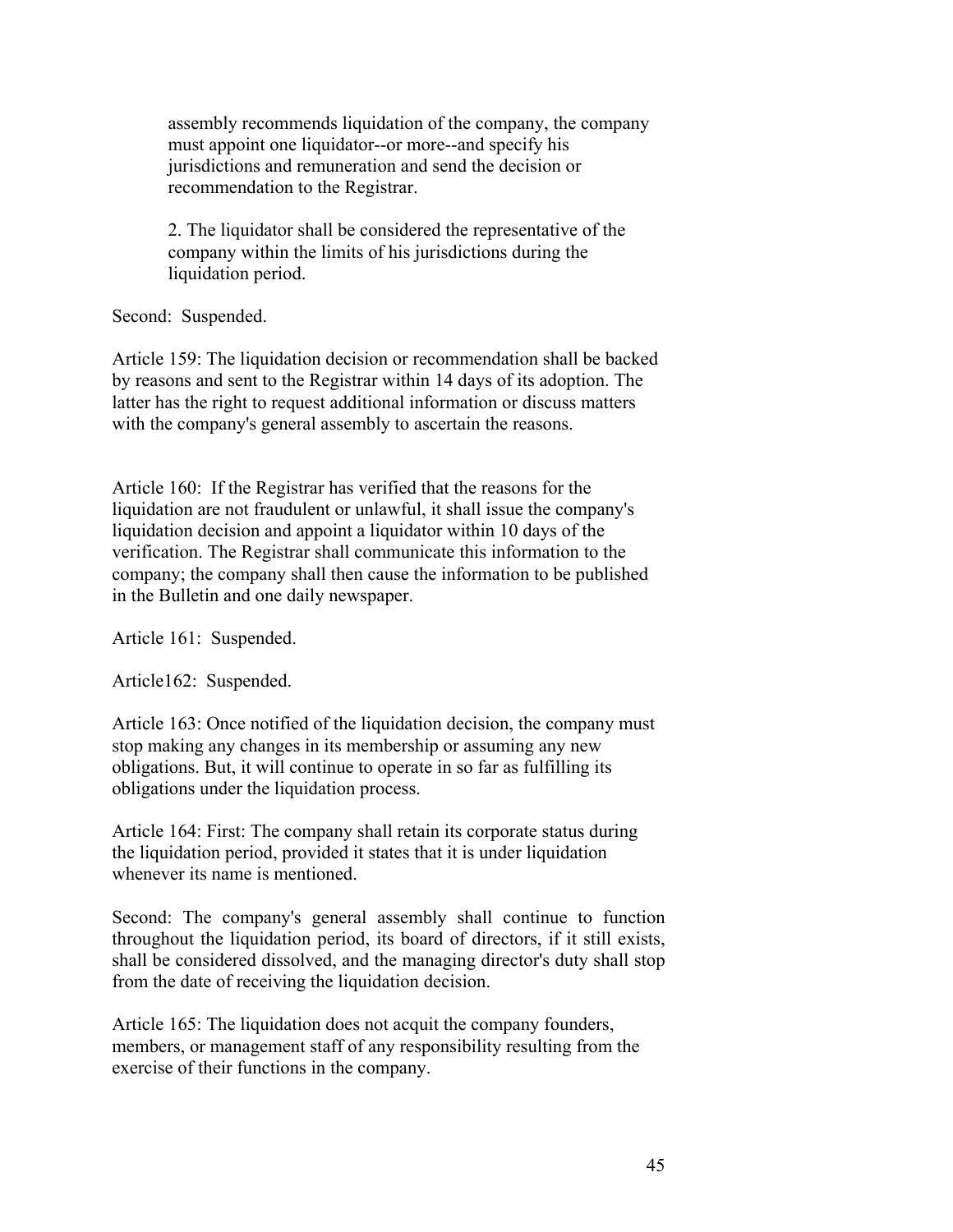Article 166: Any interested party has the right to confirm before a competent . court any financial obligation that the company has taken upon itself within the last six months prior to the issuance of the liquidation decision.

Article 167: If the company's general assembly does not appoint a liquidator within 30 days from its notification of the liquidation decision, or if the liquidation decision has been issued by the Registrar in accordance with Paragraph Second of Article 158 of this law, the Registrar has the right to appoint the liquidator and specify his jurisdictions and remunerations, which must be borne by the company.

Article 168: As soon as he is appointed, the liquidator shall seize all the company's assets, including records, documents, and papers, make an inventory, and write a full report on the company's condition including its debts and rights as well as other parties' rights on it, and send a copy to the Registrar.

Article 169: Suspended.

Article 170: The liquidator shall, within 10 days of his appointment, call the company's creditors and whoever has claims on it through an advertisement in two local papers to meet with him at a fixed date and place in order to settle the debts and claims on the company, without impinging on the right of any party to take legal proceedings.

Article 171: The liquidator shall submit a report to the Registrar on the progress of the liquidation process every three months at least. The Registrar may call the liquidator for deliberations on any legal matter relating to the liquidation process.

Article 172: If the quarter which appointed the liquidator finds that he is failing in his assignment, it has the right to dismiss him and appoint another one. It also has the right to appoint another liquidator or more at any stage of the liquidation process, if it thinks that the liquidation process demands that, provided the dismissal or appointment decision is published in the bulletin and one daily newspaper.

Article 173: The liquidator shall call the company's general assembly to meet during the first two months of each fiscal year in order to discuss and approve the previous year's annual budget and accounts, the accounts controller's report, the annual report on the progress of work, and the appointment of an accounts controller for the new year. He may also call the assembly at any time, if the liquidation process demands that.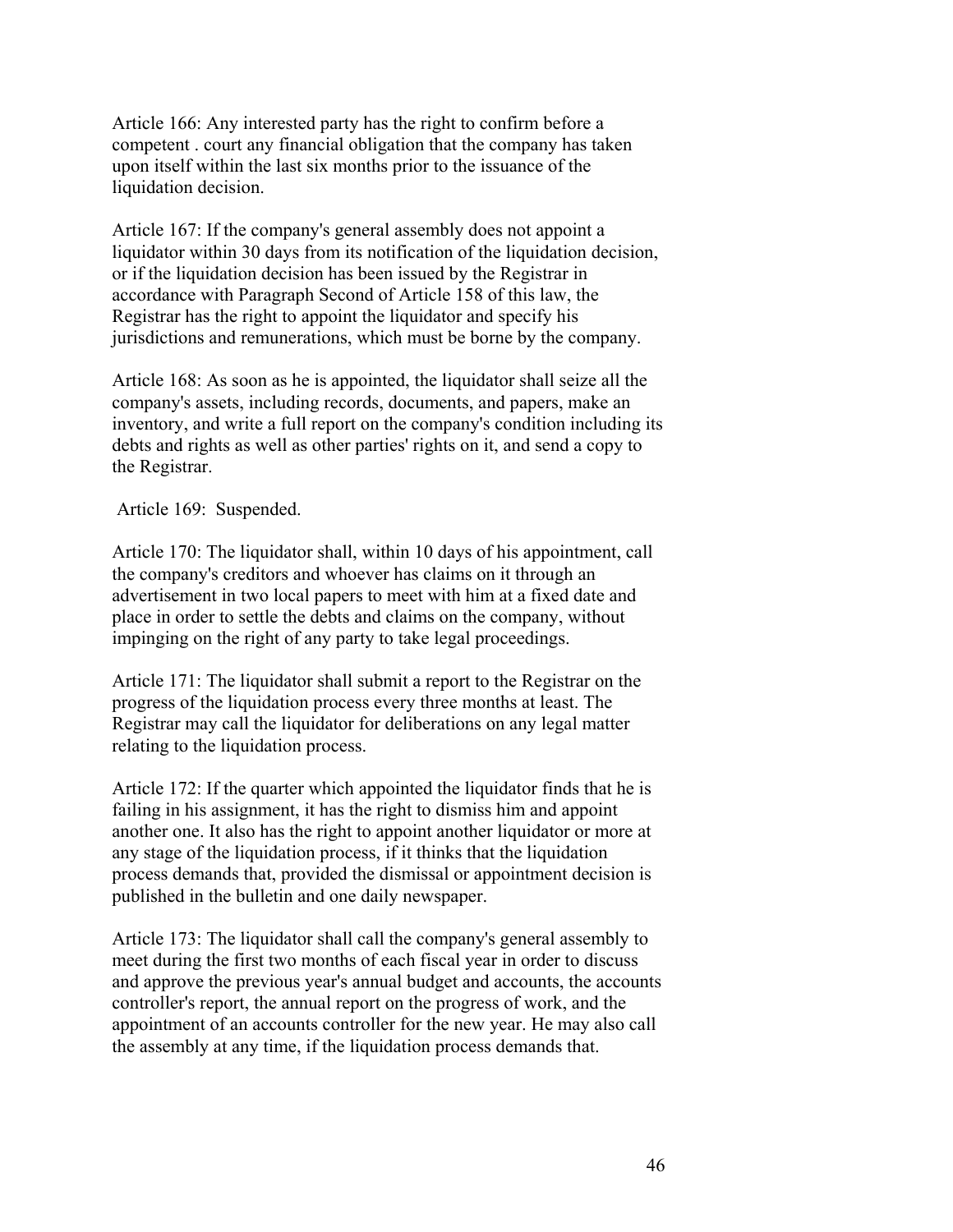Article 174: The liquidator shall settle the company's debts in the following order, after deducting the liquidation expenses:

First: The sums that are due to the company employees. Second: The sum that is due to the state.

Third: Any other sums that are due under existing laws, in the order of priority.

Article 175: First: Submission of the request for liquidation, and the liquidation decision itself, are considered a declaration of the debtor's insolvency with regard to safeguarding the rights of creditors.

Second: Any transfer, concession, or disposal of the funds of the company, which is under liquidation, shall be considered null and void, if it is an attempt to favor some creditors at the expense of others by way of fraud.

Third: All mortgage contracts or contracts which constitute a lien on the company's property and assets that have been concluded only three months prior to the beginning of the liquidation process, shall be considered null and void, unless it is proven that the company will again be solvent after the liquidation process. In such a case, the provision on the nullity of those contracts shall only apply to anything extra to the sums paid to the company for the said contracts during its establishment or afterward, and the legal interest on them.

Fourth: Any sequestration of company funds after the initiation of the liquidation process shall not be valid except under a decision by the competent court, except for sequestrations that are carried in the interest of the state, the state sector, or employees in order to pay their wages.

Article 176: As soon as the liquidation process is accomplished, the liquidator shall prepare the final report and final accounts backed by the report of the accounts controller. He shall then call a meeting of the general assembly to discuss and approve them. He shall send a copy of the meeting's minutes and decisions, coupled with the final report, the final accounts, and the accounts controller's report to the Registrar.

Article 177: First: The Registrar shall issue his decision to delete the company's name from his records and publish the decision in the bulletin and one daily newspaper within 10 days, under one of these two conditions:

1. If it has been established that the liquidation has been completed in accordance with the law.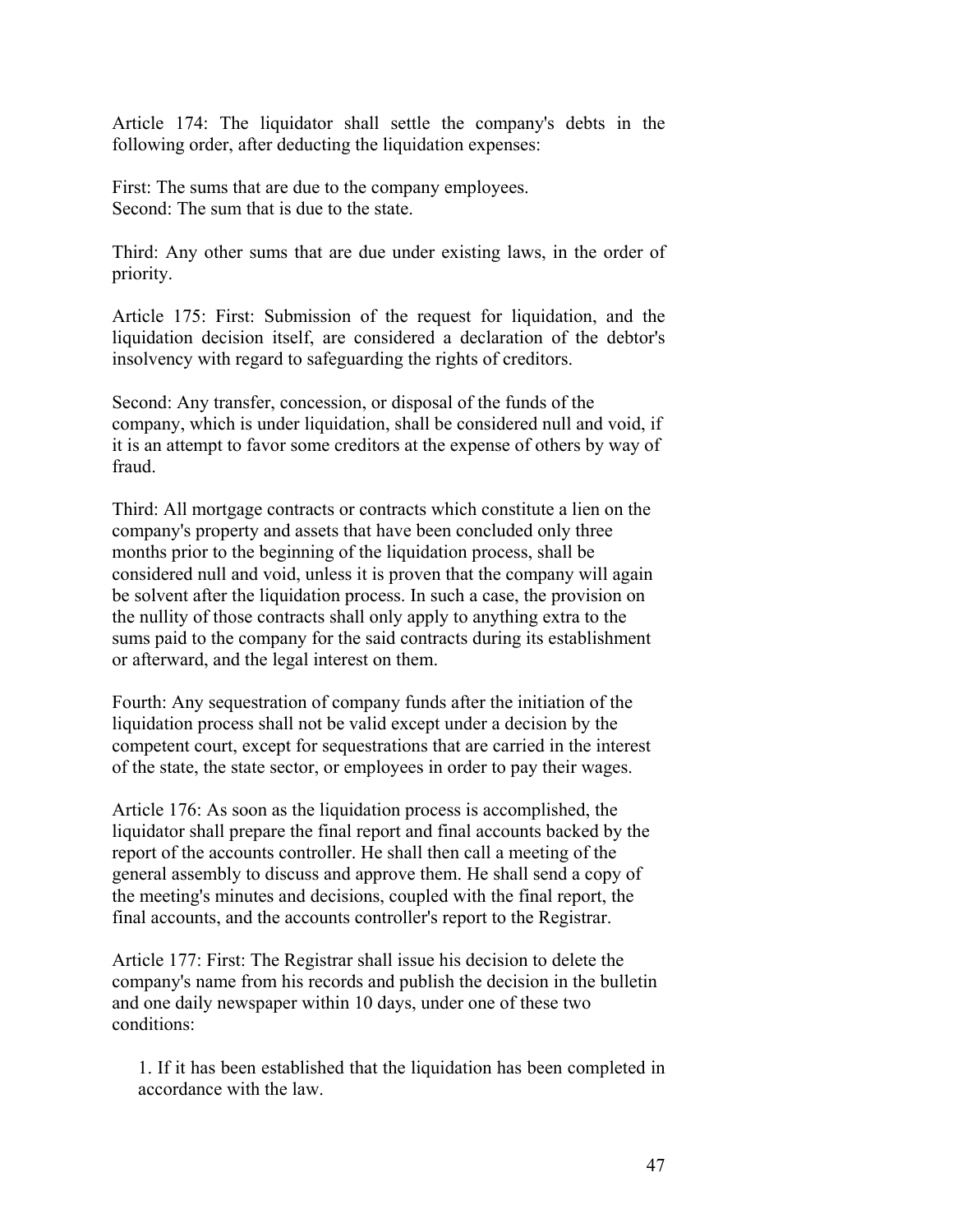2. If the liquidation process has continued for more than five years after the issuance of the liquidation decision and that the Registrar has become certain that it will be impossible to finalize it.

Second: The company's corporate status shall be considered expired as of the issuance of the decision to delete its name.

Article 178: First. The liquidator shall distribute the rest of the company's funds among its members in accordance with their shares and quotas within 30 days from being notified of the decision on the deletion of the company's name. But, he may disburse some of these to the members even during the liquidation phase, provided that this will not affect the company's obligations.

Second. Distributions to foreign investors in the company shall conform to CPA Order Number 39, section 12(2).

Article 179: It is impermissible to claim a debt or right on the company after the issuance of the decision on the deletion of its name. If a creditor shows up with a claim and the liquidator has no knowledge of it, the creditor may ask the company members to honor it according to the ratio of their quotas and shares in the capital within three years from the date of the deletion. Any claim after this period shall not be considered.

Article 180: The liquidator shall keep the company's records for five years from the date of the deletion of its name.

# **Chapter VII: The Simple Company**

Article: 181: The simple company shall consist of several partners, who are not less than two and not more than five and who have contributed shares to the capital. In such a company, one or more may contribute services, and others funds.

Article 182: The simple company's contract must be notarized by the public notary. A copy of the contract must be deposited with the Registrar, otherwise the contract will be considered null and void.

Article 183: The simple company shall acquire a corporate status as of the date of the deposition of a copy of its contract with the Registrar.

Article 184: The contract shall specify the share of each partner in the simple company's capital. Otherwise, the shares shall be considered equal. If the share is service, then its nature must be stated in the contract.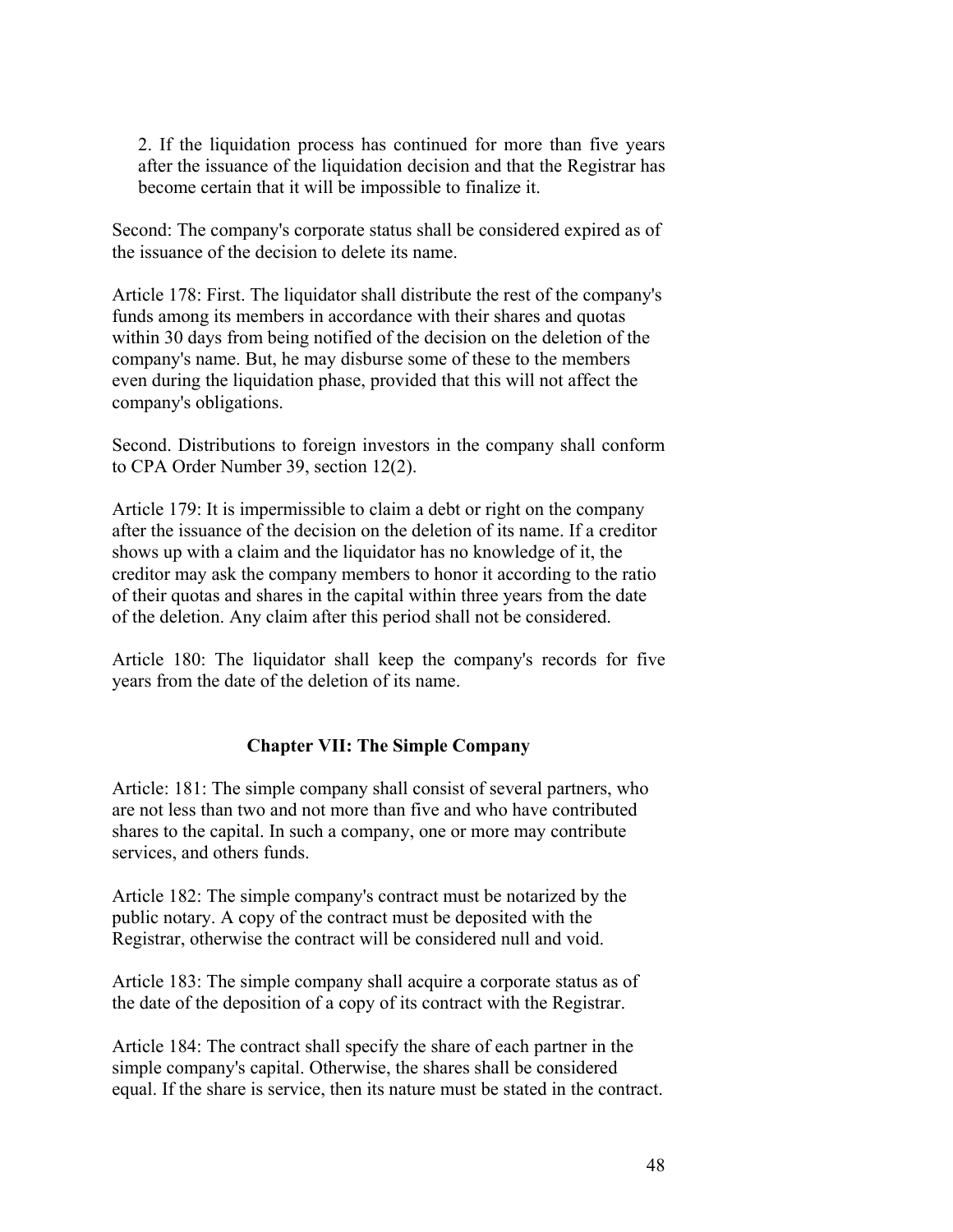Article 185: First: If the contract specifies the partners' share in the profit only, then this shall be considered as their share in the loss also. And, if it specifies it in the loss only, this shall be considered as their share in the profit also. But, if the contract does not specify the share in the profit or loss, the share of each partner shall be in the ratio of his subscribed share in the company's capital.

Second: If the contract does not specify the share of the partner who contributes with service, his share in the profit or loss shall be assessed on the basis of the company's profit in that service. If, in addition the service, he contributed funds, he will have a share of profit for the service and a share for the funds.

Article 186: First: If it is agreed that one of the partners will not have a share in the profit or loss, the company's contract shall be considered null and void.

Second: It is possible to agree on excluding the partner, who has contributed with service only, from the loss, provided it has not been agreed to pay him a wage for his service.

Article 187: The company's contract shall specify the method of management and the appointment of the managing partner. It shall also specify his powers, otherwise the contract shall be considered null and void.

Article 188: The managing partner shall assume the management of the company within these powers under the guidance of the quarter that appointed him.

Article 189: The managing partner will do his best to take care of the company's interests the way he takes care of his own interests.

Article 190: The simple company can be terminated for any of the reasons stipulated in Paragraphs First, Second, Third, or Fourth of Article 147 of this law. It can also be terminated for any of the following reasons:

First: A unanimous decision by the partners to dissolve it.

Second: The withdrawal of either partner from a company consisting of two partners.

Third: The issuance of a final decision by a competent court.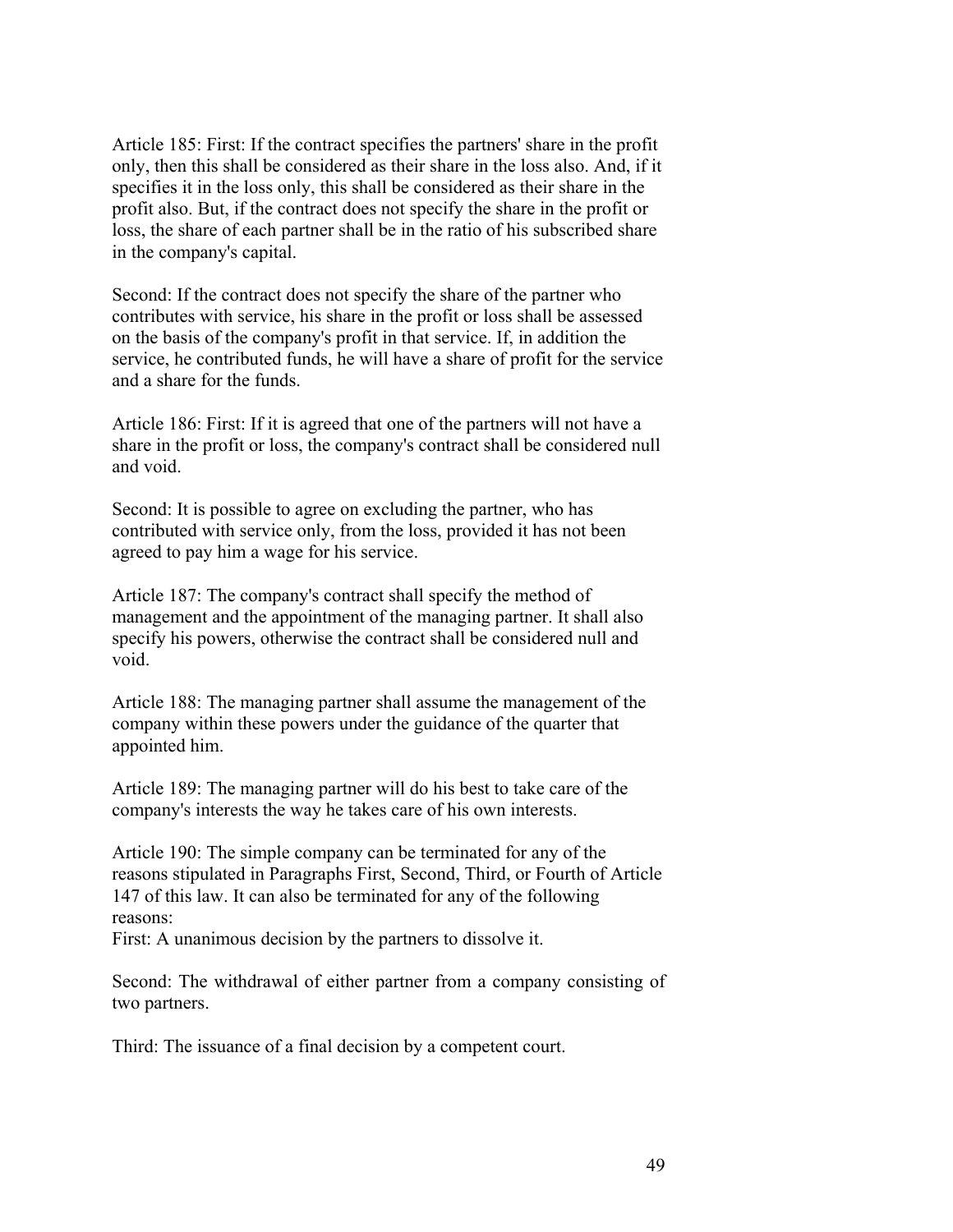Article 191: The partners may ask for a court decision to exclude a partner, whose behavior could be a cause for dissolving the company, provided the company can continue to exist with the remaining partners.

Article 192: If a partner withdraws, he has the right to transfer his share of the capital to another person with the approval of the remaining partners. If they do not approve, they must accept the value of the withdrawing partner's share as decided by the court.

Article 193: In the case of the death, insolvency, or interdiction of a partner, the provisions stipulated in Article 70 of this law shall be applied, depending on the circumstances.

Article 194: The simple company shall be liquidated in accordance with the provisions of its contract. If there are no such provisions, it shall be liquidated in the manner agreed upon unanimously by the partners. Otherwise, it shall be liquidated in accordance with a decision by the court.

Article 195: The powers of the managing partner are terminated with the dissolution of the company. However, the corporate status of the company shall remain as long as necessary and until the liquidation is accomplished.

Article 196: First: When necessary, the liquidation will be carried out by all the partners or by one or more liquidators appointed by the majority of the partners. If they cannot agree on appointing a liquidator, the court shall undertake his appointment.

Second: In the cases where the company is considered null and avoid, the court shall automatically, or at the request of the interested party, appoint a liquidator and specify the method of liquidation.

Third: The managing partner shall be considered the liquidator before others until a liquidator is appointed.

Article 197: First: The liquidator has no right to initiate any new work in the company except what is essential to complete previous work.

Second: The liquidator may sell the company's movable and immovable property directly or through an auction, unless he is restricted by his appointment order. He has no right to sell the company's property except to the extent that it is necessary to honor its debts, with the approval of the partners.

Article 198: First: After paying the creditors and deducting the sums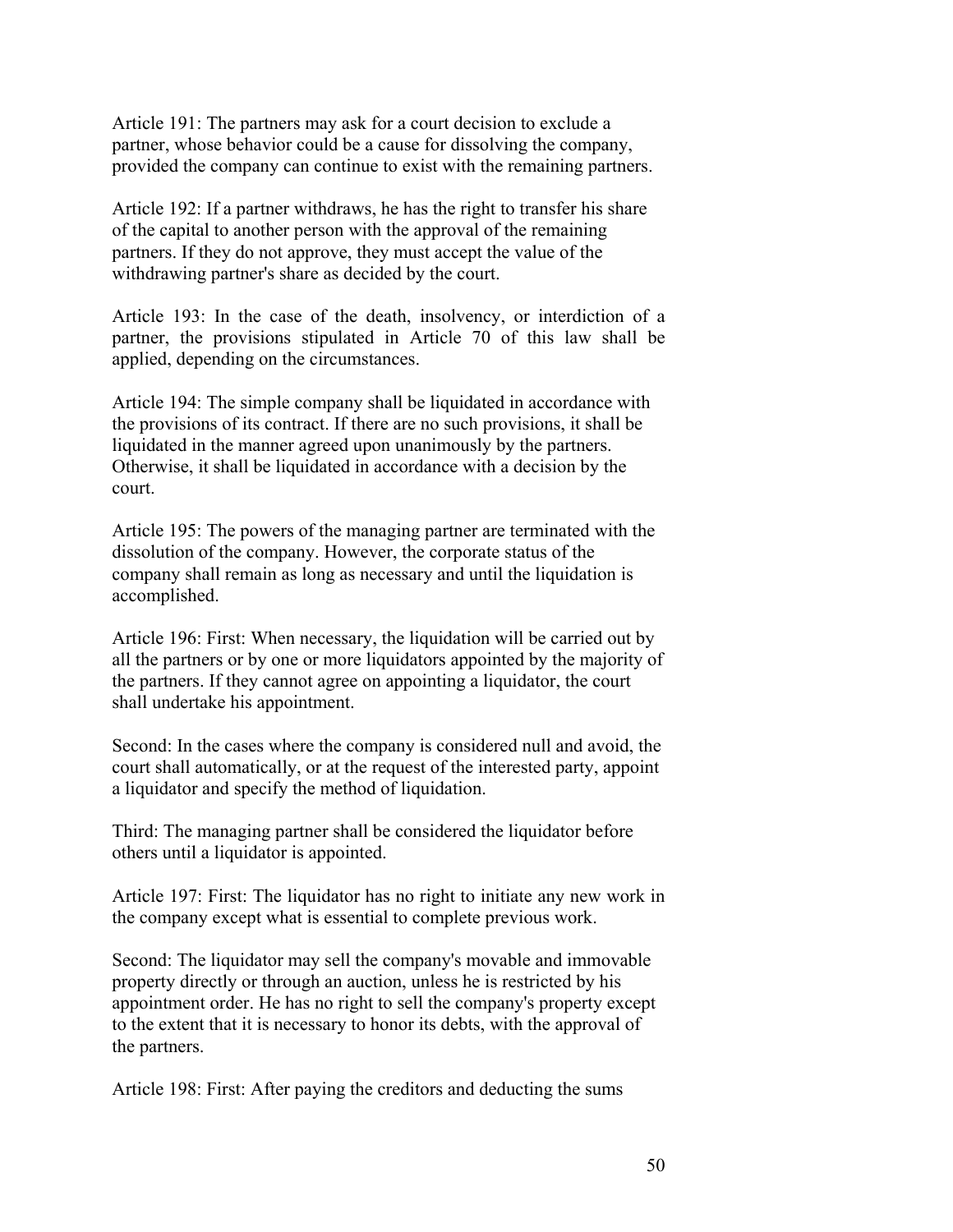needed to honor other undisputed debts or cover expenses and loans, which any partner may have undertaken in the name of the company, the remaining funds shall be divided among the partners.

Second: Each partner shall get a share equivalent to the value of the quota he contributed to the capital as stated in the contract, or equivalent to the value of this quota at the time of its payment if it is not stated in the contract, unless the partner has contributed services only. The remainder shall be divided among the partners according to each one's share in the profit. If the company's net funds are not sufficient to cover the shares of the partners, the loss shall be divided among them.

Article 199: The division of the simple company's funds shall be in accordance with the procedures that are followed in dividing common property.

# **Chapter VIII: Miscellaneous Rules Section One: General Rules**

Article 200: The company's registered address shall be deemed the official address for correspondence and notification. The company must notify the Registrar about any change in the address within seven days of the change.

Article 201: The company must state its full name and capital, with all its descriptions, in the head office, the branches if there are any, and the other businesses. These must also be printed on the letterheads, certificates, documents, and any statements that are issued by it. All these should be in Arabic. However, it is permissible to use a foreign language as an addition.

Article 202: The company shall have a special seal with which to stamp its , businesses, correspondence, documents, certificates, and any other statements it issues. The stamp can only be used by an authorized person.

Article 203: The company's contract is not considered valid until it has been endorsed by the Registrar in accordance with Article 19, except as otherwise provided in this law. .

Article 204: It is permissible to object to the decisions of the Registrar before the Minister of Trade within 30 days from the date of notification. The Minister's decision may be appealed as provided in article 24 of this law.

Article 205: If the company members are less than what is stipulated in the law for its type, the number must be completed within 60 days from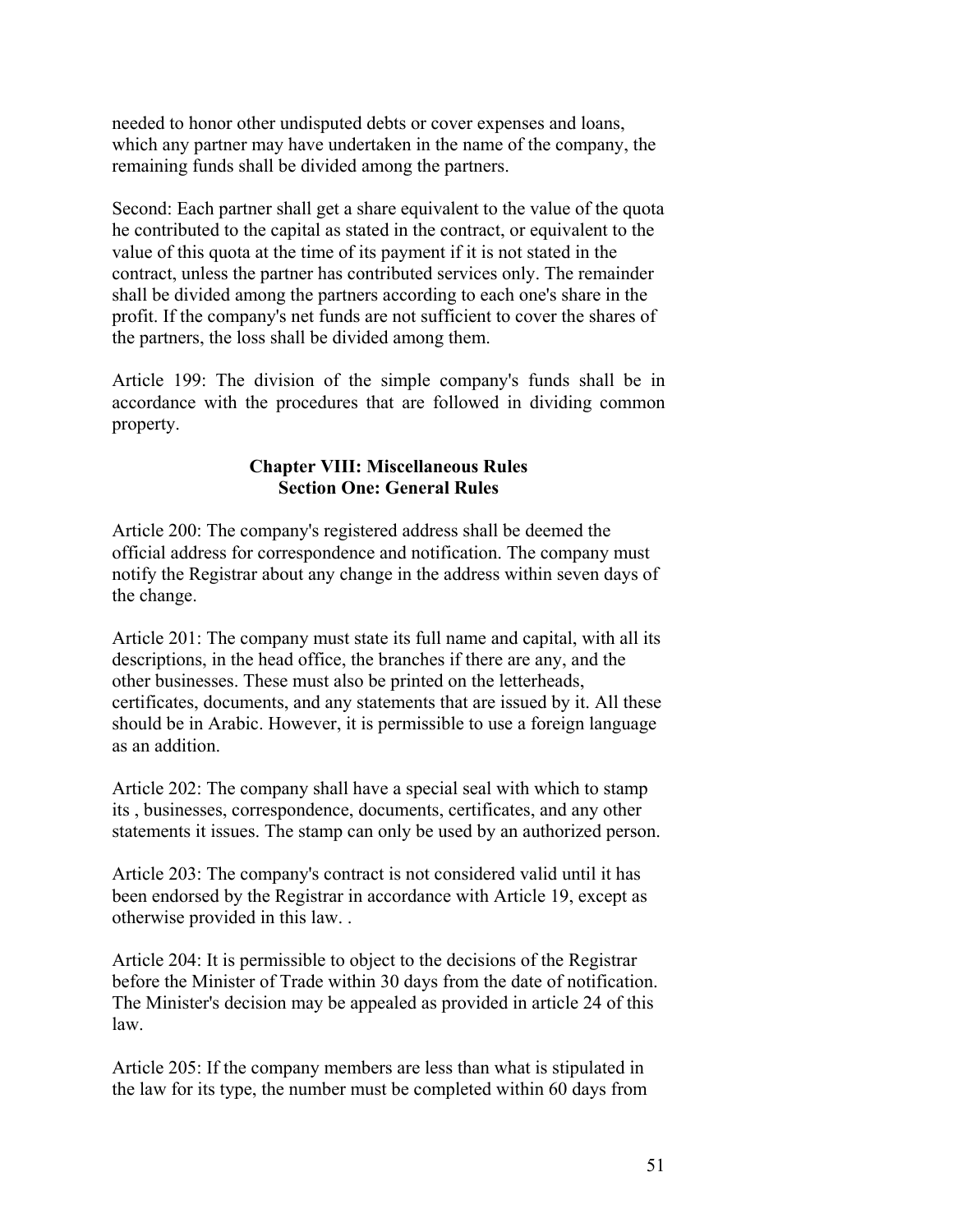the occurrence of the shortage. If this period expires and the Registrar does not grant a respite, the company must be transformed into a type that is permitted by the law.

Article 206: The Registrar shall issue a special bulletin for the companies in which he will publish, at their expense, everything that pertains to their affairs in accordance with the provisions of this law.

Article 207: The Ministry of Trade, in cooperation with the Ministry of Finance, the Financial Control Bureau, and the Planning Board, shall issue guidelines for the accounting system to be adopted by the companies and everything that pertains to their final accounts.

Article 208: First. The minister of trade shall issue guidelines to facilitating the implementation of this law.

Second. The Agency Registration Law No. 4 of 1999 shall be inapplicable to the registration of a company, and a company is not required to retain a commercial agent to register, though it may choose to do so. Furthermore, no certification of tax compliance or of the absence of tax delinquency shall be required for the registration of a company. The Minister of Trade is hereby authorized to issue instructions to coordinate the activities of the Registrar of Companies and the Chamber of Commerce regarding the registration and approval of commercial trade names, notwithstanding anything to the contrary in The Law on Establishment of Chambers of Commerce No. 43 of 1989.

Article 209: The fees for the paperwork pertaining to this law shall be charged in accordance with the chart attached to this law. The Ministry of Trade may amend the chart in accordance with changes in costs and to align the fees with processing costs .

# **Section Two: Temporary Rules**

Article 210: Within 90 days from the enforcement of this law, the economic projects stipulated in Article 10 of this law must take the form of a company. The competent sectoral quarters shall supply the Registrar with their lists of the registered economic projects that are subject to this law in the period between the publication of the law and its enforcement.

Article 211: First: The branches and offices of foreign companies and establishments shall be subject to the provisions of CPA Order No. 39 and regulations and administrative instructions issued thereunder.

Second: The penalties stipulated in Articles 216, 217, 218, and 219 shall apply to these branches, offices, and their officials for any proven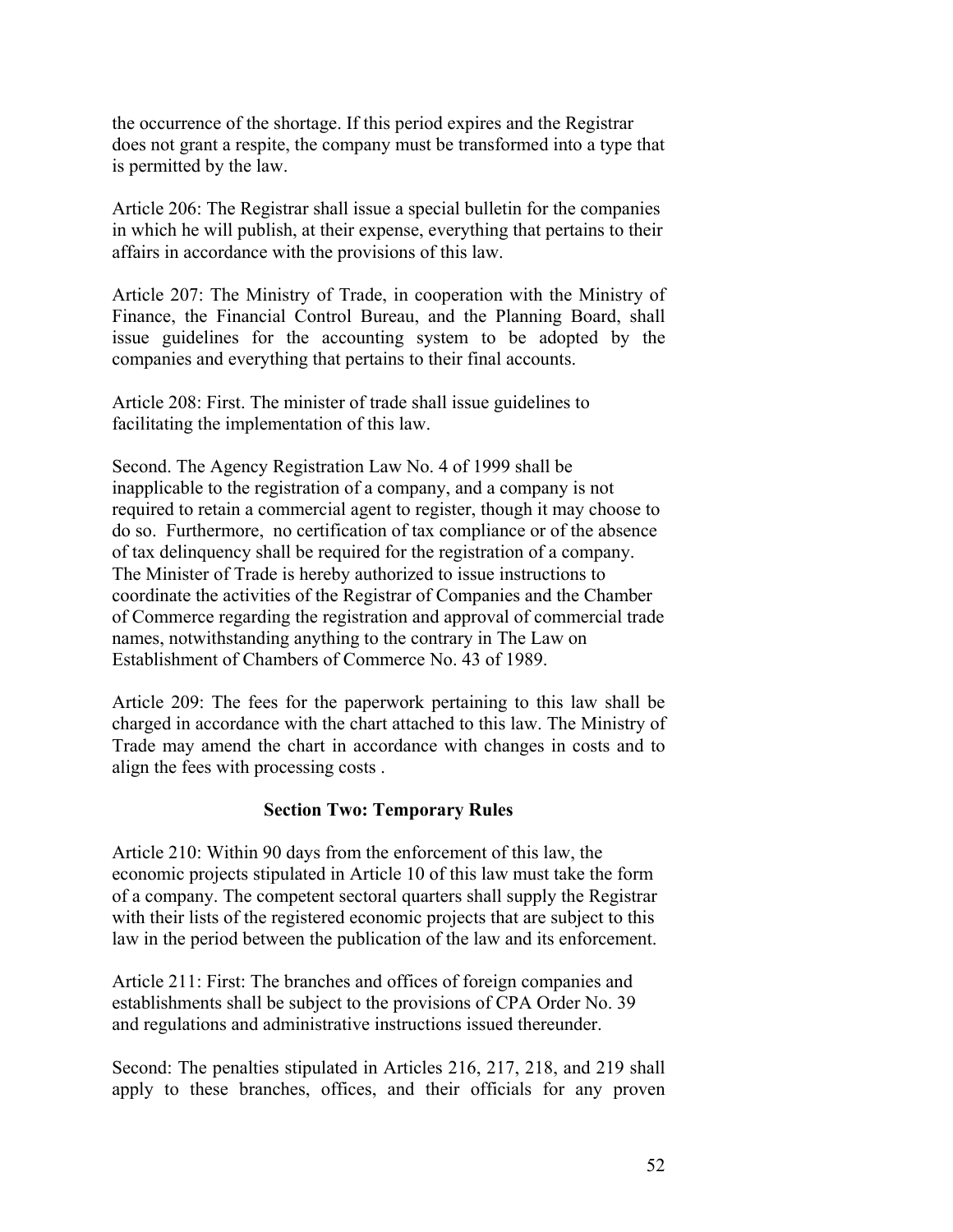offense.

Article 212: The provisions on bankruptcy due to insolvency wherever they occur in this law shall apply until the promulgation of the law on insolvency.

### **Section Three: Penal Rules**

Article 213: First: Any economic project that does not take the form of a company shall be punishable by a fine of 1,000 dinars for every day of delay after the grace period stipulated in Article 210 of this law. Second: The punishment stipulated in paragraph First of this Article shall apply to every company branch or office that must be re-registered or liquidated, for every day of delay after the periods stipulated in regulations and administrative instructions issued under CPA Order No. 39Article 214: If three months of daily fines elapse without the parties mentioned in Article 210 of this law taking the necessary steps to change or rectify their conditions, the Registrar shall approach the competent sectoral quarter in order to take the appropriate measures against the defaulting party, while continuing to levy the daily fine on it.

Article 215: First: Anyone carrying out a business in the name of a jointstock company, limited liability company, joint liability company, or sole owner enterprise without obtaining registration of its establishment shall be subject to a fine of not more than 3,000,000 dinars, while taking into consideration the severity of the violations and the provisions of paragraph First of Article 210 of this law.

Second: Anyone carrying out a business in the name of a branch or an office for a foreign company or economic establishment without obtaining the registration required shall be subject to the penalties provided in paragraph First of this Article unless otherwise provided in applicable legislation.

Article 216: Any company that does not prepare the records stipulated under this law shall be subject to a fine of not more than  $10,000,000$ dinars, depending on the severity of the violation.

Article 217: Any company failing to submit the required statements and information to a competent official quarter at the times fixed under the provisions of this law shall be subject to punishment of a fine of not more than 300,000 dinars for every day of delay, depending on the severity of the violation.

Article 218: Any company official who purposely gives inaccurate statements or information to an official quarter on the company's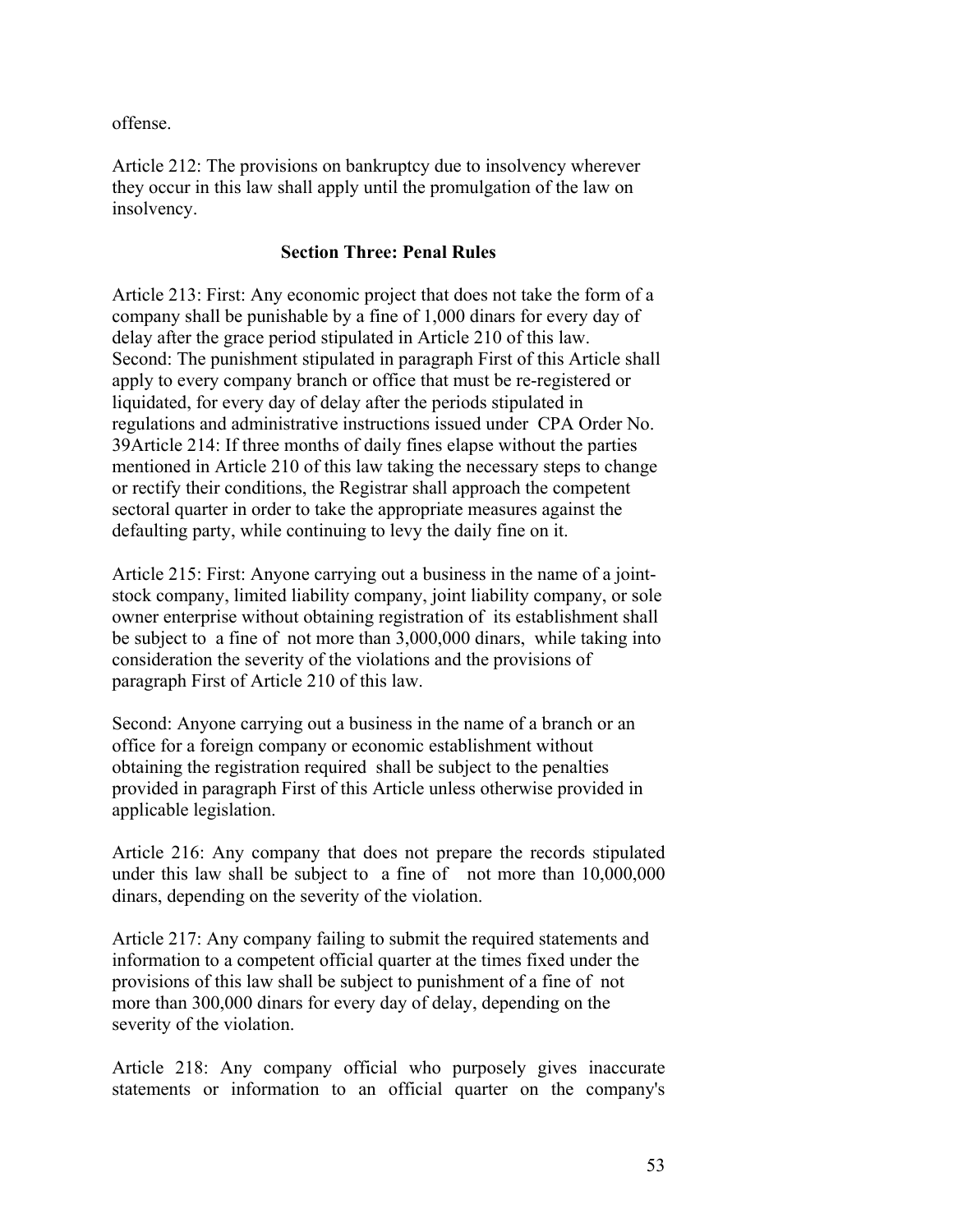business, results of operations, financial condition, member shares and quotas, and distribution of dividends shall be subject to punishment of imprisonment for a period of not more than one year, or a fine of not more than 12,000,000 dinars, or both, depending on the severity of the violation.

Article 219: Any company official who bars a competent quarter from seeing the company's records and documents shall be subject to punishment of imprisonment for a period of not more than six months or a fine of not more than 12,000,000 dinars, or both, depending on the severity of the violation.

Section Four: Final Rules

Article 220: First: Company Law No. 36 of 1983 is hereby canceled. The regulations and guidelines issued under that law that do not conflict with the provisions of this law shall remain valid until they are replaced or canceled.

Second: Any provision contrary to the provisions of this law is invalid.

Article 221: This law shall be enforced within 90 days from the date of its publication in the Official Gazette.